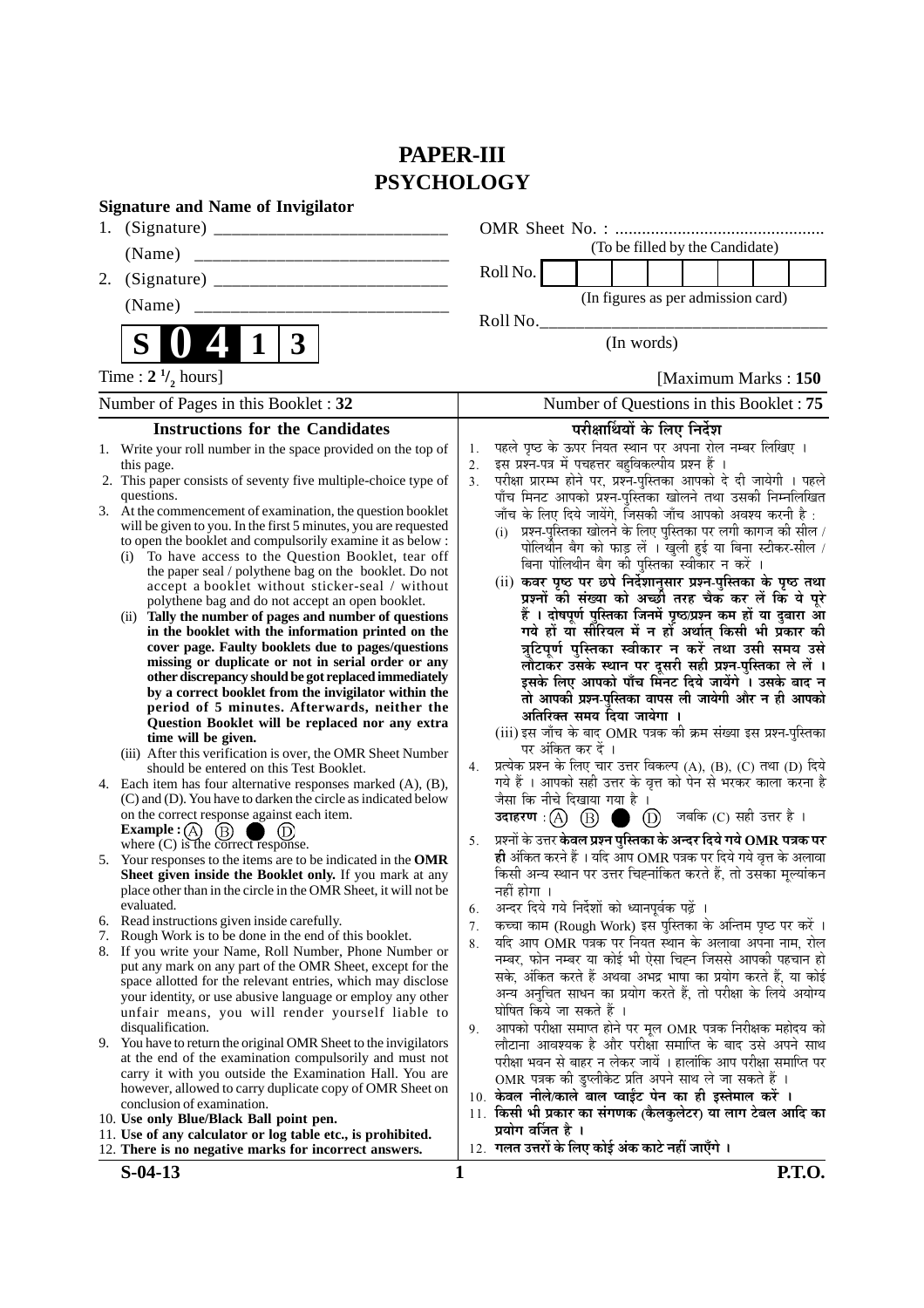# **PSYCHOLOGY Paper – III**

|    |                                                                                |                                   |                      |                |                | All questions are compulsory.                                              | Note: This paper contains seventy five (75) objective type questions of two (2) marks each. |  |               |                                                                             |                |                |                                                      |                                            |                |
|----|--------------------------------------------------------------------------------|-----------------------------------|----------------------|----------------|----------------|----------------------------------------------------------------------------|---------------------------------------------------------------------------------------------|--|---------------|-----------------------------------------------------------------------------|----------------|----------------|------------------------------------------------------|--------------------------------------------|----------------|
| 1. | Which of the following is not a<br>standard physiological measure of<br>sleep? |                                   |                      |                | 3.             | below:                                                                     | $List-I$                                                                                    |  |               | Match List-I with List-II and indicate<br>your answer using the codes given | $List - II$    |                |                                                      |                                            |                |
|    | (A)                                                                            |                                   | Electrooculogram     |                |                |                                                                            |                                                                                             |  |               | (Piaget's                                                                   |                |                | (Description)                                        |                                            |                |
|    | (B)                                                                            |                                   | Electromyogram       |                |                |                                                                            |                                                                                             |  |               |                                                                             | concepts)      |                |                                                      |                                            |                |
|    | (C)                                                                            |                                   | Electrocardiogram    |                |                |                                                                            |                                                                                             |  |               | p. Centration                                                               |                | 1.             | The                                                  | tion that one's                            | assump-        |
|    | (D)                                                                            |                                   | Electroencephalogram |                |                |                                                                            |                                                                                             |  |               |                                                                             |                |                |                                                      | way of thinking                            |                |
| 2. |                                                                                | given codes.                      |                      |                |                | Match List-I with List-II and indicate<br>your answer with the help of the |                                                                                             |  | q.            |                                                                             |                |                | is<br>possibility.<br>Conservation 2. The ability to | the                                        | only           |
|    |                                                                                | $List-I$                          |                      |                |                | $List - II$                                                                |                                                                                             |  |               |                                                                             |                |                |                                                      | undo mentally,                             |                |
|    | p.                                                                             | Multi-store<br>Model              |                      |                |                | 1. Craik<br>Lockhart                                                       | and                                                                                         |  |               |                                                                             |                |                | an<br>operation.                                     | action or                                  |                |
|    | q.                                                                             | Neural<br><b>Network</b><br>Model |                      |                | 2.             | Atkinson and<br>Shiffrin                                                   |                                                                                             |  | r.            |                                                                             |                |                | Egocentrism 3. Attending<br>only<br>situation.       | aspect of                                  | to<br>one<br>a |
|    | r.                                                                             | Levels of<br>Processing<br>Model  |                      |                |                | 3. McClleland<br>and<br>Rumelhart                                          |                                                                                             |  | S.            | Reversibility 4.                                                            |                |                | The<br>that                                          | principle<br>quantities<br>remain constant |                |
|    | S.                                                                             | Encoding<br>Principle             | Specificity          |                |                | 4. Tulving                                                                 |                                                                                             |  |               |                                                                             |                |                | under                                                | changes in their<br>appearance.            | various        |
|    |                                                                                | Codes:                            |                      |                |                |                                                                            |                                                                                             |  | <b>Codes:</b> |                                                                             |                |                |                                                      |                                            |                |
|    |                                                                                | $\mathbf{p}$                      | $\mathbf{q}$         | $\mathbf r$    | S              |                                                                            |                                                                                             |  |               | $\, {\bf p}$                                                                | q              | $\bf r$        | S                                                    |                                            |                |
|    | (A)                                                                            | $\overline{4}$                    | $\mathbf{1}$         | $\mathfrak{Z}$ | $\mathbf{2}$   |                                                                            |                                                                                             |  | (A)           | $\sqrt{2}$                                                                  | $\overline{4}$ | $\mathbf{1}$   | $\mathfrak{Z}$                                       |                                            |                |
|    | (B)                                                                            | $\mathbf{1}$                      | $\overline{2}$       | $\overline{4}$ | 3              |                                                                            |                                                                                             |  | (B)           | 3                                                                           | $\mathbf{1}$   | $\overline{4}$ | $\mathbf{2}$                                         |                                            |                |
|    | (C)                                                                            | $\mathfrak{Z}$                    | $\overline{4}$       | $\sqrt{2}$     | $\mathbf{1}$   |                                                                            |                                                                                             |  | (C)           | $\mathbf{1}$                                                                | $\mathbf{2}$   | 3              | $\overline{4}$                                       |                                            |                |
|    | (D)                                                                            | $\sqrt{2}$                        | $\mathfrak{Z}$       | $\mathbf{1}$   | $\overline{4}$ |                                                                            |                                                                                             |  | (D)           | $\mathfrak{Z}$                                                              | $\overline{4}$ | $\mathbf{1}$   | $\mathbf{2}$                                         |                                            |                |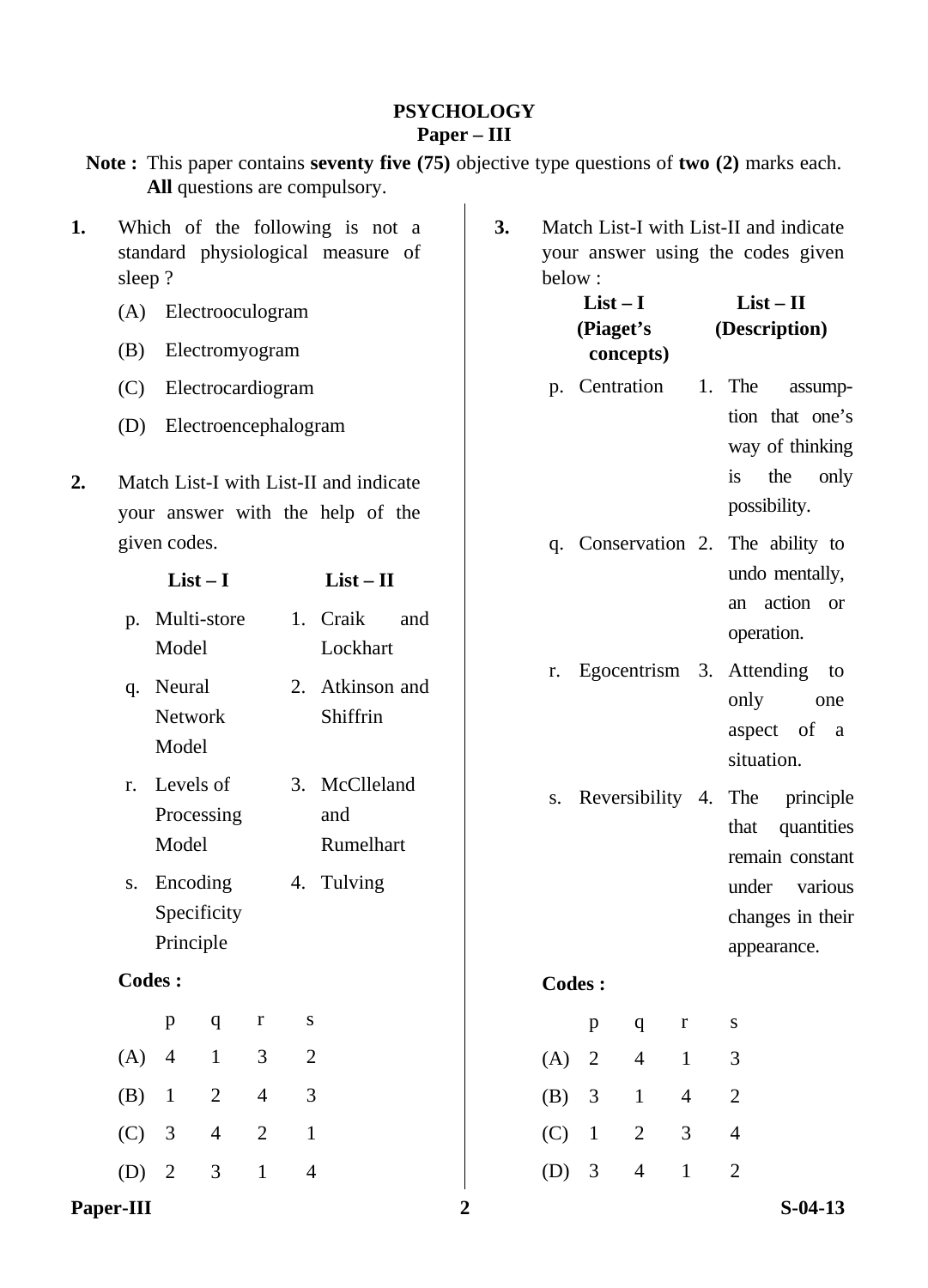# **मनोविज्ञान**

#### **प्रश्नपत्र – III**

**सूचना :** इस प्रश्नपत्र में **पचहत्तर** (75) बहु-विकल्पीय प्रश्न हैं । प्रत्येक प्रश्न के **दो** (2) अंक हैं । सभी प्रश्न अनिवार्य हें ।

- 1. निद्रा का मानक शारीरिक माप. निम्नलिखित में से कौन सा नहीं है ?
	- (A) इलेक्टोओक्यलोग्राम
	- (B) इलेक्ट्रोमायोग्राम
	- (C) इलेक्ट्रोकारडियोग्राम
	- (D) इलेक्टोएनसीफेलोग्राम
- 2. सूची I को सूची II के साथ सुमेलित कीजिये और नीचे दिये कोडों से सही उत्तर का चयन कीजिये :

| $\lambda$ $\mathbf{A}$ $\mathbf{I}$ $\mathbf{I}$ | $x - u$                               |
|--------------------------------------------------|---------------------------------------|
|                                                  | p. बहुसंचय मॉडल 1. क्रेक एवं लॉकहार्ट |

**ÃÖæ"Öß – I ÃÖæ"Öß – II** 

- q. तंत्रिका नेटवर्क मॉडल 2. एटकिंसन एवं शिफरिन
- r. प्रक्रमण मॉडल के स्तर 3. मैकलेलैंड एवं रमलहार्ट
- s. एनकोडिंग स्पैसिफिसिटी प्रिंसीपल 4. टलविंग

# **कोड़ :**

|         | p              | q              | r | S |
|---------|----------------|----------------|---|---|
| (A)     | $\overline{4}$ | 1              | 3 | 2 |
| $(B)$ 1 |                | $\overline{2}$ | 4 | 3 |
| $(C)$ 3 |                | 4              | 2 | 1 |
| $(D)$ 2 |                | 3              | ı |   |

- 3. सूची I का सूची II से सुमेलन करें तथा निम्न कोडों की सहायता से अपना उत्तर बताएँ :
	- **ÃÖæ"Öß I ÃÖæ"Öß II (ׯֵÖÖ•Öê Ûêú ÃÖÓ¯ÖÏŸµÖµÖ) (विवरण)**
	- p. केन्द्रण 1. यह धारणा कि उसके सोचने का ढंग एक मात्र संभावना है ।
	- q. संरक्षण 2. किसी कार्य अथवा प्रक्रम को उल्ट करने की योग्यता ।
	- r. अहंकेन्द्रवाद 3. परिस्थिति के केवल एक पहलू पर ध्यान देना ।
	- s. विलोमता 4. यह सिद्धांत कि मात्राएँ स्थिर रहती है भले उनके प्रकटन में भिन्न परिवर्तन हों ।

# **कोड :**

|         | p | q | r | S                     |
|---------|---|---|---|-----------------------|
| $(A)$ 2 |   | 4 |   | 3                     |
| $(B)$ 3 |   | 1 | 4 | 2                     |
| $(C)$ 1 |   | 2 | 3 |                       |
| (D)     | 3 |   |   | $\mathcal{D}_{\cdot}$ |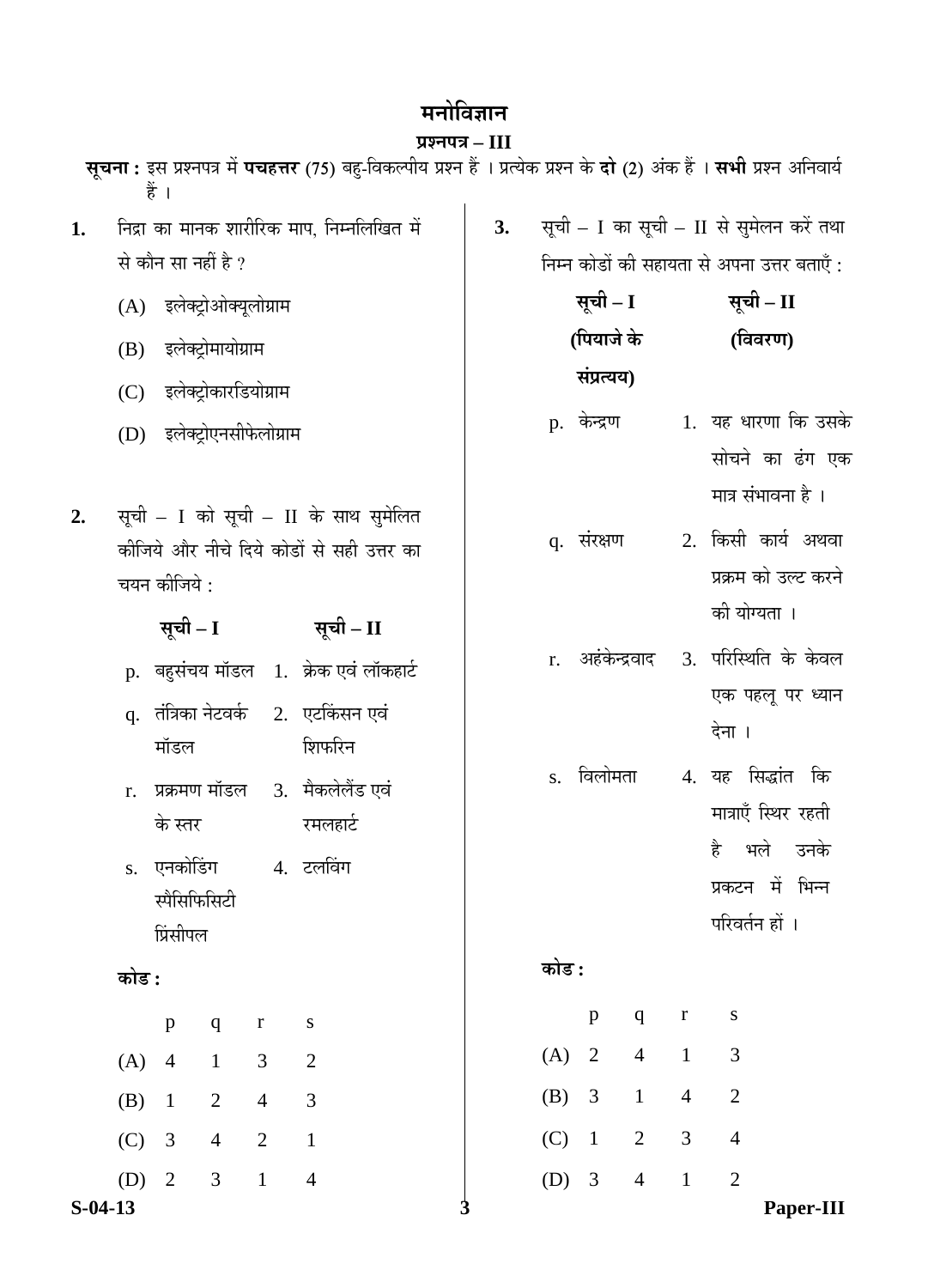- **4.** Read each of the following two statements, Assertion (A) and Reason (R), and indicate your answer using the codes given below :
	- **Assertion (A) :** Strange Situation Test measures child's attachment with the mother.
	- **Reason (R) :** The mother and the stranger are also attached.

- (A) Both (A) and (R) are true and (R) is the correct explanation of (A).
- (B) Both (A) and (R) are true, but (R) is not the correct explanation of (A).
- $(C)$  (A) is true, but  $(R)$  is false.
- (D) (A) is false, but (R) is true.
- **5.** Choose the right sequence of endocrine system.
	- (A) Hypothalamus  $\rightarrow$  Cortico releasing hormone  $\rightarrow$  Pancreas  $\rightarrow$  Insulin.
	- (B) Pituitary gland  $\rightarrow$ Adenocorticotrophic hormone  $\rightarrow$  Adrenal gland  $\rightarrow$ Epinephrine.
	- (C) Hypothalamus  $\rightarrow$ Adenocorticotrophic hormone  $\rightarrow$  Gonads  $\rightarrow$  Androgens.
	- (D) Thyroid gland  $\rightarrow$  Cortico releasing hormone  $\rightarrow$  $Hypothalamus \rightarrow Thyroxin.$
- **6.** Given below are two statements, one labelled as Assertion (A) and the other labelled as Reason (R). Indicate your answer using the code given below :
	- **Assertion (A) :** The ability to detect a weak stimulus varies from moment to moment.
	- **Reason (R) :** Because several relatively independent sources affect the observer's performance.

#### **Codes :**

- (A) Both (A) and (R) are true and (R) is the correct explanation of (A).
- (B) Both (A) and (R) are true, but (R) is not the correct explanation of (A).
- $(C)$  (A) is true, but  $(R)$  is false.
- (D) (A) is false, but (R) is true.
- **7.** Which of the following is/are correct in Rogerian therapy ?
	- 1. The therapist is supportive and non-directive.
	- 2. It is the client and not the therapist who best understands the problem and in what direction the therapy should proceed.
	- 3. The therapist can sense the client's tensions and incongruent feelings and reflect them back to the client.

# **Codes :**

- (A) Only 1 is correct.
- (B) 1 and 2 are correct.
- (C) 1 and 3 are correct.
- (D) 1, 2 and 3 are correct.

#### **Paper-III** S-04-13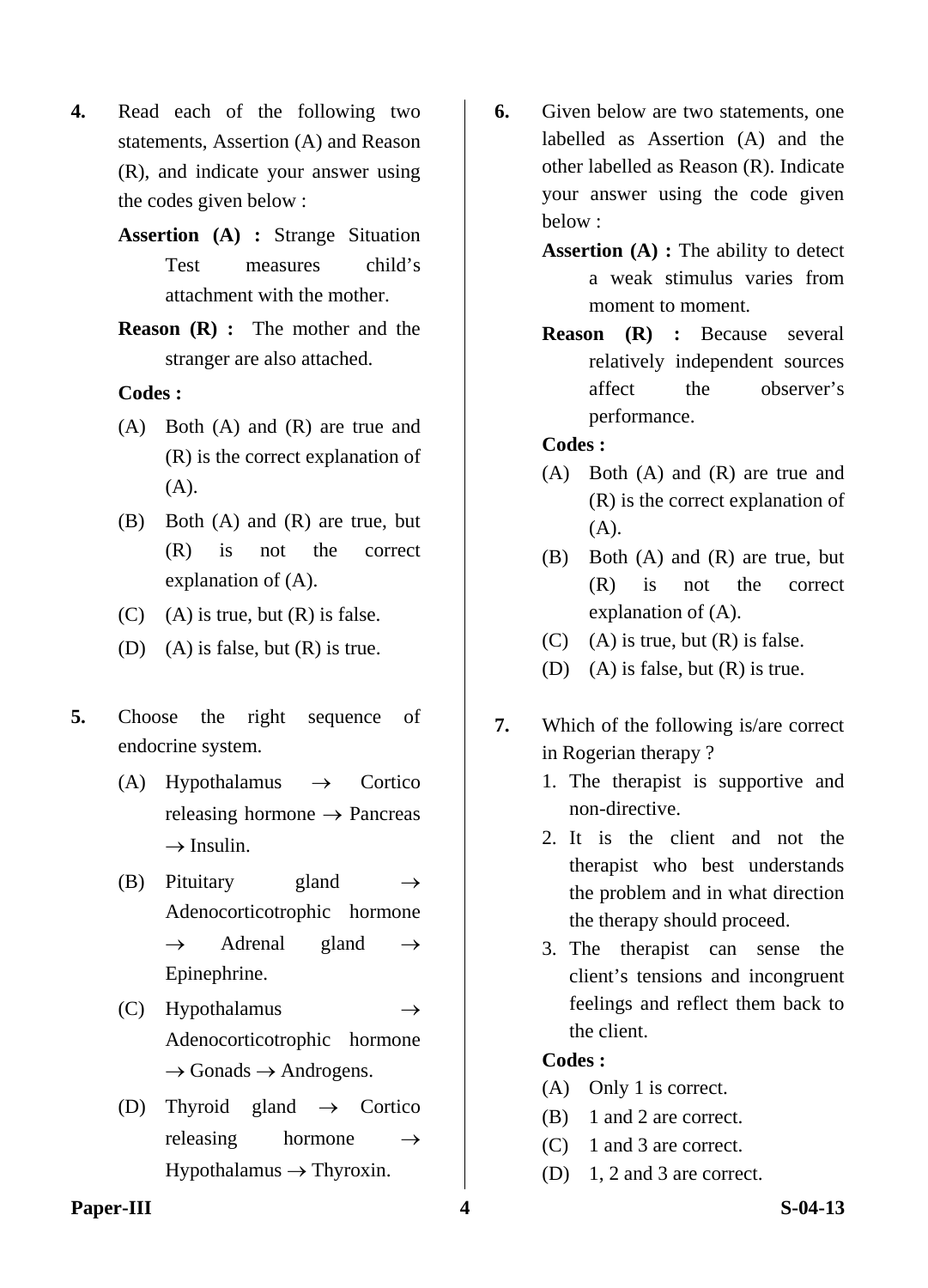- 4. नीचे दो कथन दिये गये हैं, पहले को अभिकथन (A) और दूसरे को तर्क (R) का नाम दिया गया है । नीचे दिये कोडों की सहायता से अपना उत्तर बताइये :
	- **अभिकथन (A) : '**अजनबी परिस्थिति परीक्षण' बालक के माँ से लगाव का मापन करता है ।

**तर्क (R) :** माता एवं अजनबी में भी लगाव है । **कोड :** 

- $(A)$   $(A)$  और  $(R)$  दोनों सत्य है और  $(R)$ ,  $(A)$  की सही व्याख्या है।
- $(B)$   $(A)$  और  $(R)$  दोनों सत्य हैं परन्तु  $(R)$ ,  $(A)$  की सही व्याख्या नहीं है ।
- (C) (A) सत्य है परन्तु (R) असत्य है।
- (D) (A) असत्य है परन्तु (R) सत्य है।
- 5. अन्त:स्त्रावी तंत्र के सही अनुक्रम का चयन कोजिये $\,\cdot\,$ 
	- (A) हाईपोथेलेमस $\rightarrow$  कोर्टोकोटोफिक हारमोन  $\rightarrow$  पेनक्रियाज़  $\rightarrow$  इनसुलिन
	- $(B)$  पिट्युटरी ग्रन्थी  $\rightarrow$  एडीनोकोर्टिकोट्रोफिक हारमोन $\rightarrow$  एडरीनल ग्रन्थी  $\rightarrow$ एपिनेफ्रीन
	- $(C)$  हाईपोथेलेमस $\rightarrow$  एडीनोकोर्टिकोट्रोफिक हारमोन  $\rightarrow$  गोनेड्स  $\rightarrow$  एनड्रोजिनस
	- (D) थाईरोइड ग्रन्थी  $\rightarrow$  कोर्टिको रीलिजिंग हारमोन $\;\;\;\rightarrow\;\;$  हाईपोथेलेमस थाईरोकसीन
- 6. नीचे दो कथन दिये गये हैं, पहले को अभिकथन (A) और दूसरे को तर्क (R) का नाम दिया गया है । नीचे दिये कोडों की सहायता से अपना उत्तर बताइये :
	- $\mathbf{M}\mathbf{\hat{H}}$ कथन (A) : क्षीण उद्दीपक के संज्ञापन की योग्यता क्षण-क्षण परिवर्तित होती है $\pm$
	- **तर्क (R) :** क्योंकि बहुत से सापेक्षिक अनाश्रित स्रोत प्रेक्षणकर्त्ता के निष्पादन को प्रभावित करते हैं ।

**कोड :** 

- $(A)$   $(A)$  और  $(R)$  दोनों सत्य है और  $(R)$ ,  $(A)$  की सही व्याख्या है।
- $(B)$   $(A)$  और  $(R)$  दोनों सत्य हैं परन्तु  $(R)$ ,  $(A)$  की सही व्याख्या नहीं है ।
- (C) (A) सत्य है परन्तु (R) असत्य है।
- (D) (A) असत्य है परन्तु (R) सत्य है।
- 7. रोजरवादी चिकित्सा के सम्बन्ध में निम्नलिखित में से कौन सा सही है ?
	- 1. चिकित्सक सहायी तथा गैर नैदेशिक है)।
	- 2. चिकित्सक नहीं. क्लायंट ही होता है जो समस्या को और चिकित्सा किसी प्रकार होनी चाहिये, उनको अच्छे से समझता है ।
	- 3. चिकित्सक क्लायंट के तनावों और असंबद्ध भावनाओं को महसस कर सकता है और क्लायंट को वापस प्रकट कर सकता है ।

**Ûæú™ü :** 

- $(A)$  केवल 1 सही है।
- (B) 1 और 2 सही हैं ।
- (C) 1 और 3 सही हैं ।
- (D) 1, 2 और 3 सही हैं ।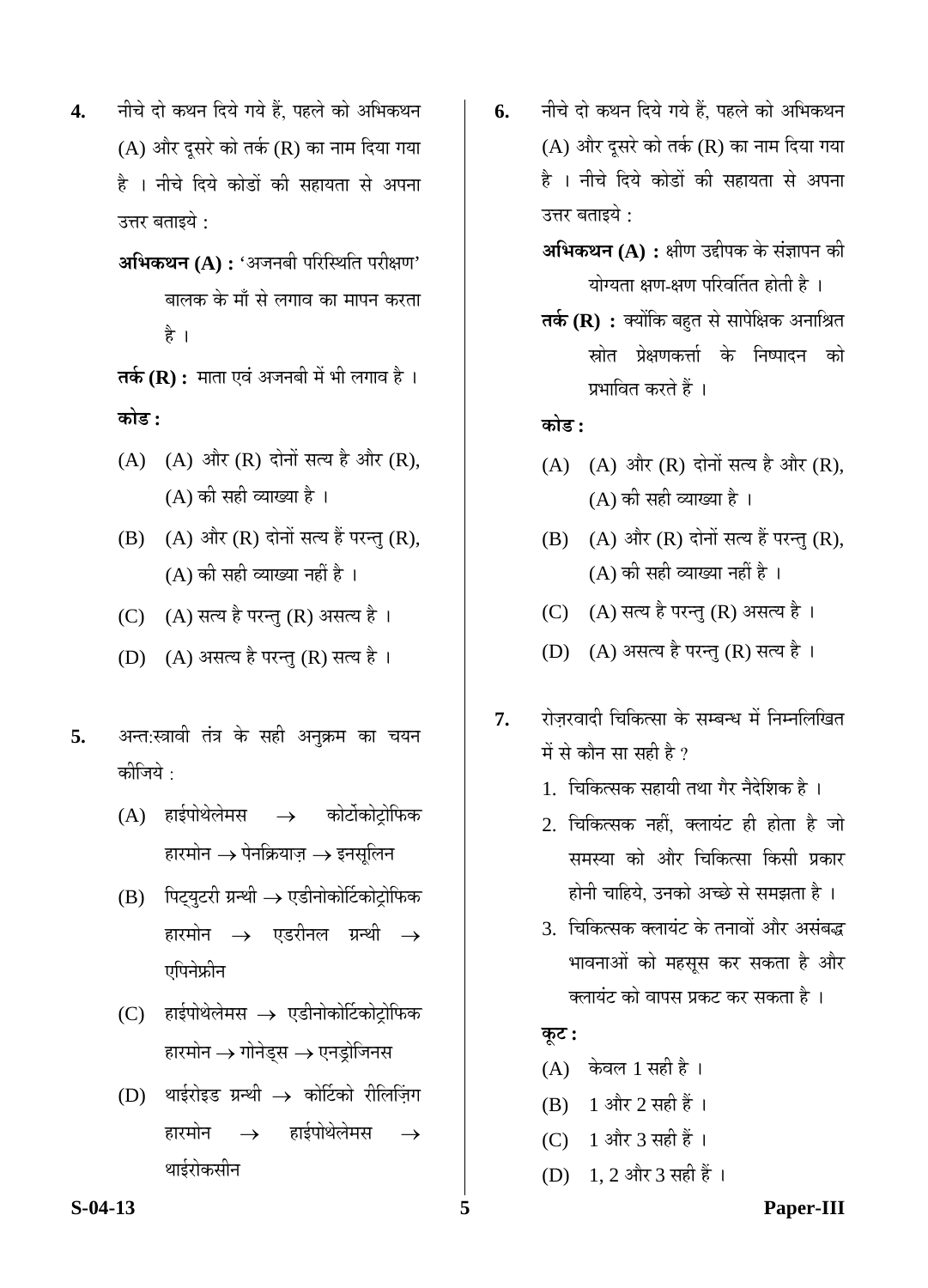- **8.** What disturbs initiation of sleep most is
	- (A) Melatonin
	- (B) Benzodiazepines
	- (C) Amphetamines
	- (D) Orexin
- **9.** By what age children are aware of gender stability as per Kohlberg's theory of the development of gender identity ?
	- (A)  $2-3\frac{1}{2}$  years (B)  $3\frac{1}{2} 4\frac{1}{2}$  years
	- (C)  $4\frac{1}{2} 7$  years (D) 11–14 years
- **10.** The fifth ego crisis stage given by Erikson, identity versus role confusion, corresponds to which of the Freud's stages ?
	- (A) Genital (B) Latency
	- (C) Phallic (D) Anal
- **11.** Psychologists believe that Rita's personality is high on the dimension of 'origins'. Hence Rita would tend to
	- (A) engage in organized thinking
	- (B) engage in functional thinking
	- (C) engage in divergent thinking
	- (D) there is no such dimension
- **12.** Match the following items of List-I with List-II and indicate your answer with the help of given code.

|         | $List-I$ |                | $List - II$ |                |                                  |
|---------|----------|----------------|-------------|----------------|----------------------------------|
|         |          | p. Alpha waves |             |                | 1. $.3 \text{ to } 3 \text{ Hz}$ |
| q.      |          | Beta waves     |             |                | 2. $4 \text{ to } 7 \text{ Hz}$  |
|         |          | r. Theta waves |             |                | 3. 8 to 13 Hz                    |
|         |          | s. Delta waves |             |                | 4. 14 to 30 Hz                   |
|         | Codes:   |                |             |                |                                  |
|         | p        | q              | r           | S              |                                  |
| $(A)$ 1 |          | $\overline{2}$ | 3           | 4              |                                  |
|         | $(B)$ 3  | 4              | 2           | $\overline{1}$ |                                  |
| (C)     | 2        | 3 <sup>1</sup> | 1           | 4              |                                  |
|         | 4        | 1              | 3           | 2              |                                  |
|         |          |                |             |                |                                  |

- **13.** Given below are two statements, the first labelled as Assertion (A) and the other labelled as Reason (R). Indicate your answer using the codes given below :
	- **Assertion (A) :** Surgery is one of the methods to understand brainbehaviour relations in humans.
	- **Reason (R) :** Lesion method destroys part of the brain.

- (A) Both (A) and (R) are true and  $(R)$ is the correct explanation of (A).
- (B) Both (A) and (R) are true, but (R) is not the correct explanation of (A).
- $(C)$  (A) is true, but  $(R)$  is false.
- (D) (A) is false, but (R) is true.
- **14.** Given below are two statements, Assertion (A) and Reason (R). Indicate your answer using the codes given below.
	- **Assertion (A) : Recent research has** shown positive effect of cognitive remediation training on the neuro-cognitive functions as well as the overall functioning of patients with schizophrenia.
	- **Reason (R) :** Pharmacotherapy alone does not help patients with schizophrenia to function at the highest possible level of their ability.

- $(A)$  Both  $(A)$  and  $(R)$  are true and  $(R)$ is the correct explanation of (A).
- (B) Both (A) and (R) are true, but (R) is not the correct explanation of (A).
- $(C)$  (A) is true, but  $(R)$  is false.
- (D) (A) is false, but (R) is true.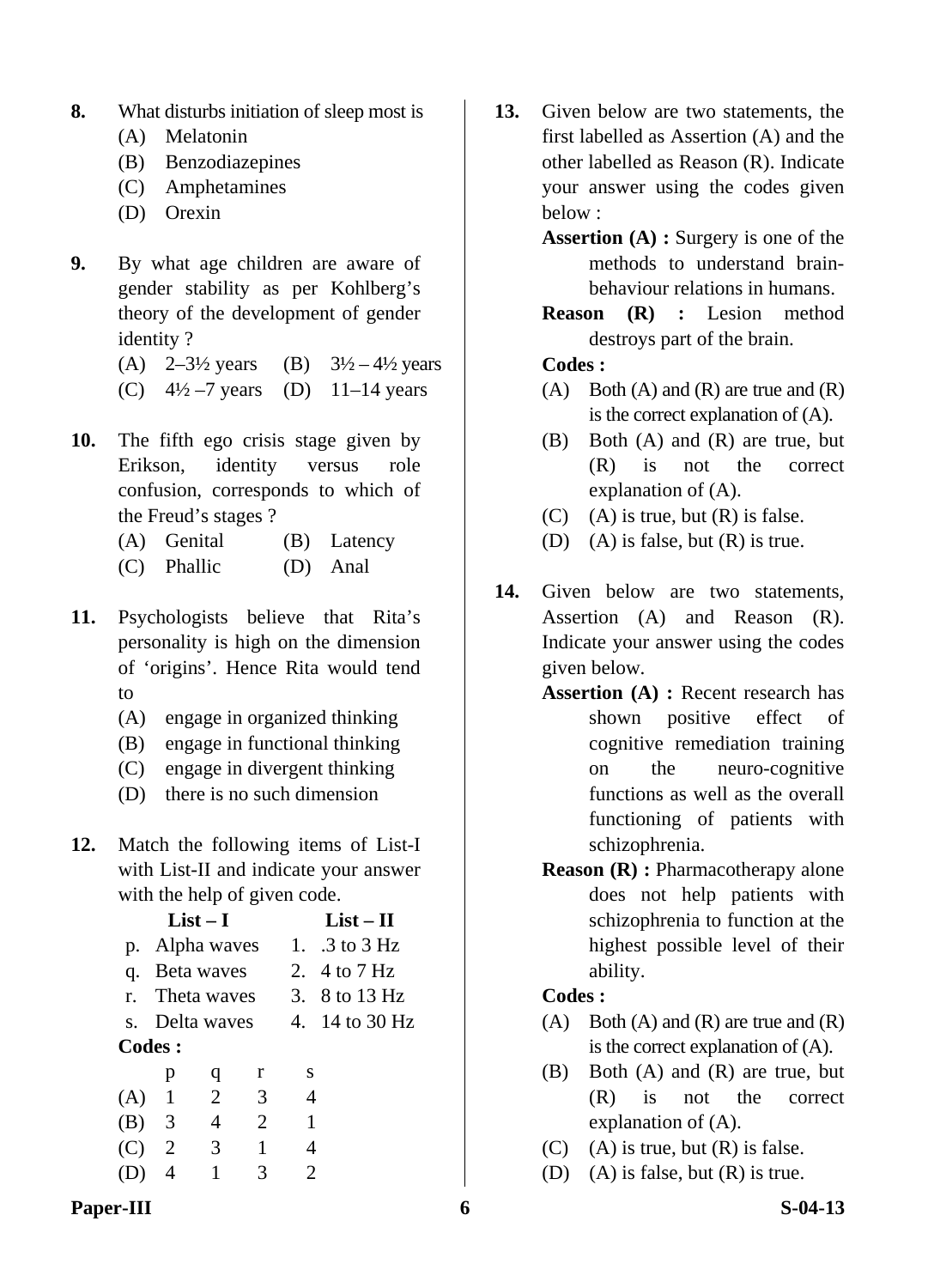- **8.** शुरुआत की निद्रा में सबसे अधिक बाधा क्या डालता है  $?$ 
	- (A) मेलाटोनिन
	- (B) बेनज़ोडायज़ेपिनज
	- (C) ऐमफेटामाईन्ज़
	- (D) ओरीक्सीन
- **9.** कोहलबर्ग के लिंग तादात्मय के विकास के सिद्धांतानुसार किस आयु तक बालकों लिंग स्थिरता से अवगत हो जाते है ?
	- (A)  $2-3\frac{1}{2}$  and (B)  $3\frac{1}{2}$   $4\frac{1}{2}$  and
	- (C)  $4\frac{1}{2}$ -7 वर्ष (D) 11-14 वर्ष
- 10. **एरिकसन द्वारा दी गई अहं संक्राति की** पाँचवी अवस्था, तादात्मय बनाम भूमिका संभ्रान्ति, फ्रायड की किस अवस्था से मेल खाती है ?
	- (A) जैनिटल (B) लेटैन्सी
	- (C) ±îú×»ÖÛú (D) ‹®Ö»Ö
- 11. मनोवैज्ञानिकों का मानना है कि रीता का व्यक्तित्व अपने 'उदगम' के आयाम में उच्च कोटि का है । इसलिए रीता की प्रवृत्ति निम्नलिखित में से किस ओर होगी ?
	- (A) सुगठित चिंतन की ओर
	- (B) प्रकार्यात्मक चिंतन की ओर
	- (C) अपसारी चिंतन की ओर
	- (D) उपर्युक्त में से कोई नहीं
- 12. सूची I को सूची II के साथ सुमेलित करें <u>और नीचे दिये कोडों से सही उत्तर का चयन</u> करें $\cdot$

|         | सूची – I       |                          |              | सूची– II           |
|---------|----------------|--------------------------|--------------|--------------------|
| p.      | एलफा तरंग      |                          |              | 1. .3 से 3 हर्ट्ज  |
|         | q. बीटा तरंग   |                          |              | 2. 4 से 7 हर्ट्ज   |
|         | r. थीटा तरंग   |                          |              | 3. 8 से 13 हर्ट्ज  |
|         | s. डेल्टा तरंग |                          |              | 4. 14 से 30 हर्ट्ज |
| कोड :   |                |                          |              |                    |
|         | p              | $\mathbf q$              | r            | S                  |
| $(A)$ 1 |                | $\overline{\phantom{a}}$ | 3            | $\overline{4}$     |
| (B)     | 3              | $\overline{4}$           | 2            | $\mathbf{1}$       |
| (C)     | $\overline{2}$ | $\overline{3}$           | $\mathbf{1}$ | $\overline{4}$     |
|         | 4              | $\mathbf{1}$             | 3            | $\overline{2}$     |
|         |                |                          |              |                    |

- 13. नीचे दो कथन दिये गये हैं । पहले को अभिकथन  $(A)$  और दूसरे को तर्क  $(R)$  का नाम दिया गया है । नीचे दिये कोडों की सहायता से अपना उत्तर बताइये  $\cdot$ 
	- $\mathbf{M}\mathbf{\hat{H}}$ कथन  $(\mathbf{A})$  : मनुष्य के मस्तिष्क-व्यवहार-सम्बन्ध को समझने की शल्यचिकित्सा एक विधि है ।
	- **तर्क (R) :** स्थाई क्षति पद्धति मस्तिष्क के भाग को विक्षित कर देती है ।

**कोड :** 

- $(A)$   $(A)$  और  $(R)$  दोनों सत्य है और  $(R)$ ,  $(A)$  की सही व्याख्या है।
- $(B)$   $(A)$  और  $(R)$  दोनों सत्य हैं परन्तु  $(R)$ ,  $(A)$  की सही व्याख्या नहीं है ।
- (C) (A) सत्य है परन्तु (R) असत्य है।
- (D) (A) असत्य है परन्तु (R) सत्य है।
- 14. नीचे दो कथन दिये गये हैं. पहले को अभिकथन  $(A)$  और दूसरे को तर्क  $(R)$  का नाम दिया गया है । नीचे दिये कोडों की सहायता से अपना उत्तर बताइये  $\cdot$ 
	- **अभिकथन (A) :** हाल ही के शोध ने दर्शाया है कि स्किजोफ्रीनीया से ग्रस्त रोगियों के तंत्रिका संज्ञानात्मक प्रकार्य और साथ ही उनकी संपूर्ण कार्यकारिता पर कोगनिटिव रैमेडिएशन ट्रेनिंग का सकारात्मक प्रभाव पड़ता है ।
	- **तर्क (R) :** भेषजगुणविज्ञान (फार्माकोथैरापी) अकेले स्किजोफ्रीनीया के रोगीयों को अपनी क्षमता के उच्चतम संभावित स्तर तक कार्य करने में सहायता नहीं करता है ।

# <u>कोड :</u>

- $(A)$   $(A)$  और  $(R)$  दोनों सत्य है और  $(R)$ , (A) की सही व्याख्या है ।
- $(B)$   $(A)$  और  $(R)$  दोनों सत्य हैं परन्तु  $(R)$ ,  $(A)$  की सही व्याख्या नहीं है ।
- (C) (A) सत्य है परन्तु (R) असत्य है।
- (D) (A) असत्य है परन्तु (R) सत्य है।

**S-04-13 7 Paper-III**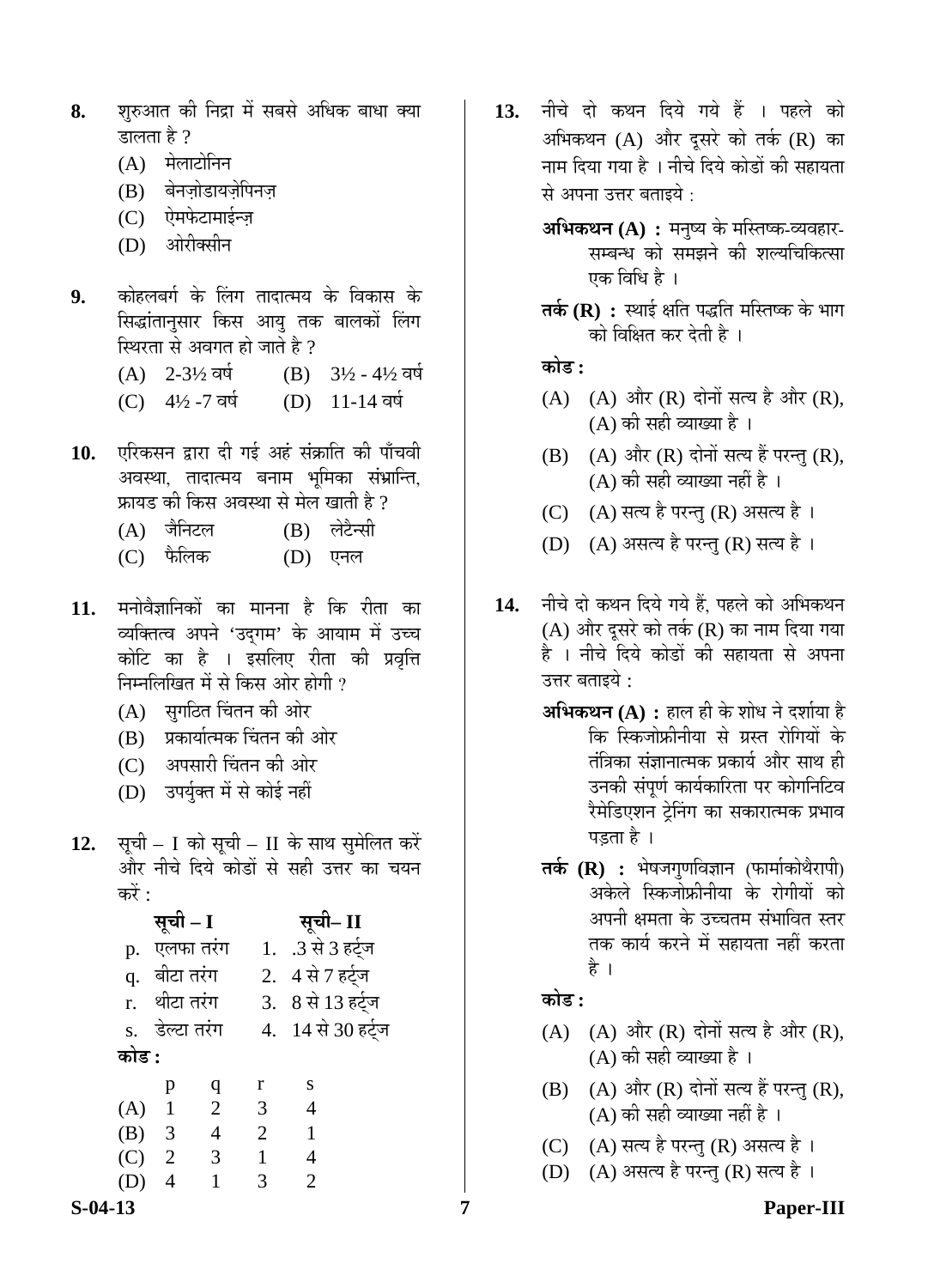- **15.** Which of the following phrase includes imagining how other people see you, judge you, and how you feel about the perceived judgements ?
	- (A) Moral developments
	- (B) Looking glass-self
	- (C) Role-taking
	- (D) Anticipatory socialization
- **16.** One reason that people comply with social pressure is to gain approval or avoid rejection; this is called  $\cdot$ ; and so understanding rules for accepted and expected behaviour are called \_\_\_\_\_\_\_.
	- (A) Social control; norm.
	- (B) Social influence; rule.
	- (C) Normative social influence; norm.
	- (D) Social facilitation; norm.
- **17.** Match List-I with List-II and indicate your answer using the codes given below :

|         | $List-I$      |                | $List - II$ |              |                   |
|---------|---------------|----------------|-------------|--------------|-------------------|
|         |               | (Researcher    |             |              | (Area of          |
|         |               | name)          |             |              | <b>Research</b> ) |
|         | p. Asch       |                |             |              | 1. Obedience      |
|         | q. Sherif     |                |             |              | 2. Conformity     |
|         | r. Milgram    |                |             |              | 3. Cognitive      |
|         |               |                |             |              | Dissonance        |
|         |               | s. Festinger   |             |              | 4. Norm           |
|         |               |                |             |              | Formation         |
|         | <b>Codes:</b> |                |             |              |                   |
|         | p             | q              | r           | S            |                   |
| $(A)$ 2 |               | $\overline{4}$ | 1           | 3            |                   |
| (B) 2   |               | 3              | 4           | $\mathbf{1}$ |                   |
| $(C)$ 1 |               | $\overline{2}$ | 3           | 4            |                   |
|         | 4             | 3              | 1           | 2            |                   |
|         |               |                |             |              |                   |

**18.** Given below are two statements : Assertion (A) and Reason (R). Indicate your answer using codes given below. **Assertion (A) :** Religiosity/faith contributes to good mental health.

> **Reason (R) :** Specific environment influence beliefs.

#### **Codes :**

- $(A)$  Both  $(A)$  and  $(R)$  are true and  $(R)$ is the correct explanation of (A).
- (B) Both (A) and (R) are true, but (R) is not the correct explanation of (A).
- $(C)$  (A) is true, but  $(R)$  is false.
- (D) (A) is false, but  $(R)$  is true.
- **19.** Experience of failure followed by \_\_\_\_\_\_ cognitions lead to depression. Choose appropriate code.
	- 1. Internal attributions
	- 2. Feeling of controllability
	- 3. Hopelessness
	- 4. Stable attributions
	- 5. Specific attributions

#### **Codes :**

| $(A)$ 1, 3, 4 | $(B)$ 1, 2, 4 |
|---------------|---------------|
| $(C)$ 2, 3, 5 | (D) $3, 4, 5$ |

- **20.** Read the below given statements marked as Assertion (A) and Reason (R) indicate your answer using the codes given below.
	- **Assertion (A) :** Written essays evaluating performance is the simplest method of performance evaluation.
	- **Reason** (**R**) : The results in such an evaluation may often reflect the ability of the writer.

- (A) Both (A) and (R) are true and (R) is the correct explanation of (A).
- (B) Both (A) and (R) are true and (R) is not the correct explanation of (A).
- $(C)$  (A) is true, but  $(R)$  is false.
- (D) Both (A) and (R) are false.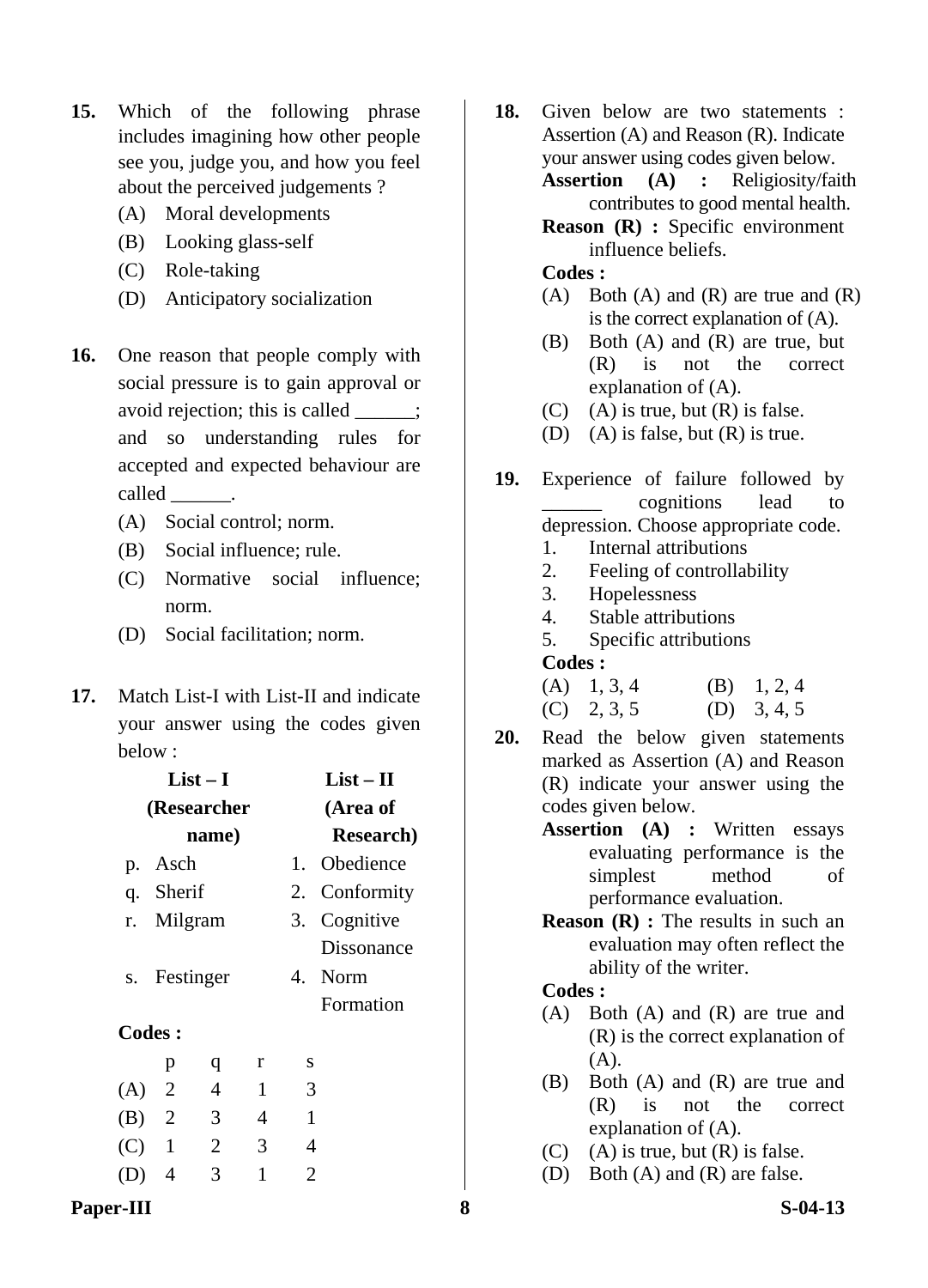- 15. अन्य लोग आपको कैसे देखते हैं, कैसे मुल्यांकन करते हैं और इस मुल्य-निर्णय के बारे में आप कैसा महसूस करते हैं इस अनुमान को समाहित करने वाला निम्नलिखित में से कौन सा पदबंध $\hat{\mathbf{z}}$  ?
	- $(A)$  नैतिक विकास
	- (B) दर्पणधर्मी व्यक्तित्व
	- (C) भूमिका-ग्रहण
	- (D) पूर्वानुमानित समाजीकरण
- 16. सामाजिक दबाव को जो कुछ लोग स्वीकार कर लेते हैं उसका एक कारण है अनुमोदन प्राप्त करना या बहिष्कार को बचाना: यह कहलाता है \_, और इसलिए स्वीकृत और प्रत्याशित व्यवहार को समझने के नियम कहलाते हैं  $\sim$ 
	- $(A)$  सामाजिक नियंत्रण, मानक
	- (B) सामाजिक प्रभाव, नियम
	- (C)  $\,$  मानकी सामाजिक प्रभाव. मानक
	- (D) सामाजिक सरलीकरण, मानक
- 17. सूची I को सूची II के साथ सुमेलित कीजिए और नीचे दिए गए कोडों में से सही उत्तर का संकेत कीजिए :

| सूची – I                                | सूची – II           | 20.   | नीचे दो कथन दिये गये हैं, पहले को अभिकथन                                               |
|-----------------------------------------|---------------------|-------|----------------------------------------------------------------------------------------|
| (शोध या नाम)                            | (शोध का क्षेत्र)    |       | (A) और दूसरे को तर्क (R) का नाम दिया गया<br>है । नीचे दिये कोडों की सहायता से अपना     |
| p. ऐश                                   | 1. आज्ञापालन        |       | उत्तर बताइये :                                                                         |
| q. शेरिफ                                | 2. अनुरूपता         |       | अभिकथन (A) : निष्पादन-मूल्यांकन की सबसे                                                |
| मिलग्रैम<br>r.                          | 3. संज्ञानात्मक     |       | सरल पद्धति लिखित निबंध मूल्यांकन                                                       |
|                                         | विसंवादिता          |       | निष्पादन है ।                                                                          |
| s. फेस्टिजर                             | 4. मानकनिर्माण      |       | तर्क (R) : ऐसे मूल्यांकन के परिणाम प्राय: लेखक<br>की योग्यता को प्रतिबिंबित करते हैं । |
| कोड :                                   |                     | कोड : |                                                                                        |
| p<br>q                                  | ${\bf S}$<br>r      |       | (A) (A) और (R) दोनों सत्य है और (R),                                                   |
| $\overline{2}$<br>$\overline{4}$<br>(A) | 3<br>$\overline{1}$ |       | (A) की सही व्याख्या है ।                                                               |
| 3<br>2<br>(B)                           | $\overline{4}$      | (B)   | (A) और (R) दोनों सत्य हैं परन्तु (R),<br>(A) की सही व्याख्या नहीं है ।                 |
| 2<br>(C)                                | 3<br>4              |       | (C) (A) सत्य है परन्तु (R) असत्य है।                                                   |
| (D)<br>3<br>$\overline{4}$              | $\overline{2}$<br>1 |       | (D) (A) और (R) दोनों असत्य हैं ।                                                       |
| $S-04-13$                               |                     | 9     | <b>Paper-III</b>                                                                       |

- 18. नीचे दो कथन दिये गये हैं. पहले को अभिकथन  $(A)$  और दूसरे को तर्क  $(R)$  का नाम दिया गया है । नीचे दिये कोडों की सहायता से अपना उत्तर बताइये : **अभिकथन (A) :** धर्मभावना / आस्था का अच्छे मानसिक स्वास्थ्य में योगदान होता है । **तर्क (R) :** खास तरह का परिवेश विश्वास / मत को प्रभावित करता है। **कोड :**  $(A)$   $(A)$  और  $(R)$  दोनों सत्य हैं और  $(R)$ ,  $(A)$  की सही व्याख्या है ।  $(B)$   $(A)$  और  $(R)$  दोनों सत्य हैं परन्तु  $(R)$ , (A) की सही व्याख्या नहीं है ।  $(C)$   $(A)$  सत्य है परन्तु  $(R)$  असत्य है । (D) (A) असत्य है परन्तु (R) सत्य है। 19. असफलता के अनुभव के पश्चात होने वाले \_\_\_\_\_\_ ÃÖÓ–ÖÖ®Ö †¾ÖÃÖÖ¤ü Ûúß †Öê¸ü »Öê •ÖÖŸÖê Æïü … उपयुक्त कोड चुनें । 1. – आन्तरिक आरोपण 2. नियन्त्रणता को अनुभृति  $3.$   $\overline{6}$   $\overline{6}$   $\overline{1}$ 4. स्थायी आरोपण 5. विशिष्ट आरोपण **कोड़ :** (A)  $1, 3, 4$  (B)  $1, 2, 4$  $(C)$  2, 3, 5  $(D)$  3, 4, 5 20. नीचे दो कथन दिये गये हैं. पहले को अभिकथन  $(A)$  और दूसरे को तर्क  $(R)$  का नाम दिया गया है । नीचे दिये कोडों की सहायता से अपना उत्तर बताइये : **अभिकथन (A) :** निष्पादन-मूल्यांकन की सबसे सरल पद्धति लिखित निबंध मूल्यांकन निष्पादन है । **तर्क (R) :** ऐसे मृल्यांकन के परिणाम प्राय: लेखक की योग्यता को प्रतिबिंबित करते हैं । **कोड :**  $(A)$   $(A)$  और  $(R)$  दोनों सत्य है और  $(R)$ , (A) की सही व्याख्या है ।  $(B)$   $(A)$  और  $(R)$  दोनों सत्य हैं परन्तु  $(R)$ ,  $(A)$  की सही व्याख्या नहीं है ।
	- (C)  $(A)$  सत्य है परन्तु (R) असत्य है ।
	- $(D)$   $(A)$  और  $(R)$  दोनों असत्य हैं ।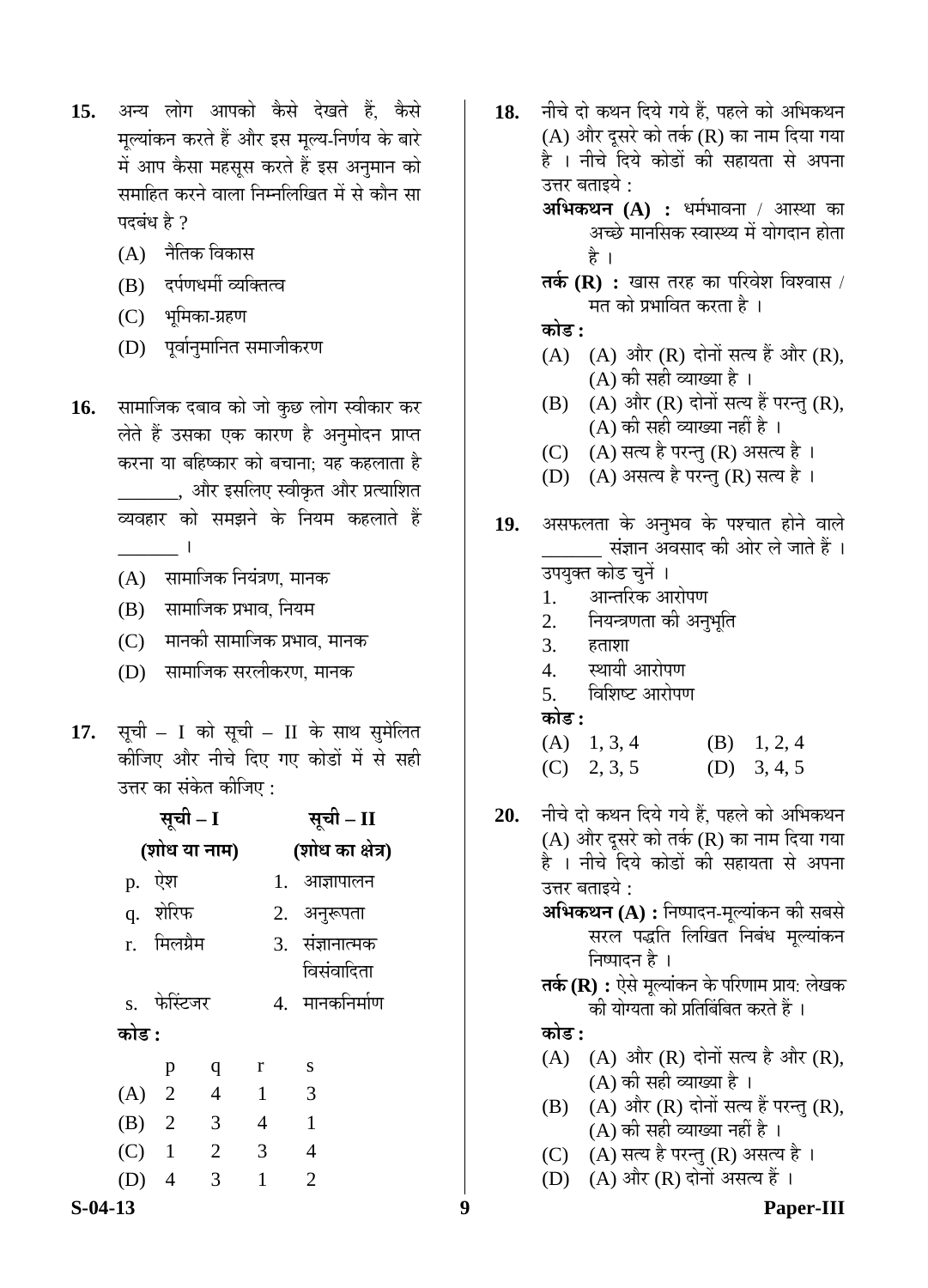- **21.** A guaranteed solution to a problem is provided by
	- (A) an Algorithm
	- (B) a Heuristic
	- (C) a Rule of Thumb
	- (D) a Rule of Set
- **22.** Given below are two statements : Assertion (A) and Reason (R). Indicate your answer using codes given below :
	- **Assertion (A) :** An analysis of disastrous foreign policy decision lead to a problem that cohesive group of decision makes can fall into the trap of 'group think'.
	- **Reason (R) :** Members of the group suppress their own dissenting opinions in the interest of group consensus.

- $(A)$  Both  $(A)$  and  $(R)$  are true and  $(R)$ is the correct explanation of (A).
- (B) Both (A) and (R) are true, but (R) is not the correct explanation of (A).
- $(C)$  (A) is true, but  $(R)$  is false.
- (D) (A) is false, but  $(R)$  is true.
- **23.** The formula for determining Motivational Potential Score (MPS) is
- $(A)$  MPS =  $\frac{\text{(Skill variety + Automomy + Task identity)}}{3}$ 
	- Task Significance × Feedback.
- $(B)$  MPS =  $\frac{(Skill variety + Task identity + Feedback)}{3} \times$ Task Significance × Autonomy.
- $(C)$  MPS =  $\frac{\text{(Skill variety + Task significance + Automomy)}{3} \times$ Task identity × Feedback.
	- $(D)$  MPS =  $(Skill variety + Task identity + Task identity)$  Task significance) 3  $\times$  Autonomy  $\times$  Feedback.

**24.** Match List-I with List-II and indicate your answer with the help of the given codes :

|     | $\mu$ value $\mu$        |   |                |    |                  |  |
|-----|--------------------------|---|----------------|----|------------------|--|
|     | $List-I$                 |   |                |    | $List-II$        |  |
|     | (Leader's                |   |                |    | (Description)    |  |
|     | <b>Characteristics</b> ) |   |                |    |                  |  |
|     | p. Drive                 |   |                |    | 1. Desire<br>to  |  |
|     |                          |   |                |    | influence others |  |
|     |                          |   |                |    | to reach shared  |  |
|     |                          |   |                |    | goals.           |  |
|     | q. Leadership            |   |                |    | 2. Trust in own  |  |
|     | Motivation               |   |                |    | abilities.       |  |
| r.  | Self                     |   |                | 3. | Intelligence;    |  |
|     | Confidence               |   |                |    | ability<br>to    |  |
|     |                          |   |                |    | integrate<br>and |  |
|     |                          |   |                |    | interpret large  |  |
|     |                          |   |                |    | amounts<br>of    |  |
|     |                          |   |                |    | information.     |  |
|     | s. Cognitive             |   |                | 4. | Desire<br>for    |  |
|     | ability                  |   |                |    | achievement,     |  |
|     |                          |   |                |    | ambition, high   |  |
|     |                          |   |                |    | energy, tenacity |  |
|     |                          |   |                |    | and initiative.  |  |
|     | <b>Codes:</b>            |   |                |    |                  |  |
|     | p                        | q | r              |    | S                |  |
| (A) | $\overline{4}$           | 3 | $\overline{2}$ |    |                  |  |
|     |                          |   |                |    |                  |  |

|         | ∼ |   | - | . . |
|---------|---|---|---|-----|
| (A)     | 4 | 3 | 2 |     |
| (B)     | 4 |   | 2 | 3   |
| $(C)$ 1 |   | 2 | 3 |     |
| (D)     | 4 |   | 3 | 2   |
|         |   |   |   |     |

- **25.** Given below are two statements, one labelled as Assertion (A) and the other labelled as Reason (R). Indicate your answer using the codes given below :
	- **Assertion (A) :** Transactionalists maintain that perception occurs through a learning process of interactions and experience with the environment.
	- **Reason (R) :** Most contemporary Psychologists hold that some forms of perceptual abilities and mechanisms are available soon after birth.

- (A) Both (A) and (R) are true and  $(R)$ is the correct explanation of (A).
- (B) Both (A) and (R) are true, but (R) is not the correct explanation of (A).
- $(C)$  (A) is true, but  $(R)$  is false.
- (D) (A) is false, but  $(R)$  is true.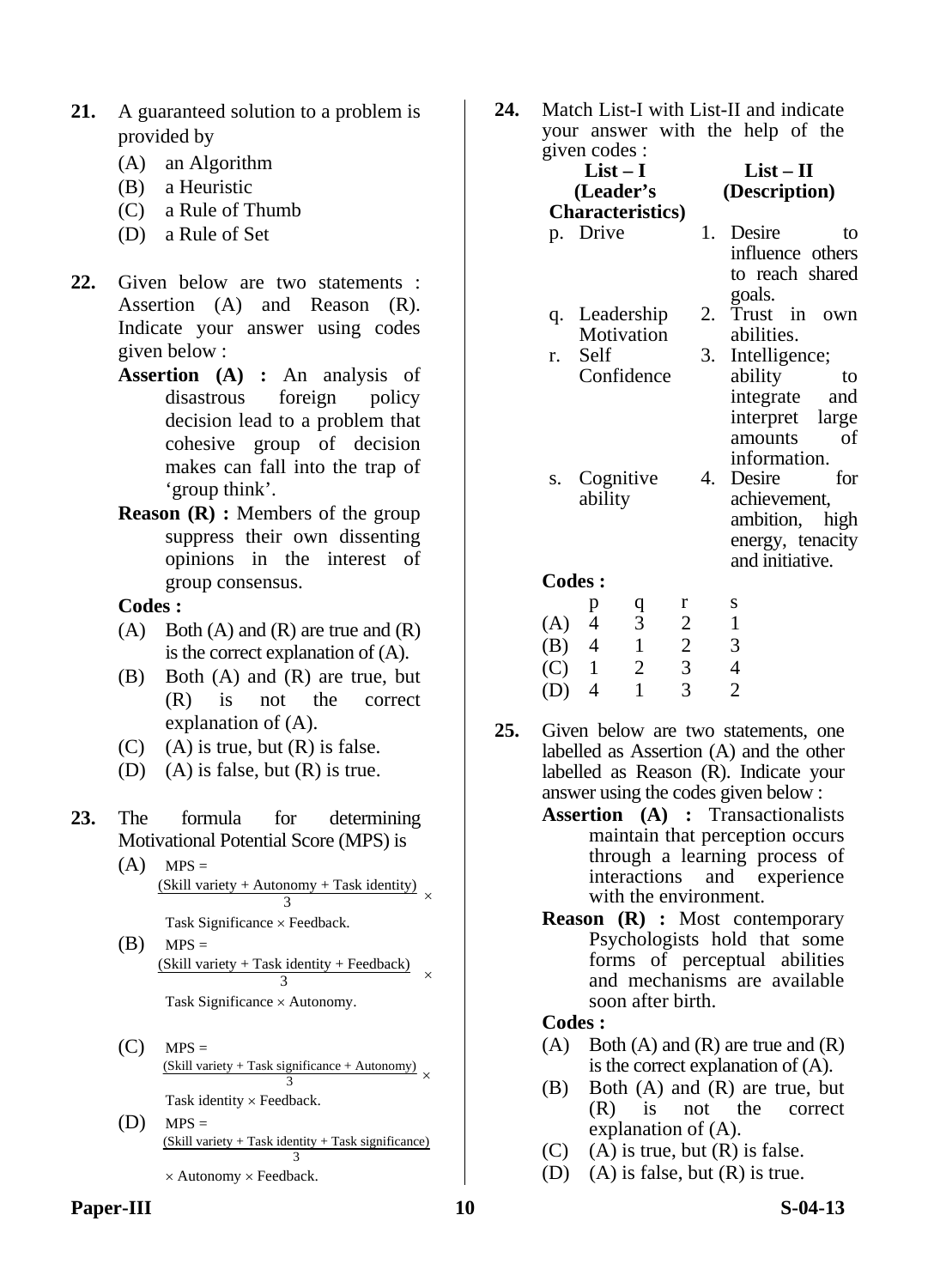- 21. किसी समस्या का गारंटीशुदा हल निम्नलिखित में से किसके द्वारा मिलता है ?
	- (A) कलनविधि (ऐल्गोरिथ्म)
	- (B) स्वानुभाविक नियम
	- (C) अनुभवसिद्ध नियम
	- (D) समुच्चय नियम
- 22. नीचे दो कथन दिये गये हैं, पहले को अभिकथन (A) और दूसरे को तर्क (R) का नाम दिया गया है । नीचे दिये कोडों की सहायता से अपना उत्तर बताइये :
	- **अभिकथन (A) :** अनर्थकारी विदेश नीति के विश्लेषण से एक यह समस्या सामने आई कि, निर्णय लेने का सुसंगत रूप 'समूहचिंतन' के जाल में फँस सकता है ।
	- **तर्क (R) :** किसी खास समूह के सदस्य सामूहिक सहमति के हित में स्वयं अपने असहमतिसूचक मत को दबा सकता है ।
	- <u>कोड :</u>
	- $(A)$   $(A)$  और  $(R)$  दोनों सत्य है और  $(R)$ , (A) की सही व्याख्या है ।
	- $(B)$   $(A)$  और  $(R)$  दोनों सत्य हैं परन्तु  $(R)$ , (A) की सही व्याख्या नहीं है ।
	- (C) (A) सत्य है परन्तु (R) असत्य है।
	- (D)  $(A)$  असत्य है परन्तु (R) सत्य है ।
- **23.** अभिप्रेरणात्मक संभाव्यता समंक (MPS) निर्धारित करने का सूत्र है
- (A) MPS \_(कौशल विविधता + स्वायत्तता + कार्य की पहचान)<br>=  $\times$  कार्य का महत्त्व  $\times$  प्रतिपुष्टि
	- (B) MPS  $\frac{1}{\sqrt{2}}\left( \frac{1}{\sqrt{2}}\frac{\partial^2 \phi}{\partial x^2}\right)$ 3  $\times$  कार्य का महत्त्व  $\times$  स्वायत्तता
	- (C) MPS  $\overline{a}$ (कौशल विविधता + कार्य का महत्त्व + स्वायत्तता) 3  $\times$  कार्य की पहचान  $\times$  प्रतिपुष्टि
	- $(D)$  MPS =  $($ कौशल विविधता $+$  कार्य की पहचान $+$  कार्य का महत्त्व) 3  $\times$  स्वायत्तता  $\times$  प्रतिपुष्टि

2**4.** सूची – I को सूची – II से सुमेलित कीजिए और दिए गए कोडों की सहायता से अपने उत्तर को ओर संकेत कीजिए :

| सूची – 1   |  |
|------------|--|
| (नेता की   |  |
|            |  |
| विशेषताएँ) |  |

| ы.<br>. .<br>(विवरण) |
|----------------------|
|                      |

<del>ग्रनी</del> II

| p. अंतर्नोद |           | 1. साझा लक्ष्य तक     |  |
|-------------|-----------|-----------------------|--|
|             |           | पहुँचने के लिए दूसरों |  |
|             |           | को प्रभावित करने की   |  |
|             | आकाक्षा । |                       |  |
|             |           |                       |  |

- q. नेतृत्व अभिप्रेरणा<br>आत्मविश्वास 2. अपनी योग्यताओं मे विश्वास
- $r$ . आत्मविश्वास  $\,$  3. बुद्धि : भारी मात्रा में सूचनाओं के समन्वय और व्याख्या करने को योग्यता ।

दृढ़ता और पहल करने की इच्छा ।

s. सज्ञानात्मक योग्यता 4. उपलब्धि की तीव्र इच्छा, महत्त्वाकांक्षा, अत्यधिक ऊर्जा.

**कोड :** 

|     | р | a | r | S |
|-----|---|---|---|---|
| (A) | 4 | 3 | 2 |   |
| (B) | 4 |   | 2 | 3 |
| (C) |   | 2 | 3 | 4 |
| (D) | 4 |   | 3 | 2 |

- 25. नीचे दो कथन दिये गये हैं. पहले को अभिकथन (A) और दूसरे को तर्क (R) का नाम दिया गया है । नीचे दिये कोडों की सहायता से अपना उत्तर बताइये :
	- **अभिकथन (A) :** संव्यवहारविद मानते हैं कि<br>प्रत्यक्षण, वातावरण के साथ वातावरण के साथ अंतर्क्रियाओं और अनुभव की अधिगम प्रक्रिया के जरिये होता है ।
	- **तर्क (R) :** अधिकांश समकालिक मनोवैज्ञानिकों का मानना है कि कुछ प्रकार की प्रात्यक्षिक योग्यताएँ और युक्तियाँ जन्म के तरन्त बाद उपलब्ध होती हैं ।

<u>कोड़ :</u>

- $(A)$   $(A)$  और  $(R)$  दोनों सत्य है और  $(R)$ , (A) की सही व्याख्या है ।
- $(B)$   $(A)$  और  $(R)$  दोनों सत्य हैं परन्तु  $(R)$ , (A) की सही व्याख्या नहीं है ।
- $(C)$   $(A)$  सत्य है परन्तु  $(R)$  असत्य है ।
- (D) (A) असत्य है परन्तु (R) सत्य है।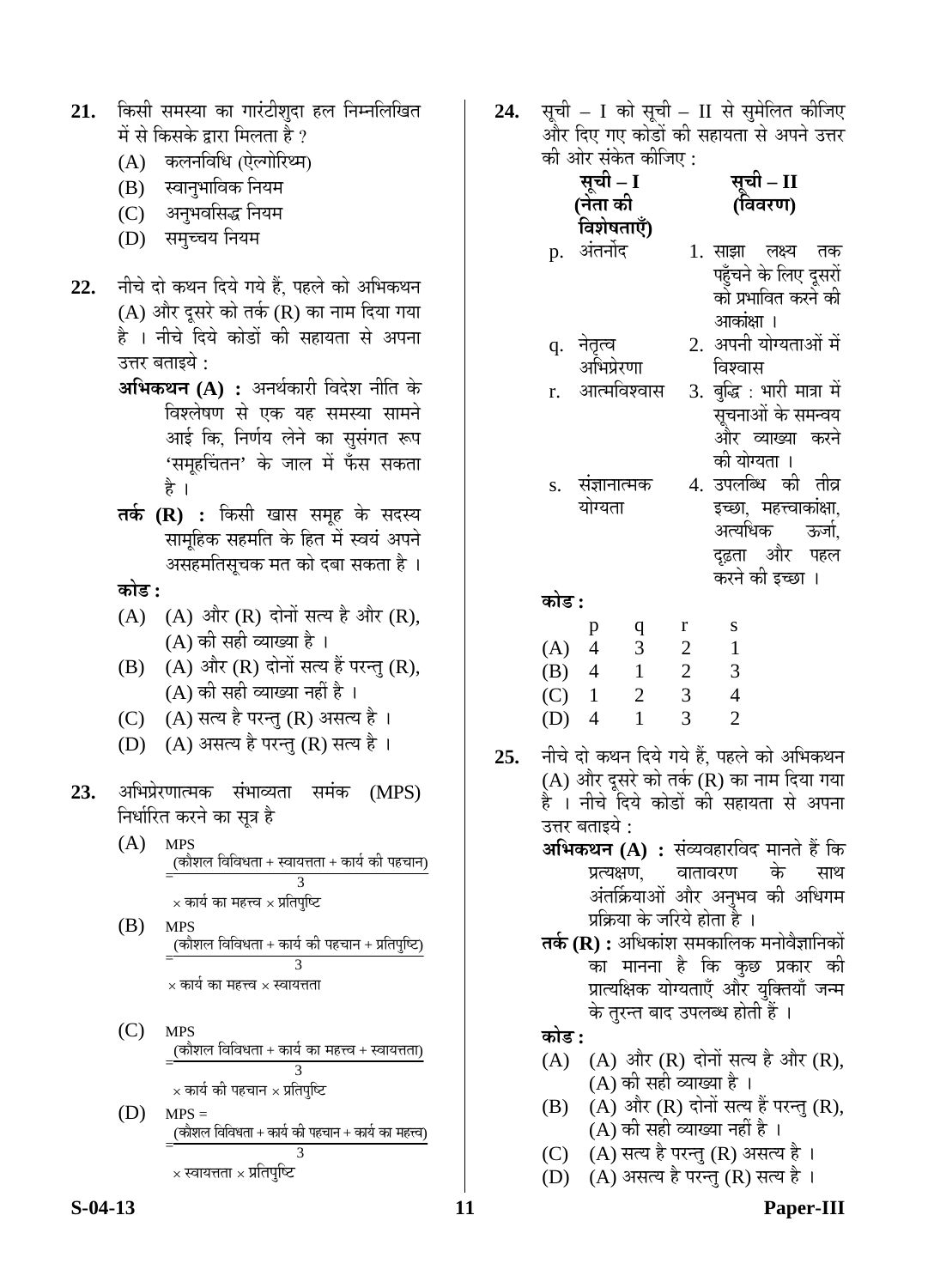- **26.** What do you mean by information processing ?
	- (A) The number of cycles completed within one second.
	- (B) A presumed mode of attention that concerns the non-temporal information processing demands of a task and its activation shortens temporal awareness.
	- (C) The process of organising and interpreting sensation into meaningful experiences.
	- (D) The study of the relation between physical stimulation and subjective experience.
- **27.** Choose the correct sequence of events following prolonged stress given below :
	- 1. Immuno suppression
	- 2. Corticotropin releasing factor
	- 3. Adrenocorticotrophic hormone
	- 4. Cortisol
	- (A)  $1342$  (B)  $2341$
	- $(C)$  4 3 2 1 (D) 1 2 3 4
- **28.** In employees performance appraisal BARS is a method of whereas MBO is a method of
	- (A) Past oriented, present performance rating.
	- (B) Past oriented; future oriented.
	- (C) Future oriented; past oriented.
	- (D) Future oriented; present performance rating.
- **29.** In a firm in the last six months 70 to 90 employees have been terminated while 63 applicants have been hired to replace them. This type of strategy is best described
	- (A) Negative reinforcement
	- (B) Motivation
	- (C) Inequity
	- (D) Churning
- Paper-III S-04-13
- **30.** After identifying the problem of a student, the correct sequence adopted by a counsellor to solve that problem is
	- 1. Generate possible solutions
	- 2. Choose the best solution
	- 3. Evaluate each solution
	- 4. Assess the success/failure of solution
	- 5. Implement the solution  **Codes :**

| (A) $1, 3, 2, 4, 5$ (B) $1, 3, 2, 5, 4$ |  |
|-----------------------------------------|--|
| (C) $3, 1, 2, 5, 4$ (D) $3, 1, 4, 2, 5$ |  |

**31.** Match List-I with List-II and indicate your answer using the codes given below :

| $List-I$ |                                  |                |                  | $List-II$      |                               |  |
|----------|----------------------------------|----------------|------------------|----------------|-------------------------------|--|
|          | (Phenomenon)                     |                |                  |                | (Psychological                |  |
|          |                                  |                |                  |                | term)                         |  |
|          | p. Logical                       |                |                  |                | 1. Self-                      |  |
|          | thinking                         |                | for              |                | Schema                        |  |
|          | abstract                         |                |                  |                |                               |  |
|          | concepts.                        |                |                  |                |                               |  |
| q.       |                                  |                |                  |                | Use of nouns and 2. Cognitive |  |
|          | verbs                            |                | for              |                | development                   |  |
|          | omitting                         |                |                  |                |                               |  |
|          |                                  |                | auxillary words. |                |                               |  |
| r.       |                                  | Solutions to   |                  |                | 3. Telegraphic                |  |
|          | problems                         |                |                  |                | speech                        |  |
|          | involving                        |                |                  |                |                               |  |
|          |                                  | psychophysical |                  |                |                               |  |
|          |                                  | judgements.    |                  |                |                               |  |
|          | s. Cognitive                     |                |                  |                | 4. Signal                     |  |
|          |                                  | generalization |                  |                | detection                     |  |
|          |                                  |                |                  |                |                               |  |
|          | derived from past<br>experience. |                |                  |                |                               |  |
|          | <b>Codes:</b>                    |                |                  |                |                               |  |
|          |                                  |                |                  |                |                               |  |
|          | p                                | q              | r                | S              |                               |  |
|          | $(A)$ 2                          | $\overline{3}$ | $\mathbf{1}$     | $\overline{4}$ |                               |  |
|          | (B) 2 3                          |                | $\overline{4}$   | $\mathbf{1}$   |                               |  |
|          | $(C)$ 2 4                        |                | 3                | $\mathbf{1}$   |                               |  |
| $(D)$ 2  |                                  | $\overline{4}$ | $\mathbf{1}$     | 3              |                               |  |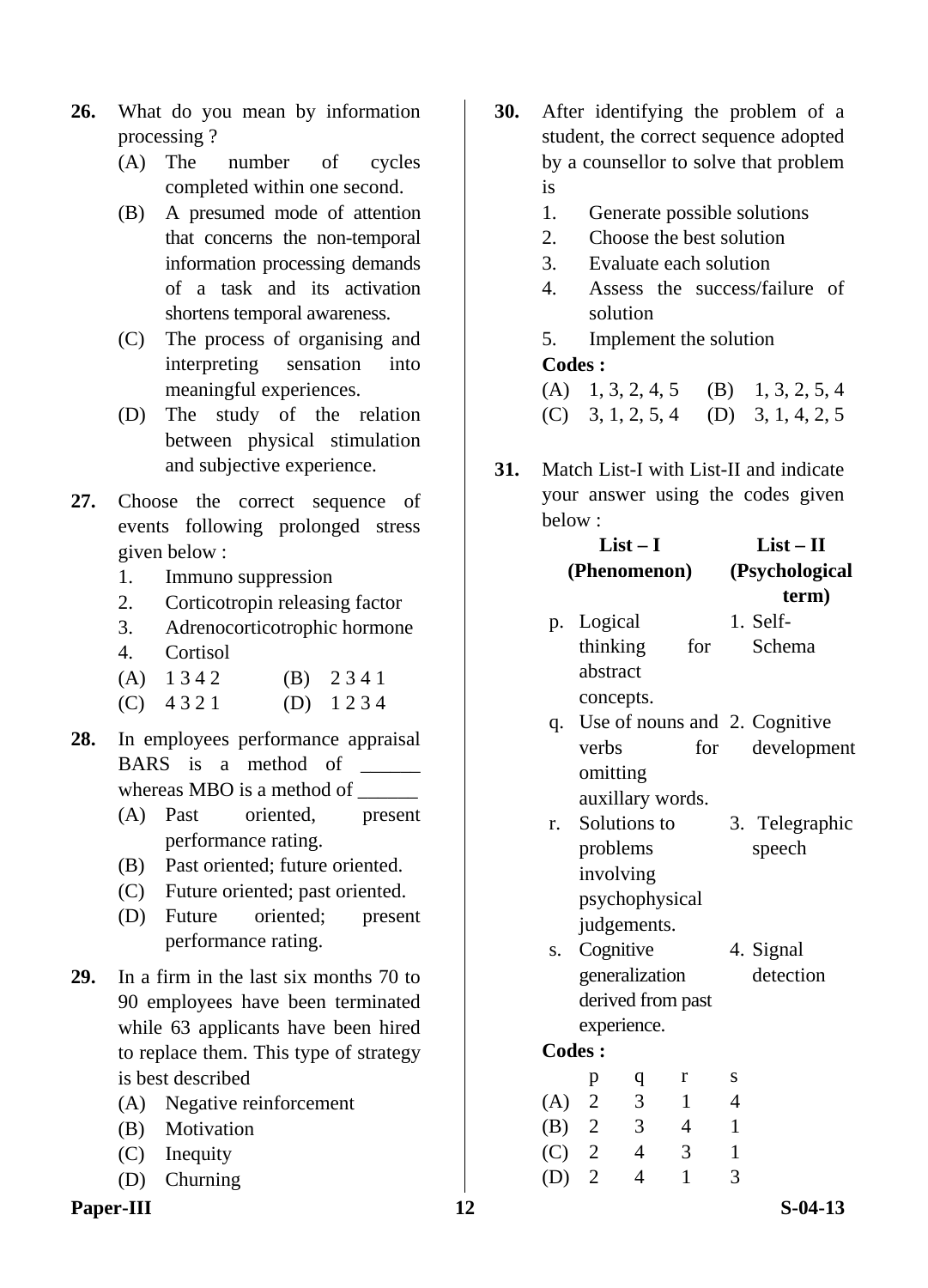- 26. सूचना प्रक्रमण से आप क्या समझते हैं ?
	- $(A)$  एक सैकेण्ड में पूर्ण होने वाले चक्रों की संख्या
	- (B) अवधान का प्रकल्पित तरीका जो कृत्य की गैरकालिक सुचना प्रक्रमण माँगों के साथ सरोकार रखता है और उसका सक्रियण कालिक जागरुकता को कम करता है ।
	- (C) संवेदन को अर्थपूर्ण अनुभवों में संगठित करने तथा व्याख्या करने की प्रक्रिया ।
	- (D) भौतिक उद्दीपन तथा व्यक्तिपरक अनुभव के बीच सम्बन्ध का अध्ययन ।
- 27. दीर्घकालिक प्रतिबल के उपरान्त होने वाली निम्न घटनाओं के सही अनुक्रम को चुनें :
	- 1. रोगरोधी शमन
	- 2. कोंटिकोटोपिन जारी कारक
	- 3. एड्रीनोर्कोटिको ट्रोपिक होर्मोन
	- 4. कोर्टिसोल
	- (A) 1 3 4 2 (B) 2 3 4 1 (C) 4 3 2 1 (D) 1 2 3 4
- **28.** BARS कर्मचारी निष्पादन मूल्यांकन -को विधि है जबकि  $\overline{\mathrm{MBO}}$ को विधि है $\perp$ 
	- (A) अतीत की ओर अभिमुख; वर्तमान निष्पादन कोटिनिर्धारण
	- (B) अतीत की ओर अभिमृख; भविष्य की ओर अभिमुख
	- (C) भविष्य की ओर अभिमुख; अतीत की ओर अभिमुख
	- (D) भविष्य की ओर अभिमुख: वर्तमान निष्पादन कोटिनिर्धारण
- **29.** एक फर्म ने पिछले छह महिनों में 70 से 90 कर्मचारी निकाल दिए गए जबकि उनके स्थान पर 63 प्रत्याशी रखे गए । इस तरह की रणनीति निम्नलिखित में से क्या कहलाती है ?
	- (A) नकारात्मक सुदृढ़ीकरण
	- (B) अभिप्रेरणा
	- (C) अनौचित्य
	- $(D)$  चर्निंग
- 
- 30. विद्यार्थी के समय को पहचानने के बाद, काउंसलर द्वारा उस विद्यार्थी की समस्या का हल करने के लिये अपनाया सही अनुक्रम है
	- 1. संभावित समाधान सृजित करना
	- 2. सर्वोत्तम समाधान का चयन
	- 3. प्रत्येक समाधान का मुल्यांकन
	- 4. समाधान को सफलता/असफलता का आकलन
	- 5. समाधान का क्रियान्वयन

# **कोड़** ·

| (A) $1, 3, 2, 4, 5$ (B) $1, 3, 2, 5, 4$ |  |
|-----------------------------------------|--|
| (C) $3, 1, 2, 5, 4$ (D) $3, 1, 4, 2, 5$ |  |

- 31. सूची I को सूची II के साथ सुमेलित कीजिये और नीचे दिये कोडों की सहायता से अपने उत्तर का चयन कीजिये :
	- **ÃÖæ"Öß I ÃÖæ"Öß II**

# **(¯Ö׸ü'Ö™ü®ÖÖ) (´Ö®ÖÖê¾Öî–ÖÖ×®ÖÛú ¿Ö²¤ü)**

- p. अमर्त अवधारणाओं के लिए तर्कपूर्ण सोच 1. आत्म-योजन
- $\mathbf q$ . सहायक शब्दों को  $\;$  2. संज्ञानात्मक छोडने के लिए संज्ञाओं और क्रियाओं का प्रयोग विकास
- $r$ . मनोदैहिक निर्णयों से सम्बन्धित समस्याओं के समाधान 3. मिताक्षरीय संभाषण
- s. अतीत के अनुभव 4. संकेत अभिज्ञान से आकलित संज्ञानात्मक सामान्यीकरण

# **कोड :**

|     | р              | a | r | S |
|-----|----------------|---|---|---|
| (A) | $\overline{2}$ | 3 |   | 4 |
| (B) | $\overline{2}$ | 3 | 4 |   |
| (C) | 2              | 4 | 3 |   |
| (D) | $\overline{2}$ | 1 |   | 3 |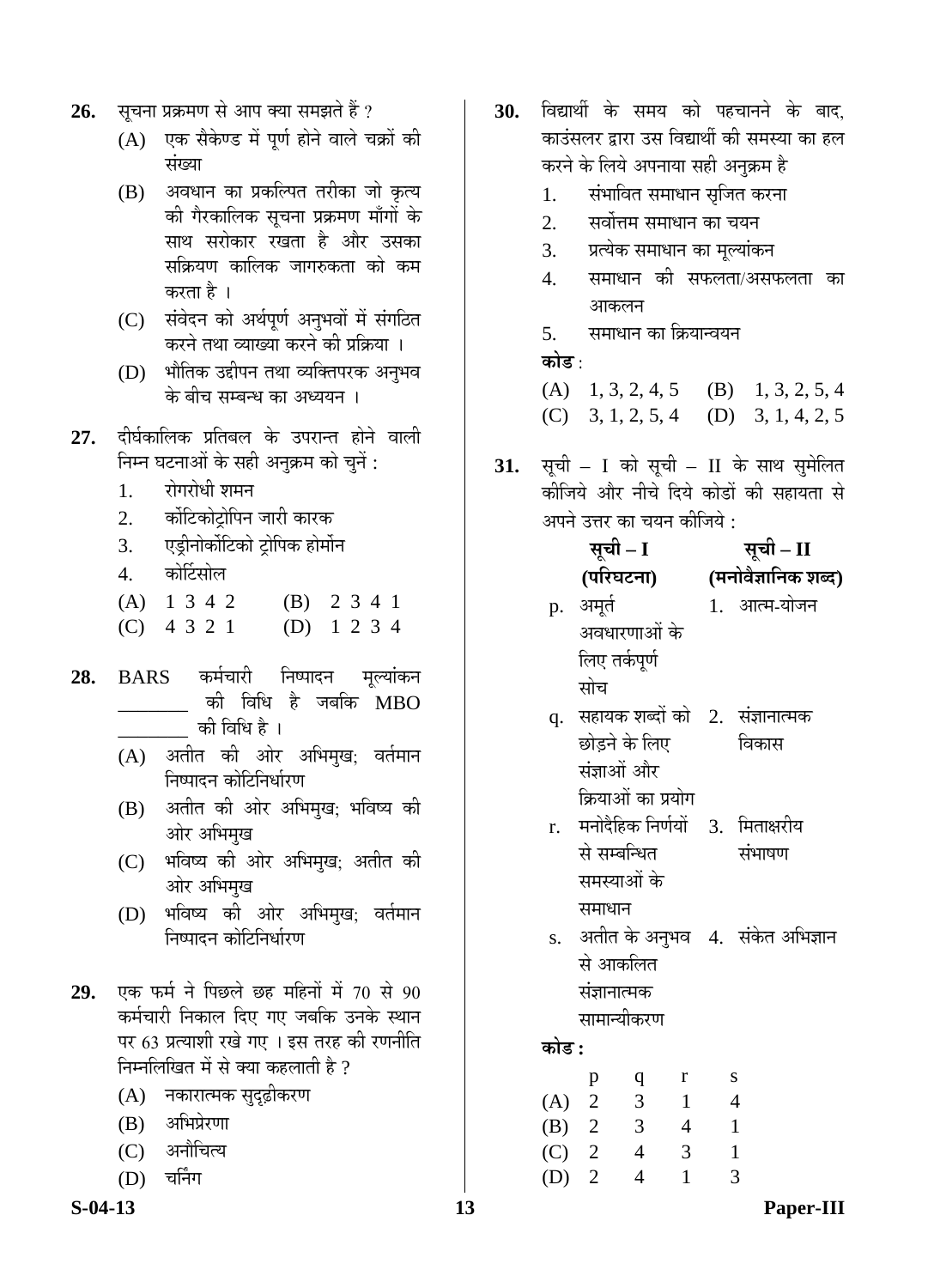- **32.** Give the correct sequence for stages of language development to attain different features, given below :
	- 1. Phonology 2. Semantics
	- 3. Syntax 4. Pragmatics

- (A)  $1, 2, 3, 4$  (B)  $2, 3, 4, 1$
- $(C)$  3, 4, 1, 2 (D) 4, 3, 2, 1
- **33.** The Receiver Operating Characteristic Curves graphically display
	- (A) The smallest difference between two stimuli necessary to detect them as different.
	- (B) The relationship between the proportions of hits and false alarms for a constant stimulus intensity.
	- (C) The magnitude of a sensation as a logarithmic function of the stimulus.
	- (D) Sensory magnitude is equal to physical intensity raised to a power.
- **34.** Which of the following is not a special facility provided in school for children with special needs ?
	- (A) Resource room
	- (B) Cooperative teaching
	- (C) Expository teaching
	- (D) Collaborative consultation
- **35.** Important indicators of learning disabilities among students are
	- (A) Poor reading habit, word recognition error, comprehension errors.
	- (B) Word recognition error, Articulation errors, low mental ability.
	- (C) Articulation error, comprehension error, impaired vision.
	- (D) Low mental ability, impaired vision, word recognition error.
- **36.** What are the strategies to improve motivation and learning that can be adopted by a teacher ?
	- 1. Fulfill basic requirements and show the value of learning.
	- 2. Show the value of learning and active teaching.
	- 3. Build confidence and positive expectations and help students stay focused.
	- 4. Fulfill basic requirement and active teaching.

#### **Codes :**

| $(A)$ 1 and 2 | $(B)$ 3 and 4 |
|---------------|---------------|
| $(C)$ 1 and 3 | (D) $2$ and 4 |

- **37.** Which scaling methods employ Law of Comparative Judgment to obtain scale values ?
	- 1. Method of successive intervals.
	- 2. Summated ratings method.
	- 3. Magnitude estimation method.
	- 4. Paired comparison method.

- (A)  $4 \text{ only}$  (B)  $1 \text{ and } 4 \text{ only}$
- (C) 3 and 4 only (D) 2 and 3 only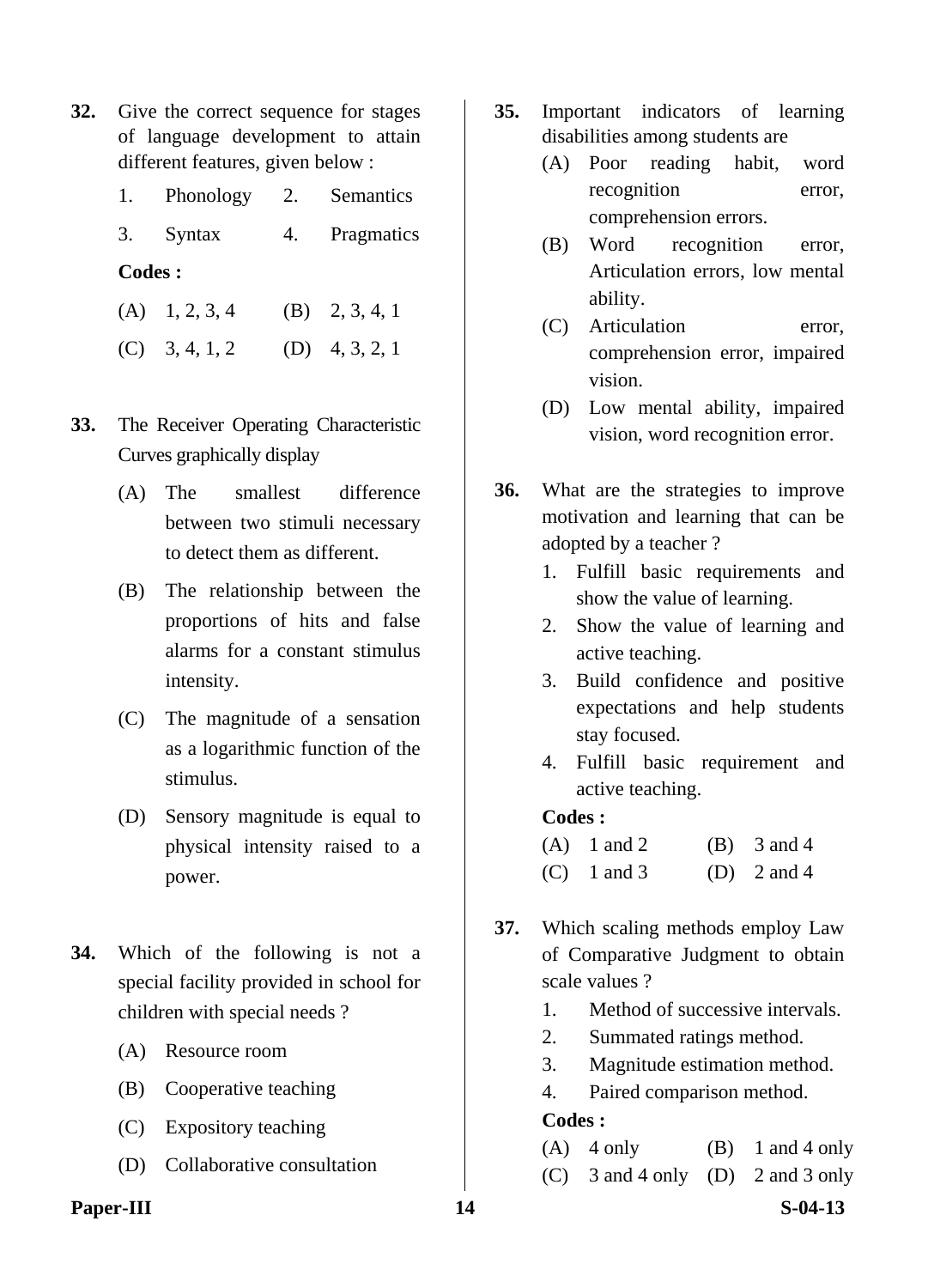- **32.** निम्न में दिए भिन्न संलक्षणों की प्राप्ति (सक्षमता) भाषा के विकास की अवस्थाओं का सही अनुक्रम दे:
	- 1. ध्वनिकी
	- 2. शब्दार्थिकी
	- 3. वाक्य रचना
	- 4. उपयोगिताकारी

# <u>कोड :</u>

- $(A)$  1, 2, 3, 4
- (B) 2, 3, 4, 1
- (C) 3, 4, 1, 2
- (D) 4, 3, 2, 1
- 33. रिसीवर ऑपरेटिंग केरक्टरीस्टिक वक्र आरेखीय रूप से क्या प्रदर्शित करती है ?
	- (A) दो उद्दीपनों के विभेद के संज्ञापन में आवश्यक कम से कम भेद
	- $(B)$  स्थाई उद्दीपन तीव्रता के लिये सही तथा मिथ्या संचेतनों के अनुपातों के बीच सम्बन्ध
	- (C) उद्दीपन के लॉगरिथी कार्य के रूप में संवेदन की मात्रा
	- (D) संवेदन की मात्रा घात के साथ भौतिक तीवता के बराबर होता है
- 34. विशेष आवश्यकताओं के बच्चों के लिये निम्नलिखित में कौन सी विशेष सुविधा स्कूल में प्रदान नहीं की जाती है  $\overline{v}$ 
	- $(A)$  रिसोर्स रूम
	- (B) सहकारी अध्यापन
	- (C) प्रतिपादकीय अध्यापन
	- $(D)$  सांझा परामर्श
- 35. विद्यार्थियों में अधिगम अक्षमताओं के महत्त्वपूर्ण सूचक हैं
	- $(A)$  कम पढ़ने की आदत, शब्द पहचान त्रुटि, समझने में त्रूटियाँ
	- (B) शब्द पहचान त्रुटि, उच्चारणगत त्रुटियाँ, निम्न मानसिक क्षमता
	- (C) उच्चारणगत त्रुटियाँ, समझने की त्रुटियाँ, क्षीण दृष्टि
	- (D) निम्न मानसिक क्षमता, क्षीण दृष्टि, शब्द पहचान त्रुटि
- 36. अभिप्रेरणा और अधिगम को सुधारने की युक्तियाँ क्या हैं जिन्हें अध्यापक द्वारा अपनाया जा सकता है ?
	- 1. मूलभूत आवश्यकताओं को पूरा करना ओर अधिगम का मुल्य दर्शाना ।
	- 2. अधिगम तथा सक्रिय अध्यापन का मृत्य दर्शाना ।
	- 3. विद्यार्थियों में विश्वास एवं सकारात्मक प्रत्याशाएँ निर्मित करना और उन्हें संकेन्द्रित रहने में सहायता करना ।
	- 4. मूलभूत अनिवार्यताओं और सक्रिय अध्यापन को पूरा करना ।

# **कोड :**

| $(A)$ 1 और 2 | (B) $3 \text{ and } 4$ |
|--------------|------------------------|
| (C) 1 और 3   | (D) $2 \sin 4$         |

- **37.** मापनी के मूल्य प्राप्त करने के लिये तुलनात्मक निर्णय के नियम को कौन सी मापनी विधि प्रयोग करती है ?
	- 1. उत्तरोत्तर अंतरालों की विधि
	- 2. समाकलित कोटि निर्धारण विधि
	- 3. विस्तृति आकलन विधि
	- 4. युग्मित तुलना विधि

**कोड :** 

- $(A)$  केवल 4  $(B)$  केवल 1 और 4
- (C) केवल 3 और 4 (D) केवल 2 और 3

#### **S-04-13 15 Paper-III**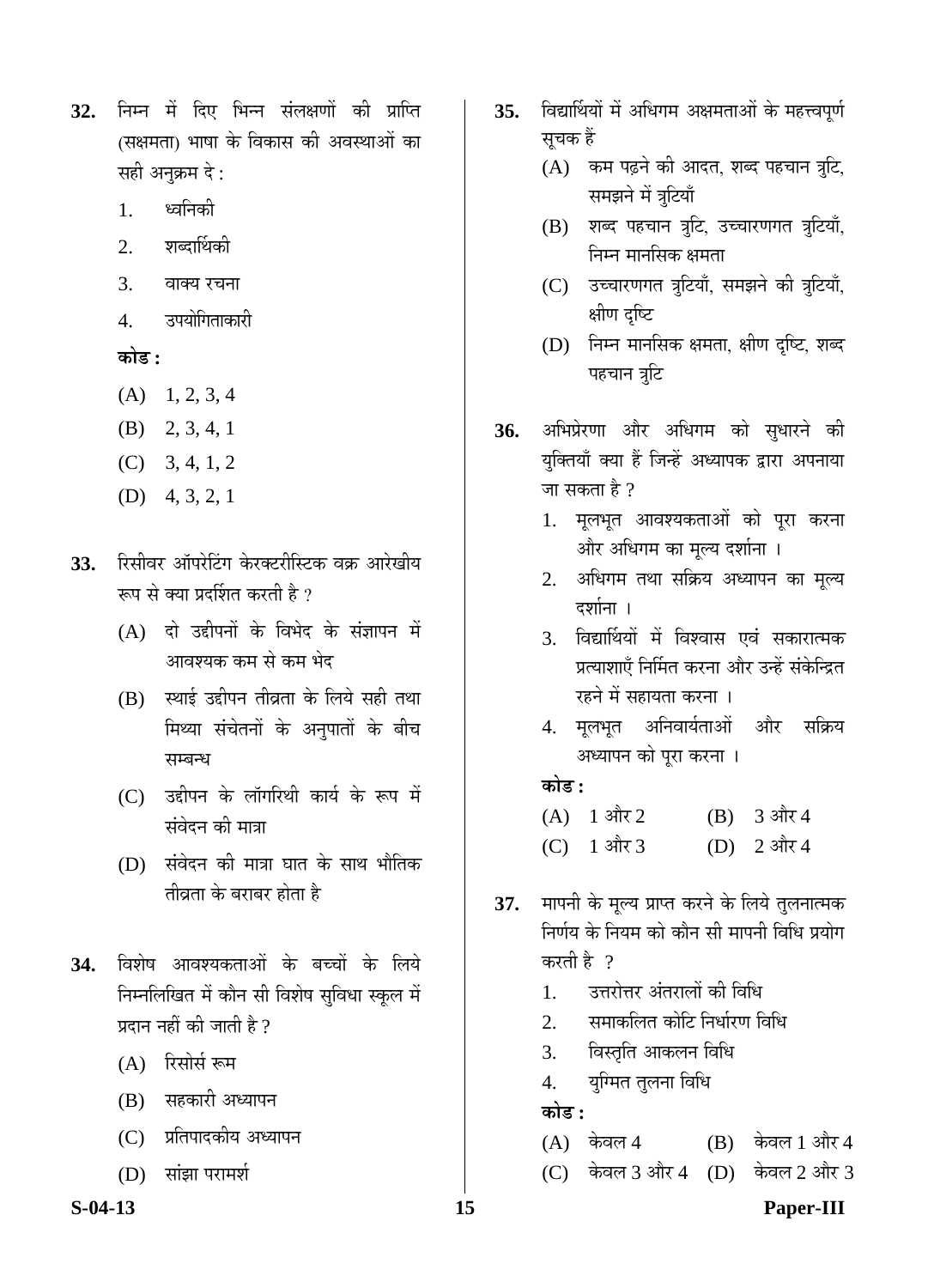**38.** Match List-I with List-II and indicate your answer with the help of given codes.

|     | $List-I$       |              |                |                | $List - II$     |
|-----|----------------|--------------|----------------|----------------|-----------------|
|     | (Concept)      |              |                |                | (Explanation)   |
| p.  | Primack        |              |                |                | 1. Exceptional  |
|     | Principle      |              |                |                | performance     |
|     |                |              |                |                | by a student    |
|     |                |              |                |                | as a result of  |
|     |                |              |                |                | high teacher    |
|     |                |              |                |                | expectations.   |
|     | q. Maintenance |              |                | 2.             | Retrieval of    |
|     | Rehearsal      |              |                |                | pieces<br>of    |
|     |                |              |                |                | information     |
|     |                |              |                |                | based<br>on     |
|     |                |              |                |                | their           |
|     |                |              |                |                | relatedness     |
|     |                |              |                |                | to<br>one       |
|     |                |              |                |                | another.        |
|     | r. Pygmalion   |              |                |                | 3. Keeping      |
|     | Effect         |              |                |                | information     |
|     |                |              |                |                | working<br>in   |
|     |                |              |                |                | memory by       |
|     |                |              |                |                | repeating<br>it |
|     |                |              |                |                | to yourself.    |
| S.  | Activation     |              |                | 4.             | More            |
|     | spreading      |              |                |                | preferred       |
|     |                |              |                |                | activity        |
|     |                |              |                |                | conserve as a   |
|     |                |              |                |                | reinforcer for  |
|     |                |              |                |                | less<br>a       |
|     |                |              |                |                | preferred       |
|     |                |              |                |                | activity.       |
|     | <b>Codes:</b>  |              |                |                |                 |
|     | p              | q            | r              | S              |                 |
| (A) | $\overline{4}$ | 3            | $\mathbf{1}$   | $\overline{c}$ |                 |
| (B) | $\mathbf{1}$   | 3            | $\overline{4}$ | $\overline{2}$ |                 |
| (C) | $\overline{2}$ | $\mathbf{1}$ | 3              | $\overline{4}$ |                 |
| (D) | $\mathbf{1}$   | 3            | $\overline{2}$ | $\overline{4}$ |                 |

- **39.** The employer, who referred a case of an employee (client) to a psychologist, requested the psychologist to provide the employee's test scores and their interpretation.
	- (A) The psychologist should firmly refuse to comply with this request.
	- (B) The psychologist should comply with the request after informing the client.
	- (C) The psychologist should comply with this request if the client agrees to it and gives an informed consent.
	- (D) The psychologist should comply with this request only if the client shows criminal inclinations.
- **40.** Which of the following is/are considered culture-fair test/s of intelligence ?
	- 1. Raven's Progressive Matrices
	- 2. Cattell's Culture Fair Test of Intelligence.
	- 3. Wechsler Adult Intelligence Scales.
	- 4. Goodenough-Harris test

- $(A)$  2 only
- (B) 2 and 3 only
- $(C)$  1, 2 and 3 only
- (D) 1, 2 and 4 only
- **41.** Movements of the vocal apparatus are
	- (A) Necessary for thinking.
	- (B) Not necessary for thinking.
	- (C) Necessary for thinking in some situations.
	- (D) Both (A) and (C) are correct.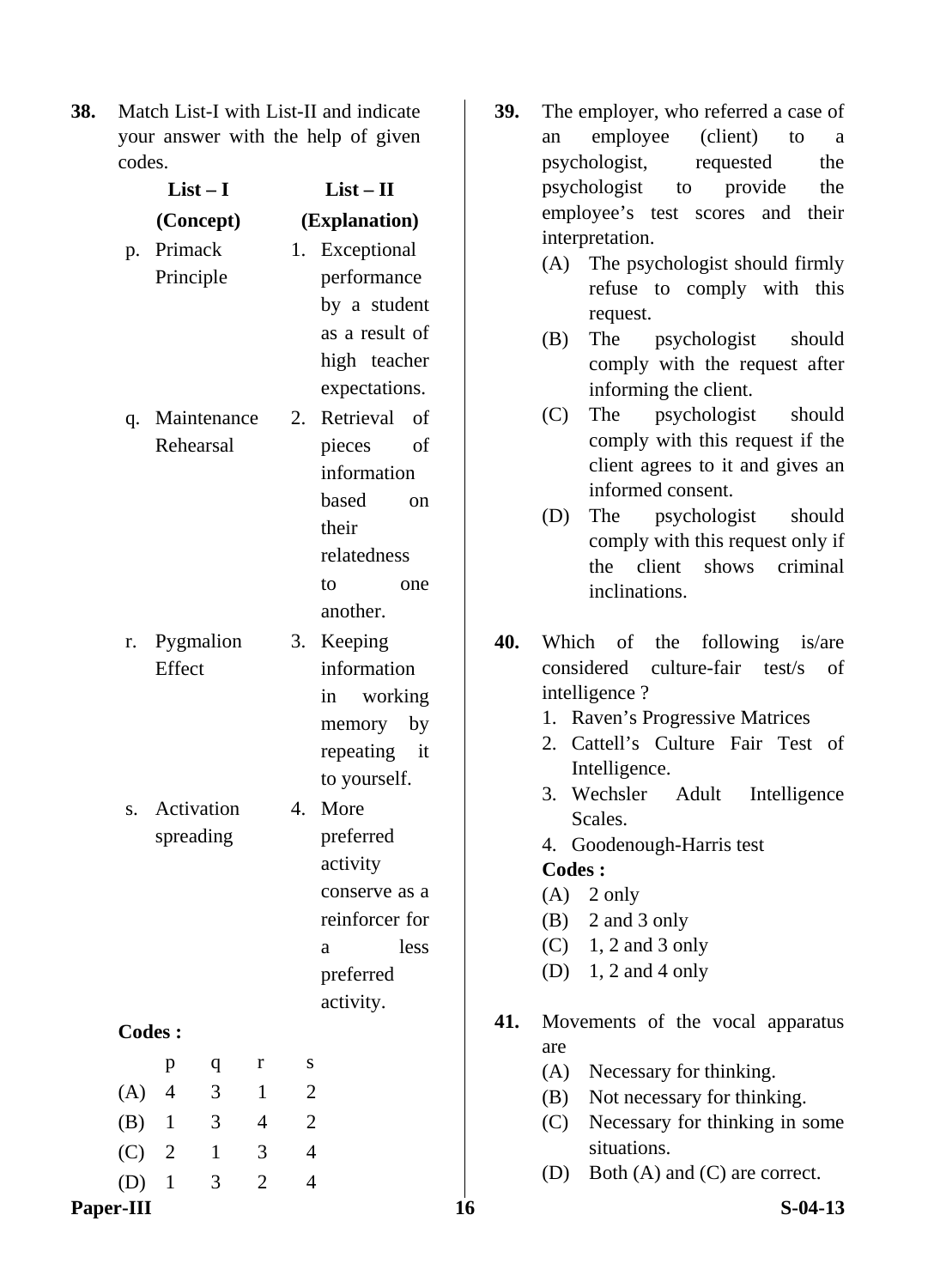38. सूची – I को सूची – II के साथ सुमेलित करें ओर नीचे दिये कोडों की सहायता से अपने उत्तर का चयन कीजिये :

**ÃÖæ"Öß – I ÃÖæ"Öß – II** 

|    | $\lambda$ $\lambda$ $\lambda$ |    | $\lambda$              |
|----|-------------------------------|----|------------------------|
|    | (अवधारणा)                     |    | (व्याख्या)             |
|    | p. प्राइमैक                   |    | 1. अध्यापक की उच्च     |
|    | प्रिंसीपल                     |    | प्रत्याशाओं के         |
|    |                               |    | फलस्वरूप विद्यार्थी    |
|    |                               |    | की असाधारण             |
|    |                               |    | निष्पत्तता ।           |
| q. | रखरखाव                        | 2. | सूचना के खंडों की      |
|    | रिहर्सल                       |    | एक दुसरे के साथ        |
|    |                               |    | सम्बद्धता के आधार      |
|    |                               |    | पर उनकी पुन:प्राप्ति । |
|    |                               |    |                        |

- r. पिगमेलिओं प्रभाव 3. सूचना को अपने अन्दर दोहराते हुए उसे कार्यकारी स्मृति में रखना ।
- s. सक्रियता प्रसार  $4<sub>•</sub>$ ज्यादा अधिमानी गतिविधि कम अधिमानी गतिविधि के लिये पुनर्बलन का कार्य करती है ।

# **कोड :**

|         | р              | q | r | S |
|---------|----------------|---|---|---|
| (A)     | $\overline{4}$ | 3 | 1 | 2 |
| $(B)$ 1 |                | 3 | 4 | 2 |
| $(C)$ 2 |                | 1 | 3 | 4 |
| (D)     | $\mathbf{1}$   | 3 | 2 | 1 |

- **39.** एक नियोक्ताने अपने कर्मचारी का मामला मनोवैज्ञानिक को सौंपा और उसे निवेदन किया कि कर्मचारी के परीक्षण के अंक और उसका निर्वचन उन्हें दें ।
	- $(A)$  मनोवैज्ञानिक को इस निवेदन को मानने से दृढ़ता के साथ इन्कार कर देना चाहिए ।
	- (B) मनोवैज्ञानिक को मुवक्किल को सूचित करने के बाद निवेदन को मान लेना चाहिए $\perp$
	- $(C)$  मनोवैज्ञानिक को इस निवेदन को मान लेना चाहिए बशर्ते कि मुवक्किल इसका अनुमोदन करता है और सूचित स्वीकृति देता है ।
	- (D) मनोवैज्ञानिक को इस निवेदन को सिर्फ तभी मानना चाहिये जब मुवक्किल आपराधिक प्रवृति दर्शाता है ।
- 40. बुद्धि का/के कल्चर-फेयर परीक्षण निम्नलिखित में से कौन सा/कौन से है/हैं  $\overline{\imath}$ 
	- 1. रेवन के प्रगामी आव्यूह (मैट्रिक्स)
	- 2. केट्टेल का बुद्धि का कल्चर-फेयर परीक्षण
	- 3. वेश्लर का प्रौढ़ बुद्धि माप
	- 4. गुडइनफ-हेरिस परीक्षण

# **कोड :**

- $(A)$  केवल 2
- (B) केवल 2 और 3
- (C) केवल 1, 2 और 3
- (D) केवल 1, 2 और 4
- 41. वाक्तंत्र का संचलन
	- (A) विंतन के लिए जरूरी है।
	- (B) विंतन के लिए जरूरी नहीं है।
	- (C) कुछ स्थितियों में चिंतन के लिए जरूरी है ।
	- (D) (A) और (C) दोनों सही हैं ।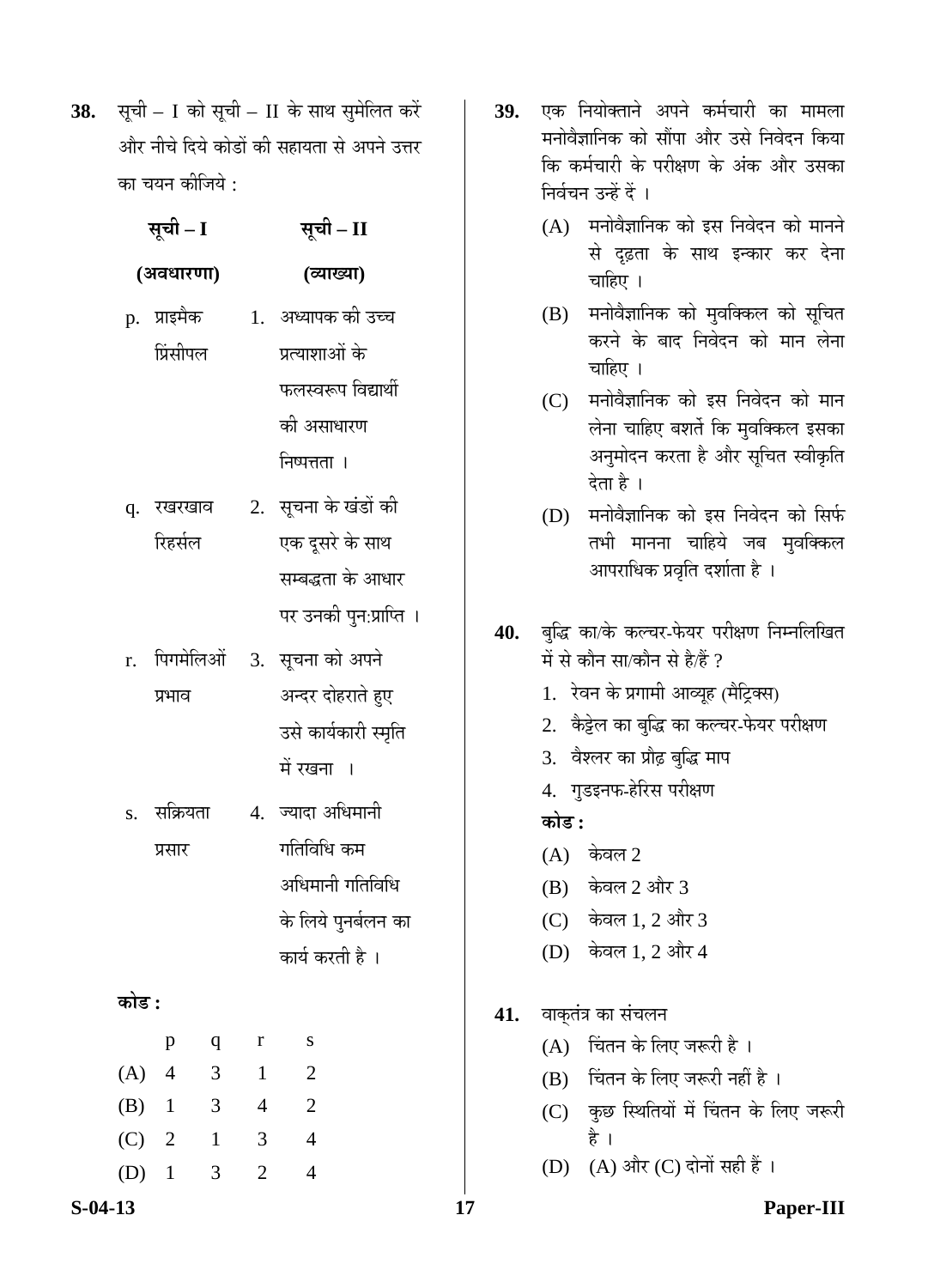- **42.** Given below are two statements, the first labelled as Assertion (A) and the other labelled as Reason (R). Indicate your answer using the codes given below :
	- **Assertion (A) :** In attitude scaling by Equal Appearing Intervals Method, median is usually employed to obtain scale values.
	- **Reason (R) :** In normal distribution mean, median and mode are the same.

- (A) Both (A) and (R) are true and (R) is the correct explanation of (A).
- (B) Both (A) and (R) are true, but (R) is **not** the correct explanation.
- (C) (A) is true,  $(R)$  is false.
- (D) (A) is false,  $(R)$  is true.
- **43.** When previous learning interferes with our memory of later learning it is referred to as
	- (A) Repression
	- (B) Proactive interference
	- (C) Inhibition
	- (D) Retroactive interference
- **44.** I create paintings and Art works because it gives me a sense of satisfaction and vitality. My Art is primarily promoted by
	- (A) Discriminatory Rewards
	- (B) Selective Rewards
	- (C) Extrinsic Rewards
	- (D) Intrinsic Rewards
- Paper-III 3<sup>18</sup> S-04-13
- **45.** The Psychotherapist recommended the procedure of systematic desensitization to Shradda for overcoming her fear of cats. The Psychotherapist recommended
	- (A) A classical conditioning procedure
	- (B) An operant conditioning procedure
	- (C) A delayed conditioning procedure
	- (D) A backward conditioning procedure
- **46.** The child was given chocolates for putting pegs into the right holes, first after he fitted 20 pegs, then after he fitted 14 pegs and later after he fitted 22 pegs. The reinforcement schedule used in this case is an example of
	- (A) Variable Ratio Schedule
	- (B) Variable Interval Schedule
	- (C) Fixed Interval Schedule
	- (D) Fixed Ratio Schedule
- **47.** In type R conditioning the strength of conditioning is shown by whereas in Type S conditioning the strength of conditioning is shown by the  $\Box$ 
	- (A) Response rate; time to solution.
	- (B) Time to solution; Response rate.
	- (C) Response rate; magnitude of conditioned response.
	- (D) Magnitude of response rate; time to solution.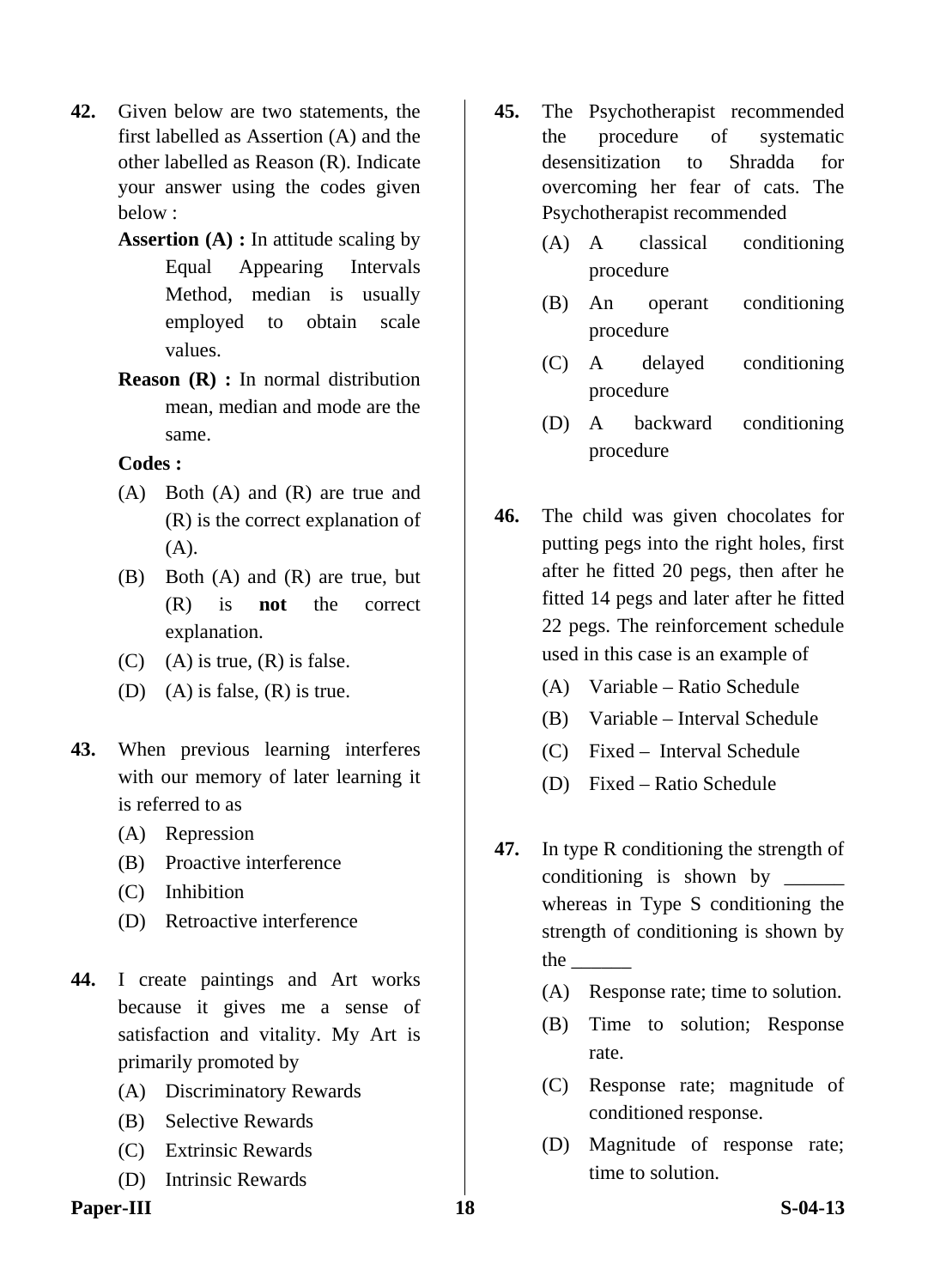- 42. नीचे दो कथन दिये गये हैं, पहले को अभिकथन (A) और दूसरे को तर्क (R) का नाम दिया गया है । नीचे दिये कोडों की सहायता से अपना उत्तर बताइये  $\cdot$ 
	- **अभिकथन (A) :** तुल्याभासी अंतराल विधि द्वारा अभिवृत्ति माप में, मापनी मान प्राप्त करने के लिये सामान्यत: माध्यिका का उपयोग किया जाता है ।
	- **तर्क (R) :** सामान्य वितरण में, माध्य, माध्यिका और बहुलक एक ही होते हैं ।

**कोड** :

- $(A)$   $(A)$  और  $(R)$  दोनों सत्य है और  $(R)$ ,  $(A)$  की सही व्याख्या है।
- $(B)$   $(A)$  और  $(R)$  दोनों सत्य हैं परन्तु  $(R)$ ,  $(A)$  की सही व्याख्या नहीं है ।
- (C) (A) सत्य है, परन्तु (R) असत्य है।
- (D) (A) असत्य है, परन्तु (R) सत्य है।
- 43. जब पिछला अधिगम हमारे बाद के अधिगम की स्मृति में बाधा डालता है तो इसे क्या कहा जाता है ?
	- $(A)$  दमन
	- (B) अग्रलक्षी बाधा
	- (C) अंतरवरोध
	- (D) पूर्वलक्षी बाधा
- 44. मैं चित्र और कलाकृत्तियाँ बनाता हूँ क्योंकि इससें मुझे सन्तोष और ओजस्विता की अनुभूति होती है। मेरी कला मुख्य रूप से किसके द्वारा प्रेरणा मिलती है ?
	- (A) विभेदकारी पुरस्कार
	- (B) चयनात्मक पुरस्कार
	- (C) बाहरी पुरस्कार
	- (D) आन्तरिक पुरस्कार
- 45. श्रद्धा को बिल्लियों से अपने डर पर काबू पाने के लिये मनोवैज्ञानिक ने नियमित विसंवेदीकरण की प्रक्रिया का सुझाव दिया । मनोवैज्ञानिक ने किस प्रक्रिया का सुझाव दिया ?
	- (A) क्लासीकल अनुबंधन प्रक्रिया
	- (B) क्रियाप्रसूत अनुबंधन प्रक्रिया
	- (C) विलम्बित अनुबंधन प्रक्रिया
	- (D) पश्चवर्ती अनुबंधन प्रक्रिया
- **46.** बच्चे को सही छेदों में कीलें लगाने के लिये चॉकलेट दिये गये. पहले 20 कीलें लगाने के बाद, और फिर 14 किलें लगाने के बाद और बाद में जब उसने 22 किलें लगा ली तब दी गई । इस मामले में पुनर्बलन की जो सूची उपयोग की गई वह निम्नलिखित का उदाहरण है :
	- $(A)$  परिवर्तनीय अनुपात सूची
	- (B) परिवर्तनीय अंतराल सूची
	- (C) स्थिर अंतराल सूची
	- (D) स्थिर अनुपात सूची
- 47. टाईप R अनुबंधन में, अनुबंधन की ताकत \_\_\_\_\_\_ Ûêú «üÖ¸üÖ ¯ÖϤüÙ¿ÖŸÖ ÆüÖêŸÖß Æîü •Ö²Ö×Ûú ™üÖ‡Ô¯Ö S अनुबंधन में, अनुबंधन की शक्ति \_\_\_\_ के द्वारा प्रदर्शित होती है ।
	- $(A)$  प्रतिक्रिया दर; समाधान का समय
	- (B) समाधान का समय; प्रतिक्रिया की दर
	- (C) प्रतिक्रिया की दर; अनुबंधित प्रतिक्रिया का विस्तार
	- (D) प्रतिक्रिया दर का विस्तार: समाधान का समय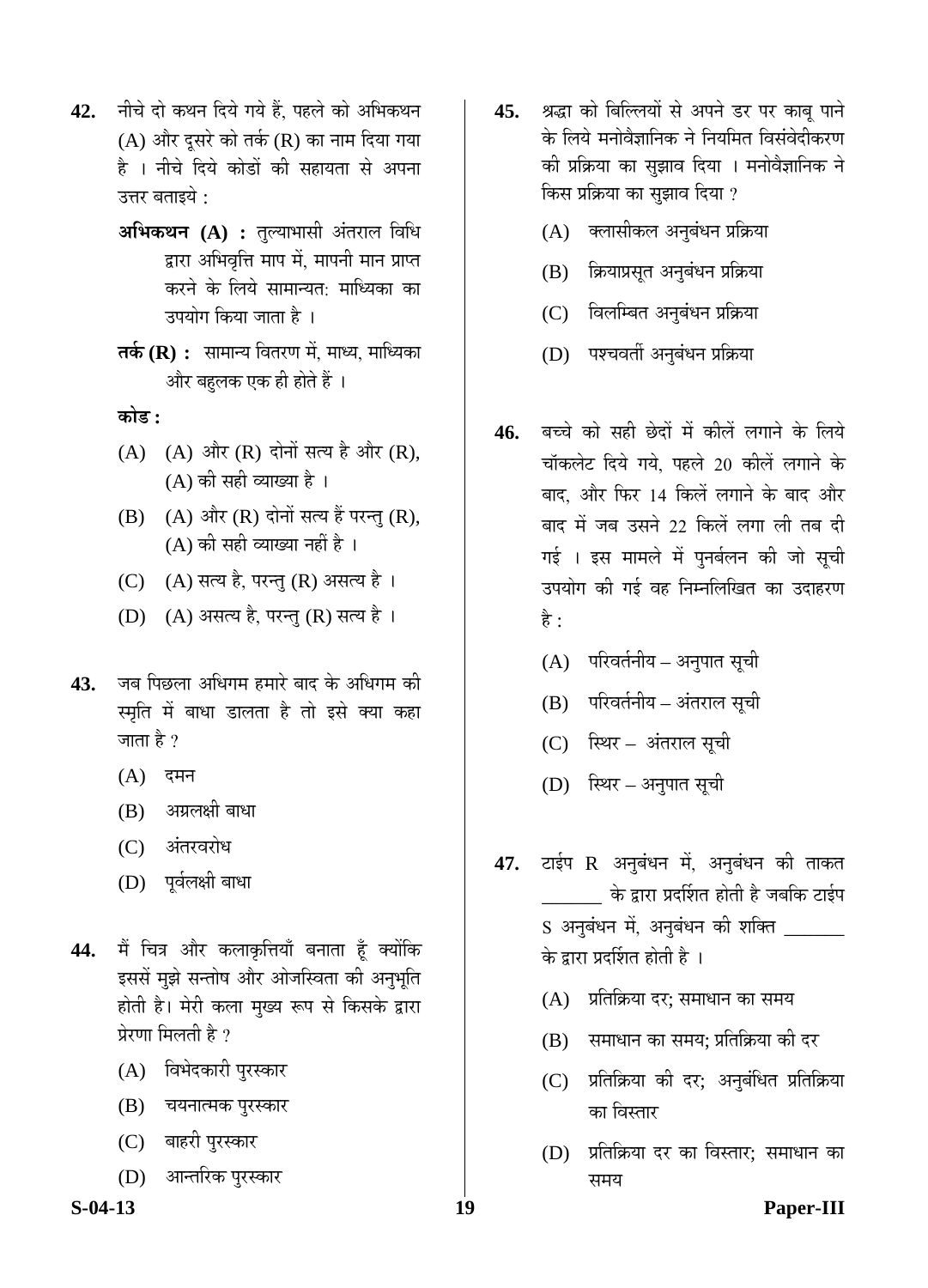**48.** Match List-I with List-II and indicate your answer by using the codes given below the lists.

|         |               | $List-I$                      |                |                | $List - II$    |  |
|---------|---------------|-------------------------------|----------------|----------------|----------------|--|
|         |               | (Phenomenon)                  |                |                | (Psychologist) |  |
| p.      |               | Instrumental                  |                |                | 1. Abraham     |  |
|         |               | conditioning                  |                |                | Amsel          |  |
|         | occurs        |                               |                |                |                |  |
|         |               | independent of                |                |                |                |  |
|         |               | reinforcement.                |                |                |                |  |
|         | q. Set of     |                               |                | 2.             | Spence         |  |
|         |               | reinforcement                 |                |                |                |  |
|         |               | contingencies                 |                |                |                |  |
| r.      | Partial       |                               |                | 3.             | Hull           |  |
|         |               | Reinforcement<br>Effect (PRE) |                |                |                |  |
|         |               |                               |                |                |                |  |
| S.      |               | Fractional<br>anticipatory    |                |                | 4. Skinner     |  |
|         |               | frustration                   |                |                |                |  |
|         | reaction      |                               |                |                |                |  |
|         | <b>Codes:</b> |                               |                |                |                |  |
|         | p             | q                             | r              | S              |                |  |
| $(A)$ 3 |               | $\overline{2}$                | $\mathbf{1}$   | $\overline{4}$ |                |  |
|         |               |                               |                |                |                |  |
| (B) 2   |               | $\mathbf{1}$                  | 3 <sup>1</sup> | 4              |                |  |
| $(C)$ 2 |               | 3                             | 1              | $\overline{4}$ |                |  |
| $(D)$ 2 |               | 4                             | 1              | 3              |                |  |
|         |               |                               |                |                |                |  |

- **49.** Which one of the following statistic is used for assessing the test-item bias ?
	- (A) Item-remainder correlation
	- (B) Differential item functioning
	- (C) Construct validity
	- (D) Multidimensional scaling
- Paper-III 20 S-04-13
- **50.** Which of the following characteristics best describes Borderline Personality Disorder ? 1. Impulsivity and affective instability. 2. Unusual perceptual experiences. 3. Unstable and intense interpersonal relationship. 4. Recurrent suicidal behaviour or gesture. 5. Preoccupation with details and rules. **Codes :**  (A)  $1, 2$  and  $5$  (B)  $2, 4$  and  $5$ (C) 2, 3 and 5 (D) 1, 3 and 4 **51.** Below given are two statements marked as Assertion (A) and Reason (R), indicate your answer using the codes given below : **Assertion (A) :** For solution to any problem one generally compares his state of knowledge to the goal state. **Reason (R) :** Finding sub-goals are necessary for reducing the difference between end goals and knowledge. **Codes :**   $(A)$  Both  $(A)$  and  $(R)$  are false. (B) (A) is true, but  $(R)$  is false. (C) Both (A) and (R) are true and (R) is the correct explanation of (A). (D) Both (A) and (R) are true and (R) is not the correct explanation of (A). **52.** Mental Retardation is associated with (A) Trisomy 14 (B) Trisomy 21 (C) Trisomy 12 (D) Trisomy 23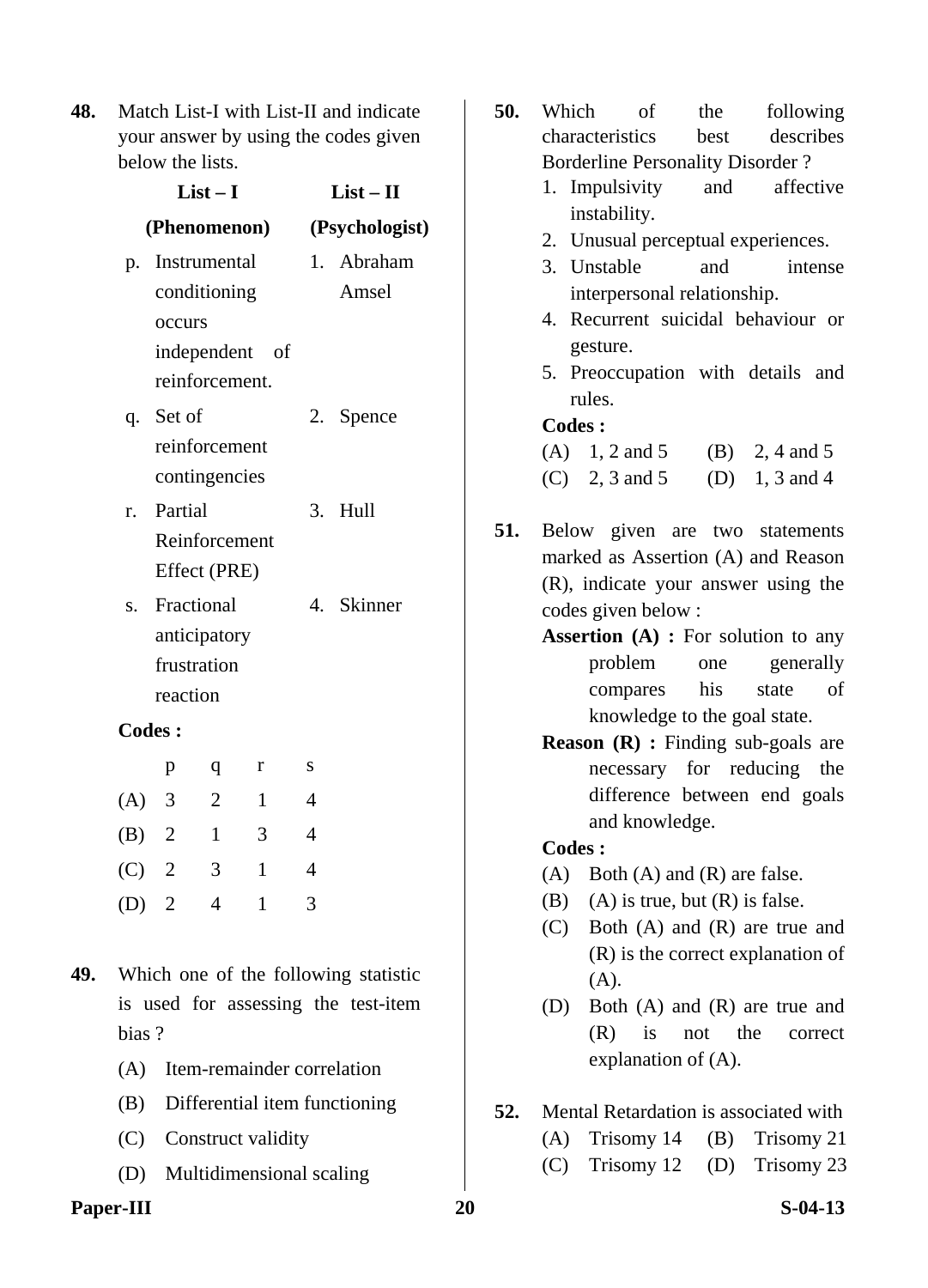48. सूची – I को सूची – II के साथ सुमेलित करें और नीचे दिये कोडों से अपना उत्तर बताइये :

|         |                                      | सूची – I       |                                | सूची – II |                                  |  |  |  |
|---------|--------------------------------------|----------------|--------------------------------|-----------|----------------------------------|--|--|--|
|         |                                      |                | (परिघटना)                      |           | (मनोवैज्ञानिक)                   |  |  |  |
|         |                                      |                |                                |           | p. नैमेतिक अनुबंधन 1. अब्राहम    |  |  |  |
|         |                                      |                |                                |           | पुनर्बलन से स्वतन्त्र पिमसल      |  |  |  |
|         | घटित होता है                         |                |                                |           |                                  |  |  |  |
|         | q. पुनर्बलन आसंगताओं 2. स्पेंस       |                |                                |           |                                  |  |  |  |
|         | का समुच्चय                           |                |                                |           |                                  |  |  |  |
|         | r. आंशिक प्रबलन              3.   हल |                |                                |           |                                  |  |  |  |
|         | प्रभाव                               |                |                                |           |                                  |  |  |  |
|         |                                      |                |                                |           | s. आंशिक  प्रत्याशित 4. स्किन्नर |  |  |  |
|         | कुंठा प्रतिक्रिया                    |                |                                |           |                                  |  |  |  |
|         | कोड :                                |                |                                |           |                                  |  |  |  |
|         | p                                    |                | q r s                          |           |                                  |  |  |  |
|         | (A) 3 2 1 4                          |                |                                |           |                                  |  |  |  |
|         | (B) $2 \t1 \t3 \t4$                  |                |                                |           |                                  |  |  |  |
| $(C)$ 2 |                                      | 3 <sup>7</sup> | $\mathbf{1}$<br>$\overline{4}$ |           |                                  |  |  |  |
|         |                                      |                |                                |           |                                  |  |  |  |

- 49. परीक्षण-मद पूर्वाग्रह का आकलन करने के लिये निम्नलिखित में से किस सांख्यिकी का उपयोग किया जाता है  $\overline{v}$ 
	- $(A)$  मद-अधिशेष सहसम्बन्ध

(D) 2 4 1 3

- (B) भिन्न मद कार्यकारिता
- (C) संप्रत्यय वैधता
- (D) बहुआयामी माप
- **50.** सीमारेखा व्यक्तित्व विकार को कौन सी विशेषता सर्वोत्तम परिभाषित करती है ? 1. आवेगता एवं प्रभावी अस्थायित्व 2. अप्रायिक बोधात्मक अनुभव 3. अस्थायी एवं गहन अंतवैयक्तिक सम्बन्ध 4. पन:व्यवहृत आत्मघाती व्यवहार या भाव-भंगिमा 5. विस्तार एवं नियमों के साथ व्यस्त <u>कोड़ :</u> (A)  $1, 2$  और 5 (B)  $2, 4$  और 5 (C) 2, 3 और 5 (D) 1, 3 और 4 51. नीचे दो कथन दिये गये हैं, पहले को अभिकथन  $(A)$  और दूसरे को तर्क  $(R)$  का नाम दिया गया है । नीचे दिये कोडों की सहायता से अपना उत्तर बताइये  $\cdot$ **अभिकथन (A) :** किसी समस्या के हल के लिए कोई व्यक्ति अपने ज्ञान की स्थिति की तुलना निर्धारित लक्ष्य की स्थिति से करता है । **तर्क (R) :** लक्ष्य और ज्ञान के बीच के अंतर को कम करने के लिए यह जरूरी है कि उप-लक्ष्यों का पता लगाया जाए । **कोड** :
	- (A)  $(A)$  और  $(R)$  दोनों असत्य है।
	- (B) (A) सत्य है परन्तु (R) असत्य है।
	- $(C)$   $(A)$  और  $(R)$  दोनों सत्य है और  $(R)$ ,  $(A)$  की सही व्याख्या है।
	- $(D)$   $(A)$  और  $(R)$  दोनों सत्य हैं और  $(R)$ ,  $(A)$  की सही व्याख्या नहीं है ।
- **52.** मानसिक मंदता किसके साथ सम्बन्धित है ?
	- (A) ट्राइसोमी  $14$  (B) ट्राइसोमी 21
	- $(C)$  ट्राइसोमी 12  $(D)$  ट्राइसोमी 23

**S-04-13 21 Paper-III**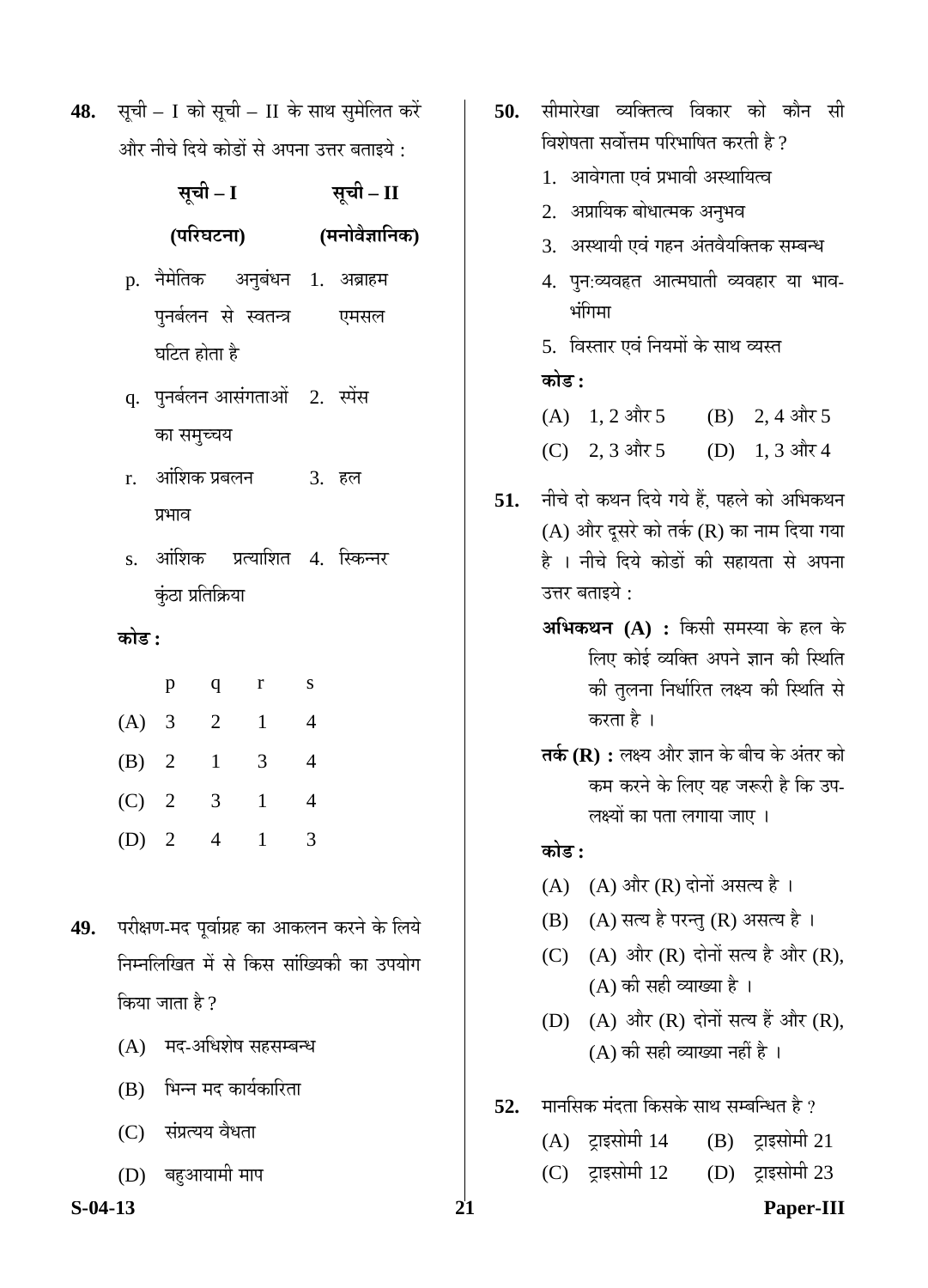**53.** Match List-I with List-II and indicate your answer using the codes given below :

|         | $List-I$       |                          |                | $List - II$  |                                  |  |
|---------|----------------|--------------------------|----------------|--------------|----------------------------------|--|
|         | (Technique)    |                          |                | (Therapeutic |                                  |  |
|         |                |                          |                |              | approach)                        |  |
|         |                |                          |                |              | p. Empty Chair 1. Existential    |  |
|         | method         |                          |                |              | therapy                          |  |
|         |                |                          |                |              | q. Logo therapy 2. Transactional |  |
|         |                |                          |                |              | analysis                         |  |
|         |                |                          |                |              | r. Re-parenting 3. Cognitive     |  |
|         |                |                          |                |              | therapy                          |  |
|         |                |                          |                |              | s. Cognitive 4. Gestalt          |  |
|         | restructuring  |                          |                |              | therapy                          |  |
|         | <b>Codes:</b>  |                          |                |              |                                  |  |
|         | p              | q                        | r              |              | S                                |  |
| $(A)$ 4 |                | $\overline{1}$           | $\overline{2}$ |              | 3                                |  |
| $(B)$ 3 |                | $\overline{\phantom{a}}$ | $\overline{1}$ |              | $\overline{4}$                   |  |
| $(C)$ 1 |                | 3 <sup>7</sup>           | $\overline{4}$ |              | $\overline{2}$                   |  |
| (D)     | $\overline{2}$ | 4                        | 3              |              | $\mathbf{1}$                     |  |

**54.** Match the following items of List-I with List-II and indicate your answer using codes given below.

|                  | $List-I$                      |                     |                |                | $List - II$                                |     |            | centred.                                                              |
|------------------|-------------------------------|---------------------|----------------|----------------|--------------------------------------------|-----|------------|-----------------------------------------------------------------------|
|                  | p. Dementia<br>Praecox        |                     |                |                | 1. Wolpe                                   |     | (B)<br>(C) | Open to enculturation.<br>Accept themselves and others                |
| q.               | Systematic<br>Desensitization |                     |                |                | 2. Bendura                                 |     | (D)        | as they are<br>Perceive reality efficiently and                       |
|                  | r. Modelling                  |                     |                |                | 3. Bleuler<br>s. Schizophrenia 4. Kraeplin |     |            | can tolerate uncertainty.                                             |
|                  | Codes:                        |                     | r              | S              |                                            | 57. |            | What is the correct sequence of the<br>emergence of the following Ego |
| (A)              | p<br>$\mathbf{1}$             | q<br>$\overline{2}$ | 3              | 4              |                                            |     |            | Strengths?<br>(A) Loyalty, Love, Care, Wisdom                         |
| (B)              | 2                             | $\mathbf{1}$        | $\overline{4}$ | 3              |                                            |     | (B)        | Loyalty, Care, Love, Wisdom                                           |
| (C)              | $\overline{4}$                | $\mathbf{1}$        | $\overline{2}$ | 3              |                                            |     | (C)        | Care, Love, Loyalty, Wisdom                                           |
| (D)              | 3                             | 2                   | $\mathbf{1}$   | $\overline{4}$ |                                            |     | (D)        | Care, Loyalty, Wisdom, Love                                           |
| <b>Paper-III</b> |                               |                     |                |                |                                            | 22  |            | $S-04-13$                                                             |

- **55.** Which of the following is not true of the theory given by Rogers ?
	- (A) An individual reacts to situations in terms of the way he or she perceives them, in ways consistent with his or her self concepts and views of the world.
	- (B) Our essence is created by our choices because our choices reflect the values on which we base our order and life.
	- (C) The most basic striving of an individual is towards maintenance, enhancement and actualization of self.
	- (D) A perceived threat to the self is followed by a defense – including limiting the perception and behaviour and the introduction of self-defense mechanisms.
- **56.** Which of the following is **not** a characteristic of self-actualized person ?
	- (A) Problem cent rather than self centred.
	- (B) Open to enculturation.
	- (C) Accept themselves and others as they are
	- (D) Perceive reality efficiently and can tolerate uncertainty.
- **57.** What is the correct sequence of the emergence of the following Ego Strengths ?
	- (A) Loyalty, Love, Care, Wisdom
	- (B) Loyalty, Care, Love, Wisdom
	- (C) Care, Love, Loyalty, Wisdom
	- (D) Care, Loyalty, Wisdom, Love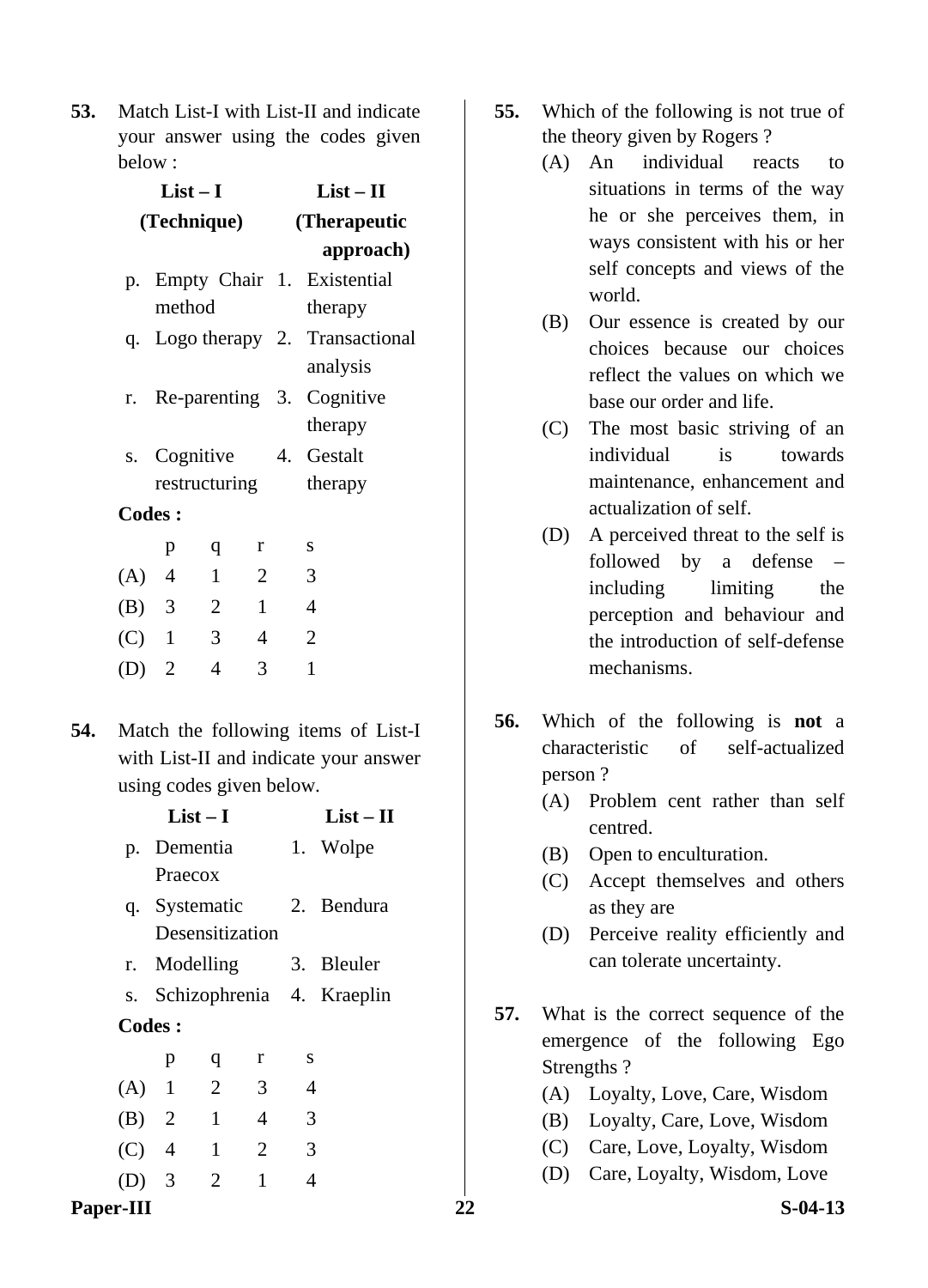**53.** सूची – I को सूची – II के साथ सुमेलित करें और नीचे दिये कोडों की सहायता से अपना उत्तर दीजिये :

|         | सूची – I                 |   |                          |                | सूची – II                       |
|---------|--------------------------|---|--------------------------|----------------|---------------------------------|
|         |                          |   |                          |                | (तकनीक) (चिकित्सीय उपागम)       |
|         |                          |   |                          |                | p. रिक्त कुर्सी 1. अस्तित्ववादी |
|         | पद्धति                   |   |                          |                | चिकित्सा                        |
|         |                          |   |                          |                | q. लोगो चिकित्सा 2. संव्यवहार   |
|         |                          |   |                          |                | विश्लेषण                        |
|         | r. रि-पेरेन्टिग          |   |                          |                | 3. संज्ञानात्मक                 |
|         |                          |   |                          |                | चिकित्सा                        |
|         | s. संज्ञानात्मक          |   |                          |                | 4. गेस्टाल्ट चिकित्सा           |
|         | पुनर्संरचना              |   |                          |                |                                 |
| कोड :   |                          |   |                          |                |                                 |
|         | p                        | q | r                        |                | S                               |
| $(A)$ 4 | $\overline{1}$           |   | $\overline{2}$           |                | 3                               |
| $(B)$ 3 | $\overline{\phantom{a}}$ |   | $\overline{1}$           | $\overline{4}$ |                                 |
| $(C)$ 1 | $\overline{\mathbf{3}}$  |   | $\overline{\phantom{a}}$ |                | 2                               |
| $(D)$ 2 |                          | 4 | 3                        |                | $\mathbf{1}$                    |
|         |                          |   |                          |                |                                 |

54. सूची – I और सूची – II की निम्नलिखित मदों को सुमेलित कीजिये और नीचे दिये कोडों की सहायता से सही उत्तर का चयन कीजिये :

|         |                    | सूची – I       |                |                | सूची – II   |
|---------|--------------------|----------------|----------------|----------------|-------------|
| p.      | अकाल मनोभ्रंश      |                |                |                | 1. वोल्प    |
|         | q. व्यवस्थित       |                |                |                | 2. बंदुरा   |
|         |                    | विसुग्राहीकरण  |                |                |             |
|         | r. मॉडलिंग         |                |                |                | 3. ब्लूलर   |
|         | s. स्किज़ोफ्रीनीया |                |                |                | 4. क्रेपलिन |
| कोड :   |                    |                |                |                |             |
|         | p                  | q              | r              | S              |             |
| $(A)$ 1 |                    | $\overline{2}$ | 3              | $\overline{4}$ |             |
| (B) 2   |                    | $\mathbf{1}$   | $\overline{4}$ | 3              |             |
| $(C)$ 4 |                    | $\mathbf{1}$   | $\overline{2}$ | 3              |             |
|         | $\overline{3}$     | $\overline{2}$ | $\mathbf{1}$   | 4              |             |
|         |                    |                |                |                |             |

- **55.** रोज़र्स के सिद्धांत के बारे में निम्नलिखित में से क्या सत्य नहीं है ?
	- $(A)$  एक व्यक्ति स्थितियों के प्रति प्रतिक्रिया इस ढंग से करता है जिस ढंग से वह उसे प्रत्यक्ष अनुभव करता है, जिस तरह से वो विश्व की उसकी स्व-अवधारणाओं और विचारों के अनुरूप होती है ।
	- (B) हमारा सार हमारे विकल्पों के द्वारा सृजित होता है क्योंकि हमारे विकल्प (या पसन्द) उन मूल्यों को प्रकट करते हैं जिन पर हम अपने हंग और जीवन को आधारित करते हैं ।
	- (C) व्यक्ति का सर्वाधिक मूलभूत प्रयास स्व के रखरखाव. वर्द्धन और प्रत्यक्षीकरण का होता है ।
	- (D) स्व के लिये खतरे की अनुभूति होने पर रक्षा का प्रयत्न होता है – अवबोध तथा व्यवहार को संकुचित और स्व रक्षा युक्तियों को चालू करने समेत
- **56.** निम्नलिखित में से कौन सी विशेषता स्व-प्रत्यक्षीकृत व्यक्ति की नहीं है ?
	- $(A)$  समस्याकेन्द्रित के बजाय स्वकेन्द्रित
	- (B) संस्कृतिकरण के प्रति खुलापन
	- (C) अपने को और दुसरों को जैसे वे हैं उस रूप में स्वीकार करते हैं ।
	- (D) वास्तविकता को कुशलता से महसूस करते हैं और अनिश्चितता को बर्दाश्त कर सकते हैं ।
- 57. निम्नलिखित अहं शक्तियों के उद्गम का सही अनुक्रम क्या है ?
	- (A) निष्ठा, प्रेम, देखभाल, विवेक
	- (B) निष्ठा, देखभाल, प्रेम, विवेक
	- (C) देखभाल, प्रेम, निष्ठा, विवेक
	- (D) देखभाल, निष्ठा, विवेक, प्रेम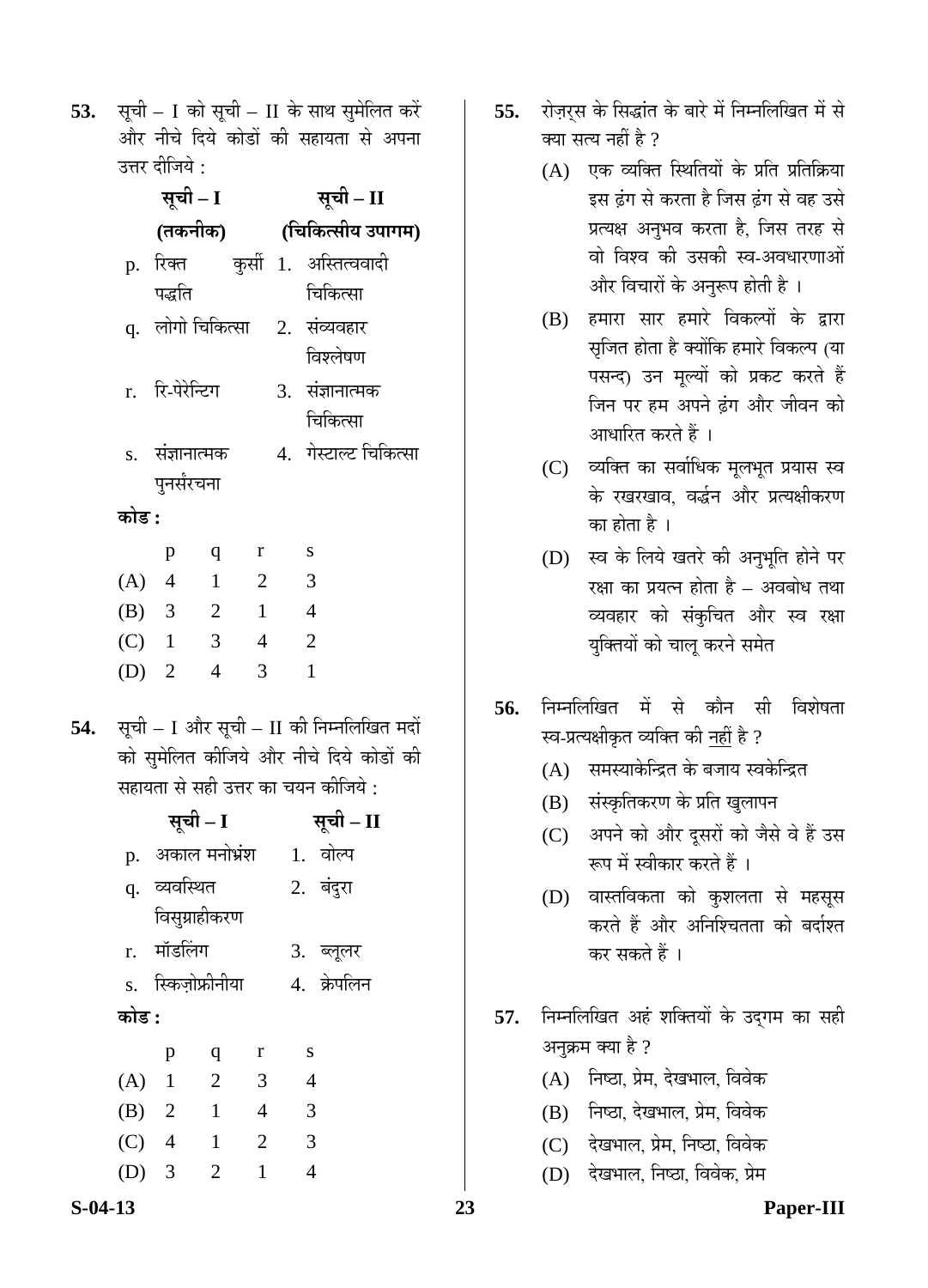- **58.** Which of the following methods are employed to study Memory Processes ?
	- 1. Free recall and Recognition
	- 2. Observation and Recognition
	- 3. Conditioning and Neuroimaging.
	- 4. Concurrent memory task paradigm and Neuroimaging.

- $(A)$  1 and 3 only  $(B)$  2 and 3 only
- (C) 3 and 4 only (D) 1 and 4 only
- **59.** Patients with damage to the frontal lobes behave as if they lack a control system that monitor their processing resources appropriately. They are said to suffer from
	- (A) Gertsman Syndrome
	- (B) Dysexecutive Syndrome
	- (C) Korsakoff's Syndrome
	- (D) None of the above
- **60.** Given below are two statements, the first labeled as Assertion (A) and the other labelled as Reason (R). Indicate your answer using the codes given below :
	- **Assertion (A) :** Melanie Klein developed play therapy where children work out their unconscious feeling and conflicts while playing with toys or crafts.
	- **Reason (R) :** It is difficult to apply the method of Dream Analysis and Free Association on children because of their inability to express verbally.

# **Codes :**

- (A) Both (A) and (R) are true and (R) is the correct explanation of (A).
- (B) Both (A) and (R) are true, but (R) is not the correct explanation of (A).
- $(C)$  (A) is true, but  $(R)$  is false.
- (D) (A) is false, but  $(R)$  is true.
- **61.** Read each of the following two statements – Assertion (A) and Reason (R) and indicate your answer using code below :
	- **Assertion (A) :** Many evidences strongly suggest that there is no possibility that all of many human performances classified as intellectuals represent a unitary attribute determined by unitary set of factors.
	- **Reason (R) :** This may be because of what is called intelligence is a mixture of different attributes having different determinants.

# **Codes :**

- (A) Both (A) and (R) are true and (R) is the correct explanation of (A).
- (B) Both (A) and (R) are true, but (R) is not the correct explanation of (A).
- $(C)$  (A) is true, but  $(R)$  is false.
- (D) (A) is false, but (R) is true.
- **62.** Out of following Psychologist who has emphasized that creativity is not different from intelligence ?
	- (A) Torrance
	- (B) Spearman
	- (C) Guilford
	- (D) Getzels and Jackson

# Paper-III 24 S-04-13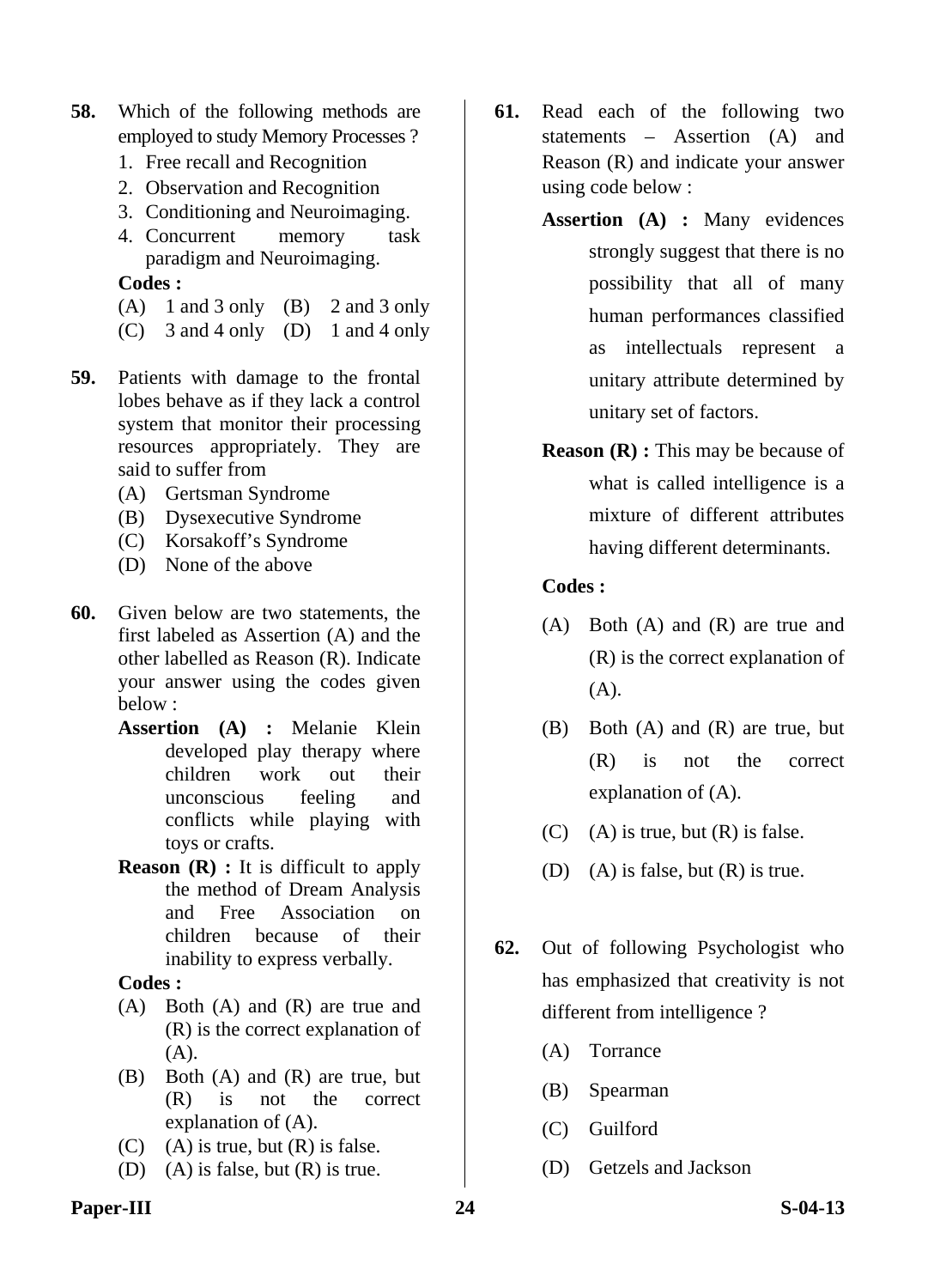- 58. स्मृति की प्रक्रियाओं का अध्ययन करने के लिये निम्नलिखित में से कौन सी विधियों क<u>ो</u> नियोजित किया जाता है ?
	- 1. निर्बाध पुन:स्मरण एवं पहचान
	- 2. प्रेक्षण एवं पहचान
	- 3. अनुबंधन एवं स्नायु प्रतिमा निर्माण
	- 4. सहवर्ती स्मृति कार्य प्रतिमान एवं स्नायु प्रतिमा निर्माण

<u>कोड :</u>

- $(A)$  केवल 1 और 3  $(B)$  केवल 2 और 3
- (C) केवल 3 और 4 (D) केवल 1 और 4
- **59.** जिन मरीजों का ललाट खंड क्षतिग्रस्त हो जाता है ऐसे व्यवहार करते हैं मानो उनकी नियन्त्रण व्यवस्था जो उनके प्रक्रमण संसाधनों का उपयुक्त रूप से अनुवीक्षण करती है नहीं रही । वे लोग किससे रोगग्रस्त कहे जाते हैं ?
	- $(A)$  गर्टसमैन संलक्षण
	- (B) डिसएग्जीक्यूटिव संलक्षण
	- (C) कोर्सकॉफ्फ संलक्षण
	- (D) उपर्युक्त में से कोई नहीं
- 60. नीचे दो कथन दिये गये हैं, पहले को अभिकथन (A) और दूसरे को तर्क (R) का नाम दिया गया है । नीचे दिये कोडों की सहायता से अपना उत्तर बताइये :
	- $\mathbf{a}\mathbf{b}$ **भकथन** (A) : मैलेनी क्लाइन ने खेल चिकित्सा विकसित की है जहाँ बच्चे खिलौनों या शिल्पकृतियों के साथ खेलते हुए अवन अचेतन भावनाओं तथा संघर्षों को बाहर कर देते हैं ।
	- **तर्क (R) :** स्वप्न विश्लेषण तथा मुक्त साहचर्य की विधि को बच्चों पर प्रयुक्त करना कठिन होता है क्योंकि वे मौखिक रूप से अभिव्यक्त करने में सक्षम नहीं होते हैं ।

**कोड :** 

- $(A)$   $(A)$  और  $(R)$  दोनों सत्य है और  $(R)$ , (A) की सही व्याख्या है ।
- $(B)$   $(A)$  और  $(R)$  दोनों सत्य हैं परन्तु  $(R)$ , (A) की सही व्याख्या नहीं है ।
- (C) (A) सत्य है, परन्तु (R) असत्य है।
- (D) (A) असत्य है, परन्तु (R) सत्य है।
- **61.** नीचे दिये दो कथनों में, पहले को अभिकथन (A) और दूसरे को तर्क (R) का नाम दिया गया है । नीचे दिये गए कोडों की सहायता से अपना उत्तर दीजिए :
	- **अभिकथन (A) :** अनेक प्रमाणों के आधार पर कहा जा सकता है कि मनुष्यों के बहुत से निष्पादन जिनको बुद्धि के अन्तर्गत माना जाता है एक एकांकी विशेषता (गण) होती है और वह एकांकी कारकों द्वारा निर्धारित होती है सम्भव दिखाई नहीं देता ।
	- **तर्क (R) :** यह इसलिए लगता है कि बुद्धि बहुत से गुणों का मिश्रण होती हैं और उनके निर्धारक अलग-अलग होते हैं ।

<u>कोड़ :</u>

- $(A)$   $(A)$  तथा  $(R)$  दोनों सत्य है एवं  $(R)$ ,  $(A)$  की सही व्याख्या है।
- $(B)$   $(A)$  तथा  $(R)$  दोनों सत्य हैं परन्तु  $(R)$ ,  $(A)$  की सही व्याख्या नहीं है)।
- (C) (A) सत्य है परन्तु (R) असत्य है।
- (D) (A) असत्य है परन्तु (R) सत्य है।
- **62.** निम्नलिखित मनोवैज्ञानिकों में से किसका विचार है कि बुद्धि एवं सृजनात्मक में कोई अन्तर नहीं हे ?
	- (A) टोरन्स
	- $(B)$  स्पीयरमैन
	- (C) गिल्फर्ड
	- (D) गैजल एवं जैक्सन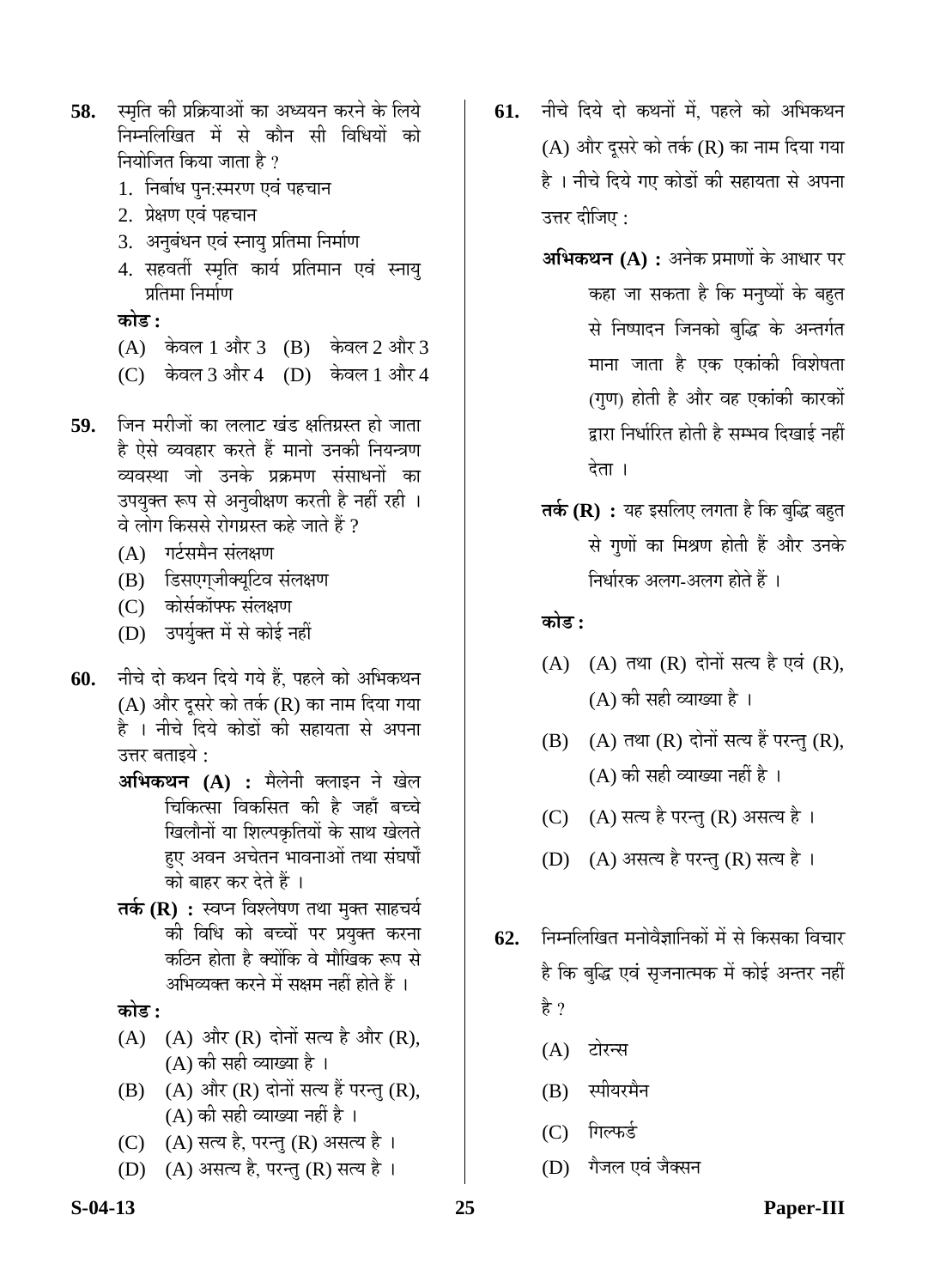- **63.** Out of following which are the appropriate explanations as stated by Cattell in his 'gf' and 'gc' theory of Intelligence ?
	- 1. 'gf' is mainly determined by genetic factors.
	- 2. The speed of growth of 'gf' is very fast in early childhood and it starts declining in late adulthood – in late twenties.
	- 3. 'gc' separates itself from 'gf' as a result of the effect of learning and other experiences.
	- 4. Individual differences are more in 'gc' than 'gf'.

- (A)  $1, 3$  and  $4$  (B)  $2, 3$  and  $4$
- (C)  $1, 2$  and 3 (D)  $1, 2$  and 4
- **64.** Out of the following theories of intelligence which one is regarded as latest one ?
	- (A) Sternberg's theory
	- (B) Mayer and Salovey theory
	- (C) Jensen's theory
	- (D) Cattell's theory
- **65.** Moods are \_\_\_\_\_\_ and \_\_\_\_\_\_ than emotions. Choose the correct code for the features given below :
	- 1. Longer lasting
	- 2. More intense
	- 3. Less intense
	- 4. Shorter lasting

# **Codes :**

| $(A)$ 1 and 2 | $(B)$ 2 and 4 |
|---------------|---------------|
| $(C)$ 1 and 3 | (D) $3$ and 4 |

Paper-III 26 S-04-13

- **66.** Read the following two statements Assertion (A) and Reason (R) and indicate your answer using the codes given below :
	- **Assertion (A) :** Emotion is construed to have a prototypic form of expression, a pattern of consistent autonomic changes, and a distinct subjective feeling state.
	- **Reason (R) :** The three response systems respond similarly in an emotional situation.

- (A) Both (A) and (R) are true and (R) is the correct explanation of (A).
- (B) Both (A) and (R) are true, but (R) is not the correct explanation of (A).
- $(C)$  (A) is true, but  $(R)$  is false.
- (D) (A) is false, but (R) is true.
- **67.** Match List-I with List-II and indicate your answer with the help of codes given below :

|     |               | $List-I$        |                |   | $List - II$                      |
|-----|---------------|-----------------|----------------|---|----------------------------------|
|     |               | p. Crystallized |                |   | 1. Jensen                        |
|     |               | Intelligence    |                |   |                                  |
|     |               |                 |                |   | q. Level II ability 2. Spearman  |
| r.  |               |                 |                |   | Specific abilities 3. Mayere and |
|     |               |                 |                |   | Salovey                          |
|     |               | s. Emotional    |                |   | 4. Cattell                       |
|     |               | Intelligence    |                |   |                                  |
|     | <b>Codes:</b> |                 |                |   |                                  |
|     | p             | q               | r              | S |                                  |
| (A) | $\mathbf{1}$  | $\overline{2}$  | 4              | 3 |                                  |
|     | $(B)$ 4       | $\overline{1}$  | $\overline{2}$ | 3 |                                  |
|     | $(C)$ 2       | $\overline{4}$  | 3 <sup>1</sup> | 1 |                                  |
|     | 3             | $\mathbf{1}$    | 2              | 4 |                                  |
|     |               |                 |                |   |                                  |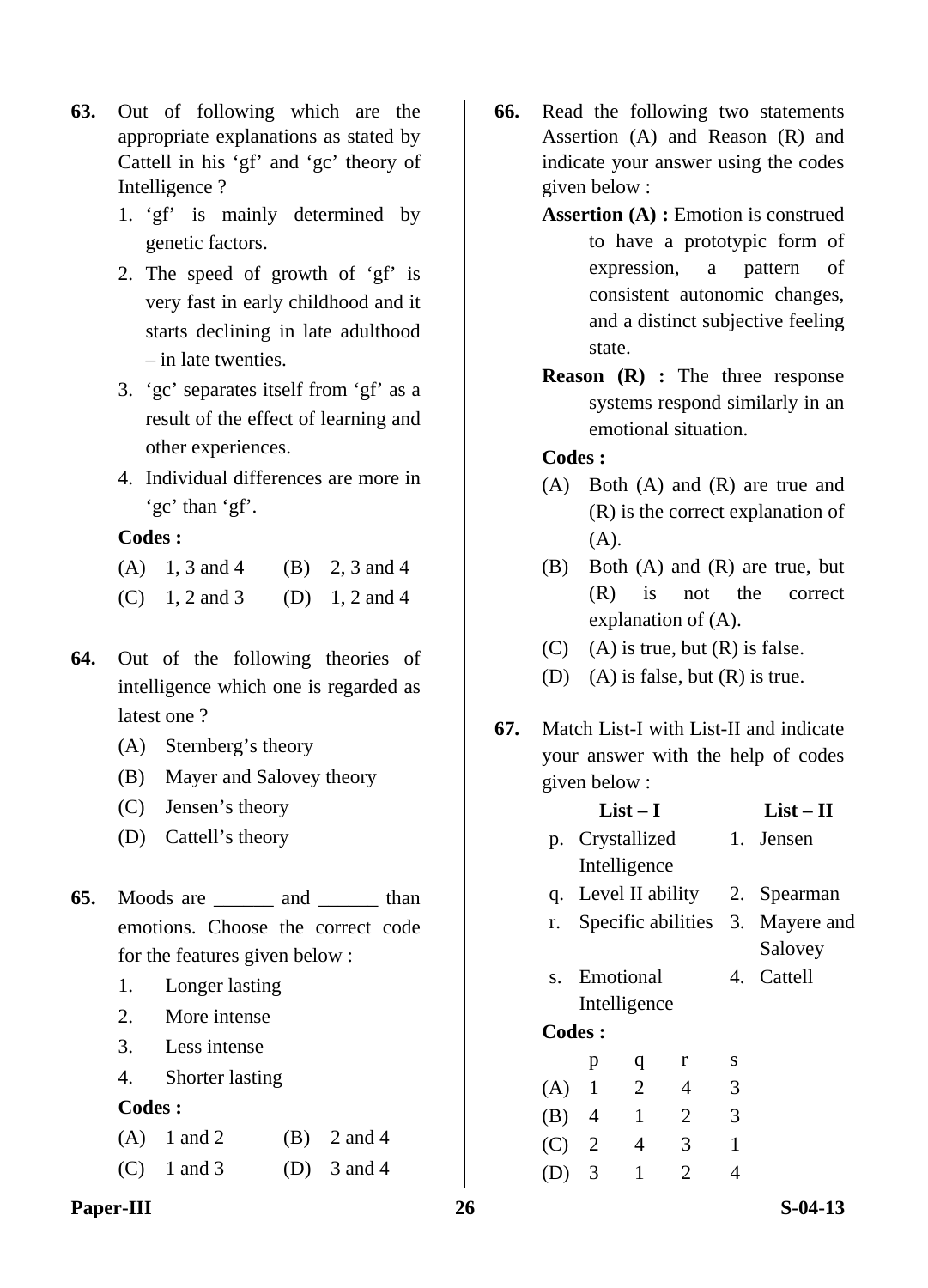- **63.** निम्नलिखित में से कौन सी व्याख्या कैटेल के बद्धि के सिद्धांत ('gf' एवं 'gc' सिद्धांत) की व्याख्या के अनुरूप हैं ?
	- 1. 'gf' के निर्धारण में मुख्य रूप से आनुवंशिक कारकों का योगदान होता है ।
	- $2.$  बाल्यावस्था में 'gf' का विकास तीव्र गति से होता है और लगभग 27 या 28 वर्ष की आयु के आस पास इसमें गिरावट प्रारम्भ हो जाती है ।
	- 3. व्यक्ति के अधिगम एवं अन्य अनुभवों के प्रभाव के कारण ' $gc'$  ' $gf'$  से अलग होता है ।
	- $4.$  'gc' में 'gf' की अपेक्षा व्यक्तिक भिन्नता अधिक होती है ।

# **कोड** :

- $(A)$  1, 3  $\nabla \vec{a}$  4 (B) 2, 3  $\nabla \vec{a}$  4
- $(C)$  1, 2 एवं 3  $(D)$  1, 2 एवं 4
- 64. बुद्धि के निम्नलिखित सिद्धांतों में से कौन सा सबसे बाद में बना है ?
	- $(A)$  स्टर्नबर्ग का सिद्धांत
	- (B) मेयर एवं स्लोवे का सिद्धांत
	- (C) जैन्सन का सिद्धांत
	- (D) कैटेल का सिद्धांत
- 65. चित्तवृत्तियाँ, संवेगों की अपेक्षा एवं \_ होती हैं । निम्न विशेषताओं के लिए सही कोड चनें :
	- 1. दीर्घकालिक स्थायीत्व
	- $2 \overline{)}$ अधिक तीव्र
	- 3. कम तीव्र
	- 4. अल्पकालिक स्थायीत्व

# <u>कोड़ :</u>

| $(A)$ 1 एवं 2            | (B) $2 \nabla \vec{a}$ 4       |
|--------------------------|--------------------------------|
| (C) $1 \nabla \vec{q}$ 3 | (D) $3 \overline{v} \dot{q} 4$ |

- 66. नीचे दो कथन दिये गये हैं. पहले को अभिकथन  $(A)$  और दुसरे को तर्क  $(R)$  का नाम दिया गया है । नीचे दिये कोडों की सहायता से अपना उत्तर बताइये :
	- **अभिकथन (A) :** संवेग के संप्रत्यय में अभिव्यक्ति का आदिरुपिक स्वरूप. सतत् स्वचालित परिवर्तनों का प्रतिमान तथा भिन्न आत्मगत अनुभूति की दशा होती है $\perp$
	- **तर्क (R) :** तीनों प्रत्युत्तर तन्त्र किसी एक परिस्थिति में समान प्रत्युत्तर करते हैं ।

**कोड़ :** 

- $(A)$   $(A)$  और  $(R)$  दोनों सत्य है और  $(R)$ ,  $(A)$  की सही व्याख्या है।
- $(B)$   $(A)$  और  $(R)$  दोनों सत्य हैं परन्तु  $(R)$ ,  $(A)$  की सही व्याख्या नहीं है ।
- (C) (A) सत्य है परन्तु (R) असत्य है।
- (D) (A) असत्य है परन्तु (R) सत्य है।
- **67.** सूची I को सूची II से सुमेलित कीजिए और नीचे दिए गए कूटों की सहायता से अपना उत्तर दीजिए :

# **ÃÖæ"Öß – I ÃÖæ"Öß – II**  p. क्रिस्टलाईजड बुद्धि 1. जैन्सन q. लेवल II बद्धि 2. स्पीयरमैन r. विशिष्ट योग्यताए 3. मेयर एवं स्लोवे s. संवेगात्मक बुद्धि 4. कैटेल **Ûæú™ü :** p q r s

| (A) | $\mathbf{1}$ | 2 | 4                     | 3 |
|-----|--------------|---|-----------------------|---|
|     | (B) 4        | 1 | 2                     | 3 |
|     | $(C)$ 2      | 4 | 3                     |   |
|     | (D) 3        | 1 | $\mathcal{D}_{\cdot}$ |   |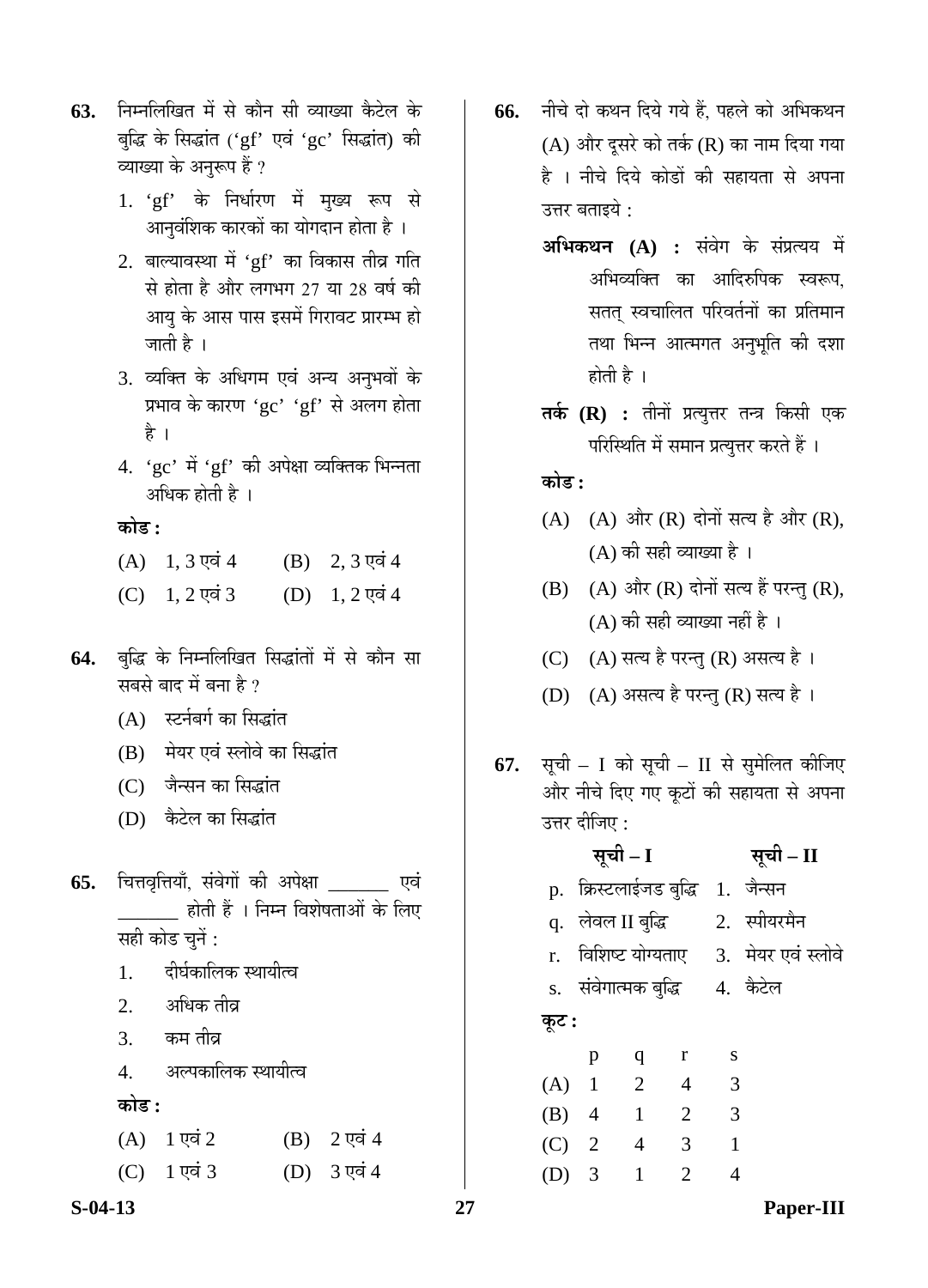**68.** Match List-I with List-II and indicate your answer using the codes given below :

| $List-I$              | $List-II$                                                                                                                      |
|-----------------------|--------------------------------------------------------------------------------------------------------------------------------|
| (Theory               | (Theories)                                                                                                                     |
| builders)             |                                                                                                                                |
| p. Aristotle          | 1. The contents of our<br>mind are the sum                                                                                     |
|                       | of our sensory<br>experiences.                                                                                                 |
|                       | q. John Locke 2. All knowledge of<br>the external world<br>is gained through<br>experiences<br>provided by the<br>five senses. |
| r. George<br>Berkeley | 3. The task<br>of<br>Psychology was<br>reduce<br>to<br>perception to its<br>constituent<br>elements.                           |
| s. E.B.<br>Tichener   | 4. The world of<br>objects does not                                                                                            |

Tichener objects does not exist when it is not sensed.

# **Codes :**

|         | р              | q              | r | S |
|---------|----------------|----------------|---|---|
| $(A)$ 2 |                | 1              | 4 | 3 |
| $(B)$ 1 |                | $\overline{2}$ | 3 | 4 |
| (C)     | $\overline{4}$ | 3              |   | 2 |
| (D) 3   |                | 1              |   |   |

**69.** Match List-I with List-II and indicate your answer using the codes given below :

|     | below:             |                      |                |                        |                                      |                                              |  |  |  |  |
|-----|--------------------|----------------------|----------------|------------------------|--------------------------------------|----------------------------------------------|--|--|--|--|
|     |                    | $List-I$             |                |                        | $List-II$                            |                                              |  |  |  |  |
|     |                    | (Concepts)           |                |                        | (Descriptions)                       |                                              |  |  |  |  |
|     |                    | p. Anger             |                |                        | 1. Physical or verbal                |                                              |  |  |  |  |
|     |                    |                      |                |                        | behaviour                            |                                              |  |  |  |  |
|     |                    |                      |                |                        | intended to hurt                     |                                              |  |  |  |  |
|     |                    |                      |                |                        | someone.                             |                                              |  |  |  |  |
|     |                    | q. Displace-         |                |                        | 2. The blocking of                   |                                              |  |  |  |  |
|     |                    | ment                 |                |                        | goal directed                        |                                              |  |  |  |  |
|     |                    |                      |                |                        | behaviour.                           |                                              |  |  |  |  |
|     |                    | r. Aggression        |                |                        | 3. Redirecting                       | the                                          |  |  |  |  |
|     |                    |                      |                |                        | reaction                             | $\mathbf{to}$<br>a                           |  |  |  |  |
|     |                    |                      |                |                        | target other than                    |                                              |  |  |  |  |
|     |                    |                      |                |                        | source                               | of                                           |  |  |  |  |
|     |                    |                      |                |                        | frustration.                         |                                              |  |  |  |  |
|     |                    | s. Frustration 4. An |                |                        |                                      | emotional                                    |  |  |  |  |
|     |                    |                      |                |                        | readiness                            | to                                           |  |  |  |  |
|     |                    |                      |                |                        |                                      |                                              |  |  |  |  |
|     |                    |                      |                |                        | aggress.                             |                                              |  |  |  |  |
|     | <b>Codes:</b>      |                      |                |                        |                                      |                                              |  |  |  |  |
|     |                    | p                    | q              | r                      | S                                    |                                              |  |  |  |  |
|     | $(A)$ 4            |                      | $\mathbf{1}$   | 3                      | $\frac{2}{4}$                        |                                              |  |  |  |  |
|     | (B) $2$<br>(C) $2$ |                      | 3              | $\mathbf{1}$           |                                      |                                              |  |  |  |  |
|     |                    |                      | $\overline{4}$ | $\mathbf{1}$           | 3                                    |                                              |  |  |  |  |
|     | $(D)$ 4            |                      | 3              | $\mathbf{1}$           | $\overline{2}$                       |                                              |  |  |  |  |
| 70. |                    |                      |                |                        |                                      | Given below are the two statements,          |  |  |  |  |
|     |                    |                      |                |                        |                                      | the first labelled as Assertion (A) and      |  |  |  |  |
|     |                    |                      |                |                        |                                      | the other labelled as Reason (R).            |  |  |  |  |
|     |                    |                      |                |                        |                                      | Indicate your answer using the codes         |  |  |  |  |
|     |                    | given below:         |                |                        |                                      |                                              |  |  |  |  |
|     |                    |                      |                |                        |                                      | Assertion (A) : Memories of eye              |  |  |  |  |
|     |                    |                      |                |                        |                                      |                                              |  |  |  |  |
|     |                    |                      |                |                        |                                      | witnesses are fragile as many                |  |  |  |  |
|     |                    |                      |                |                        | factors can distort                  | their                                        |  |  |  |  |
|     |                    |                      | memories.      |                        |                                      |                                              |  |  |  |  |
|     |                    |                      |                |                        |                                      | <b>Reason</b> $(R)$ : Post event information |  |  |  |  |
|     |                    | can                  |                | interfere              | with                                 | their                                        |  |  |  |  |
|     |                    |                      |                |                        | memories to a great extent.          |                                              |  |  |  |  |
|     | <b>Codes:</b>      |                      |                |                        |                                      |                                              |  |  |  |  |
|     | (A)                |                      |                |                        |                                      | Both $(A)$ and $(R)$ are true and            |  |  |  |  |
|     |                    |                      |                |                        |                                      | $(R)$ is the correct explanation of          |  |  |  |  |
|     |                    | (A).                 |                |                        |                                      |                                              |  |  |  |  |
|     | (B)                |                      |                |                        |                                      | Both $(A)$ and $(R)$ are true, but           |  |  |  |  |
|     |                    | (R)                  | is             | not                    | the                                  | correct                                      |  |  |  |  |
|     |                    |                      |                | explanation of $(A)$ . |                                      |                                              |  |  |  |  |
|     | (C)                |                      |                |                        | $(A)$ is true, but $(R)$ is false.   |                                              |  |  |  |  |
|     |                    |                      |                |                        | (D) (A) is false, but $(R)$ is true. |                                              |  |  |  |  |

**Paper-III** 28 S-04-13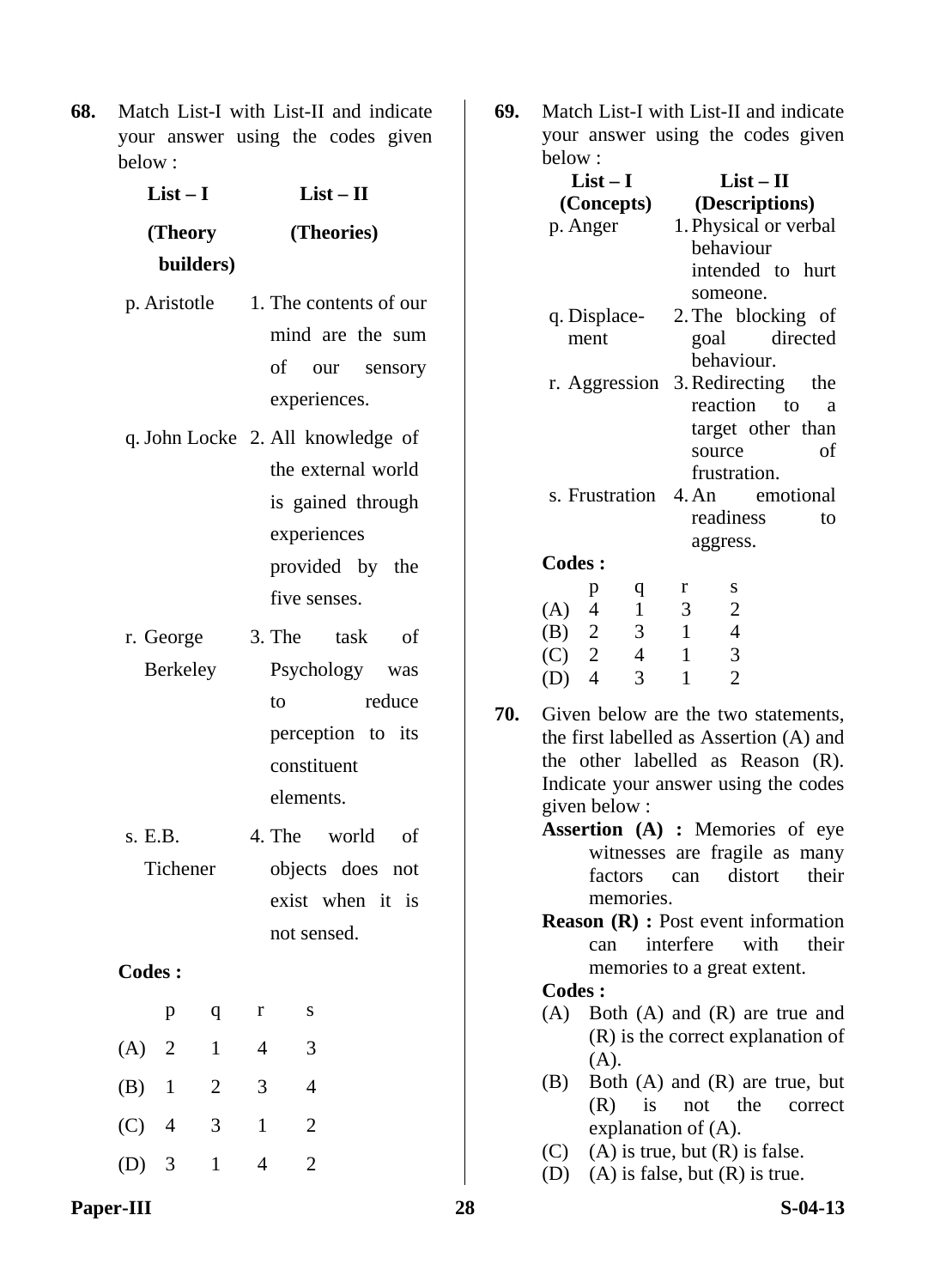| 69. सूची - I एवं सूची - II का सुमेलन करें तथा |
|-----------------------------------------------|
| निम्न कोडों से अपना उत्तर दें :               |

| नाष ।५ए फाडा स अपना उत्तर ५ :                                                     |                                     |                                     |                                                                                     |                      | सूची – I |     |                                                  |                                       | सूची – II                                |                                                                  |                                                                                                                                                                                                                                                                                            |           |    |
|-----------------------------------------------------------------------------------|-------------------------------------|-------------------------------------|-------------------------------------------------------------------------------------|----------------------|----------|-----|--------------------------------------------------|---------------------------------------|------------------------------------------|------------------------------------------------------------------|--------------------------------------------------------------------------------------------------------------------------------------------------------------------------------------------------------------------------------------------------------------------------------------------|-----------|----|
| सूची – I                                                                          |                                     |                                     | सूची – II                                                                           |                      |          |     |                                                  | (सम्प्रत्यय)                          |                                          |                                                                  | (विवरण)                                                                                                                                                                                                                                                                                    |           |    |
| (सिद्धांत बनाने<br>वाले)                                                          |                                     |                                     | (सिद्धांत)                                                                          |                      |          |     | p. क्रोध                                         |                                       |                                          |                                                                  | 1. किसी को चोट<br>पहुँचाने के इरादे से<br>भौतिक व शाब्दिक<br>व्यवहार                                                                                                                                                                                                                       |           |    |
| p. अरस्तू                                                                         |                                     |                                     | 1. हमारे मन की विषय<br>वस्तु हमारी संवेदी<br>अनुभवों का योग है।                     |                      |          |     |                                                  | q. विस्थापन<br>r. आक्रमकता            |                                          |                                                                  | 2. लक्ष्य<br>व्यवहार में रुकावट<br>3. कुंठा के स्रोत से<br>अलग अन्य लक्ष्य                                                                                                                                                                                                                 | निर्देशित |    |
| q. जॉन लोक्                                                                       |                                     | ज्ञान                               | 2. बाह्य संसार का सारा<br>हमारी<br>संवेदनाओं द्वारा प्राप्त<br>अनुभवों से होता है । | पाँच                 |          |     | s. कुंठा<br>कोड :                                |                                       |                                          |                                                                  | की ओर प्रतिक्रिया<br>का पुनर्निदेशन<br>4. आक्रमण<br>संवेगात्मक तत्परता                                                                                                                                                                                                                     |           | की |
| r. जार्ज बर्कले    3. मनोविज्ञान  का  कार्य<br>s. ई.बी. टिच्नर 4. पदार्थो/वस्तुओं |                                     | देना है ।<br>विद्यमता               | प्रत्यक्षीकरण<br>घटक तत्वों में तोड़<br>तब<br>नहीं है जब<br>इनकी संवेदना नहीं       | को<br>की<br>तक<br>तक |          | 70. | (A)<br>(B) 2<br>(C)<br>$(D)$ 4<br>उत्तर बताइये : | p<br>$\overline{4}$<br>$\overline{2}$ | $\mathbf{q}$<br>1<br>$\overline{4}$<br>3 | $\mathbf{r}$<br>3 <sup>7</sup><br>$\overline{1}$<br>$\mathbf{1}$ | S<br>$\overline{2}$<br>$3 \t1 \t4$<br>$\mathfrak{Z}$<br>$\overline{2}$<br>नीचे दो कथन दिये गये हैं, पहले को अभिकथन<br>(A) और दूसरे को तर्क (R) का नाम दिया गया<br>है । नीचे दिये कोडों की सहायता से अपना<br>अभिकथन (A) : चश्मदीद गवाह की स्मृतियाँ<br>दुर्बल होती हैं क्योंकि कई कारक उनकी |           |    |
| कोड :<br>$\mathbf{p}$<br>$\overline{2}$<br>(A)                                    | $\mathbf q$<br>$\mathbf{1}$         | होती ।<br>$\bf r$<br>$\overline{4}$ | S<br>$\mathfrak{Z}$                                                                 |                      |          |     | कोड :<br>(A)                                     |                                       | कर सकती है ।                             |                                                                  | स्मृतियों को विकृत कर सकते हैं ।<br>तर्क (R) : घटना उतरोत्तर सूचना उनकी स्मृतियों<br>के साथ बड़ी सीमा तक अवरोध उत्पन्न<br>(A) और (R) दोनों सत्य है और (R),<br>(A) की सही व्याख्या है ।                                                                                                     |           |    |
| (B)<br>$\mathbf{1}$<br>(C)<br>$\overline{4}$<br>(D)<br>3                          | $\overline{2}$<br>3<br>$\mathbf{1}$ | 3<br>$\mathbf{1}$<br>$\overline{4}$ | $\overline{4}$<br>$\overline{2}$<br>$\mathfrak{2}$                                  |                      |          |     | (B)<br>(C)                                       |                                       |                                          |                                                                  | (A) और (R) दोनों सत्य हैं परन्तु (R),<br>(A) की सही व्याख्या नहीं है ।<br>(A) सत्य है, परन्तु (R) असत्य है।<br>(D) (A) असत्य है, परन्तु (R) सत्य है।                                                                                                                                       |           |    |
| $S-04-13$                                                                         |                                     |                                     |                                                                                     |                      | 29       |     |                                                  |                                       |                                          |                                                                  |                                                                                                                                                                                                                                                                                            | Paper-III |    |

68. सूची – I को सूची – II से सुमेलन करें एवं नीचे दिए कोडों से अपना उत्तर दें :

| सूची – I                              | सूची – II                                   |  |  |  |  |
|---------------------------------------|---------------------------------------------|--|--|--|--|
| (सिद्धांत बनाने                       | (सिद्धांत)                                  |  |  |  |  |
| वाले)                                 |                                             |  |  |  |  |
| p. अरस्तू                             | 1. हमारे मन की विषय                         |  |  |  |  |
|                                       | वस्तु हमारी संवेदी                          |  |  |  |  |
|                                       | अनुभवों का योग है ।                         |  |  |  |  |
| q. जॉन लोक्                           | 2. बाह्य संसार का सारा                      |  |  |  |  |
|                                       | ज्ञान हमारी पाँच                            |  |  |  |  |
|                                       | संवेदनाओं द्वारा प्राप्त                    |  |  |  |  |
|                                       | अनुभवों से होता है ।                        |  |  |  |  |
|                                       | r. जार्ज बर्कले    3. मनोविज्ञान  का  कार्य |  |  |  |  |
|                                       | प्रत्यक्षीकरण को                            |  |  |  |  |
|                                       | घटक तत्वों में तोड़                         |  |  |  |  |
|                                       | देना है ।                                   |  |  |  |  |
|                                       | s. ई.बी. टिच्नर 4. पदार्थों/वस्तुओं की      |  |  |  |  |
|                                       | विद्यमता तब तक                              |  |  |  |  |
|                                       | नहीं है जब तक                               |  |  |  |  |
|                                       | इनकी संवेदना नहीं                           |  |  |  |  |
|                                       | होती ।                                      |  |  |  |  |
| कोड :                                 |                                             |  |  |  |  |
| $\mathbf{q}$<br>p                     | $\mathbf r$<br>S                            |  |  |  |  |
| (A)<br>$\overline{2}$<br>$\mathbf{1}$ | $\overline{4}$<br>3                         |  |  |  |  |
| (B)<br>$\mathbf{1}$<br>$\mathbf{2}$   | $\overline{4}$<br>3                         |  |  |  |  |
| (C)<br>$\overline{4}$<br>3            | $\overline{c}$<br>$\mathbf{1}$              |  |  |  |  |
| (D)<br>3<br>$\mathbf{1}$              | $\overline{2}$<br>$\overline{4}$            |  |  |  |  |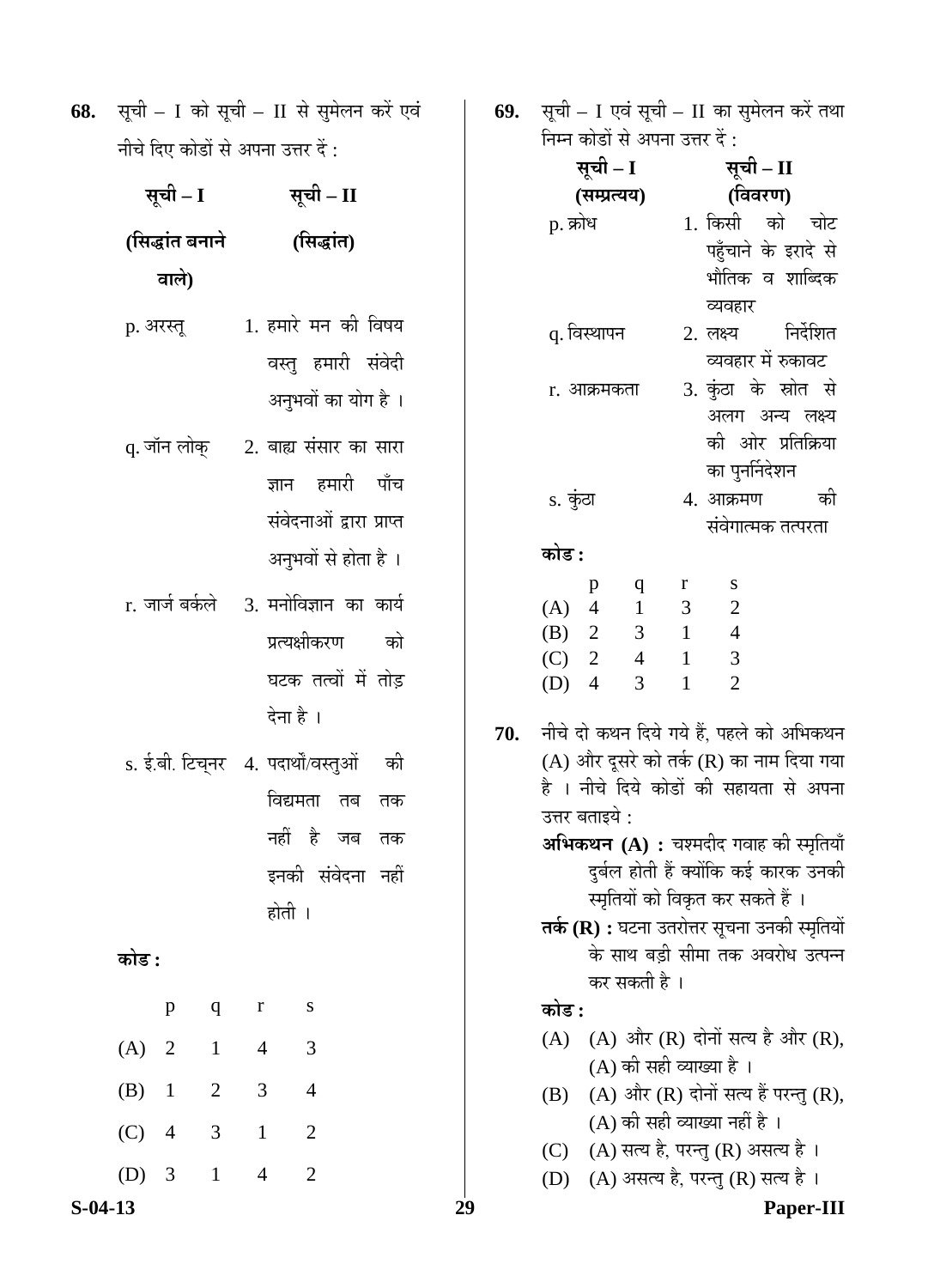## Q. Nos. **71 to 75**.

 Read the following passage and answer the five questions that follow : A researcher wanted to study the effect of stress on reaction time and whether the effect of stress is moderated by the stimulus complexity – Low and High. The researcher had a hypothesis that increased stress would adversely affect the reaction speed. From an initial pool of 160 subjects, four groups of 40 subjects each, were formed and routine reaction time experiment was performed. Group I was tested under relaxed condition and low stimulus complexity Group II was tested under stressful condition and law stimulus complexity Group III was tested under relaxed condition and high stimulus complexity and Group IV was tested under stressful condition, and high stimulus complexity. The fore-period was randomly varied. The data were analyzed by following suitable ANOVA model. Among the various F ratios, the F ratio computed as ' $MS_{AXB}/MS_{error}$ ', yielded interesting results.

- **71.** The design in this study would be best labelled as
	- (A) Randomized four-group design with single IV.
	- (B)  $2 \times 2$  factorial design.
	- (C)  $2 \times 2$  factorial design with a covariate.
	- (D) Randomized blocked design.
- **72.** What would be the degrees of freedom for the main effect of stress ?
	- $(A)$  1 (B) 2
	- (C) 3 (D) 156
- **73.** The significant F ratio computed as ' $MS_{AYB}/MS_{error}$ ' indicates that
	- (A) the main effect of stress is significant.
	- (B) the main effect of stimulus complexity is significant.
	- (C) the effect of stress is moderated by stimulus complexity.
	- (D) every group differs from remaining groups significantly.
- **74.** Which of the following statement/s is/are false in this experiment ?
	- 1. Stress is an independent variable.
	- 2. Stimulus complexity is a covariate.
	- 3. Fore-period duration is an 'independent' variable.
	- 4. Reaction time is a dependent variable.

## **Codes :**

- (A)  $4 \text{ only}$  (B)  $1 \text{ and } 3 \text{ only}$
- (C) 1 and 4 only (D) 2 and 3 only
- **75.** Which of the following are the assumption/s which should be satisfied while carrying out the ANOVA in this study ?
	- 1. Heterogeneity of variance.
	- 2. Independence of scores within each cell.
	- 3. Normal distribution of the residuals from the model.
	- 4. Homogeneity of covariance matrices.

# **Codes :**

- $(A)$  2 only
- (B) 2 and 3 only
- (C) 1 and 3 only
- (D) 1, 2 and 3 only

# **Paper-III** S-04-13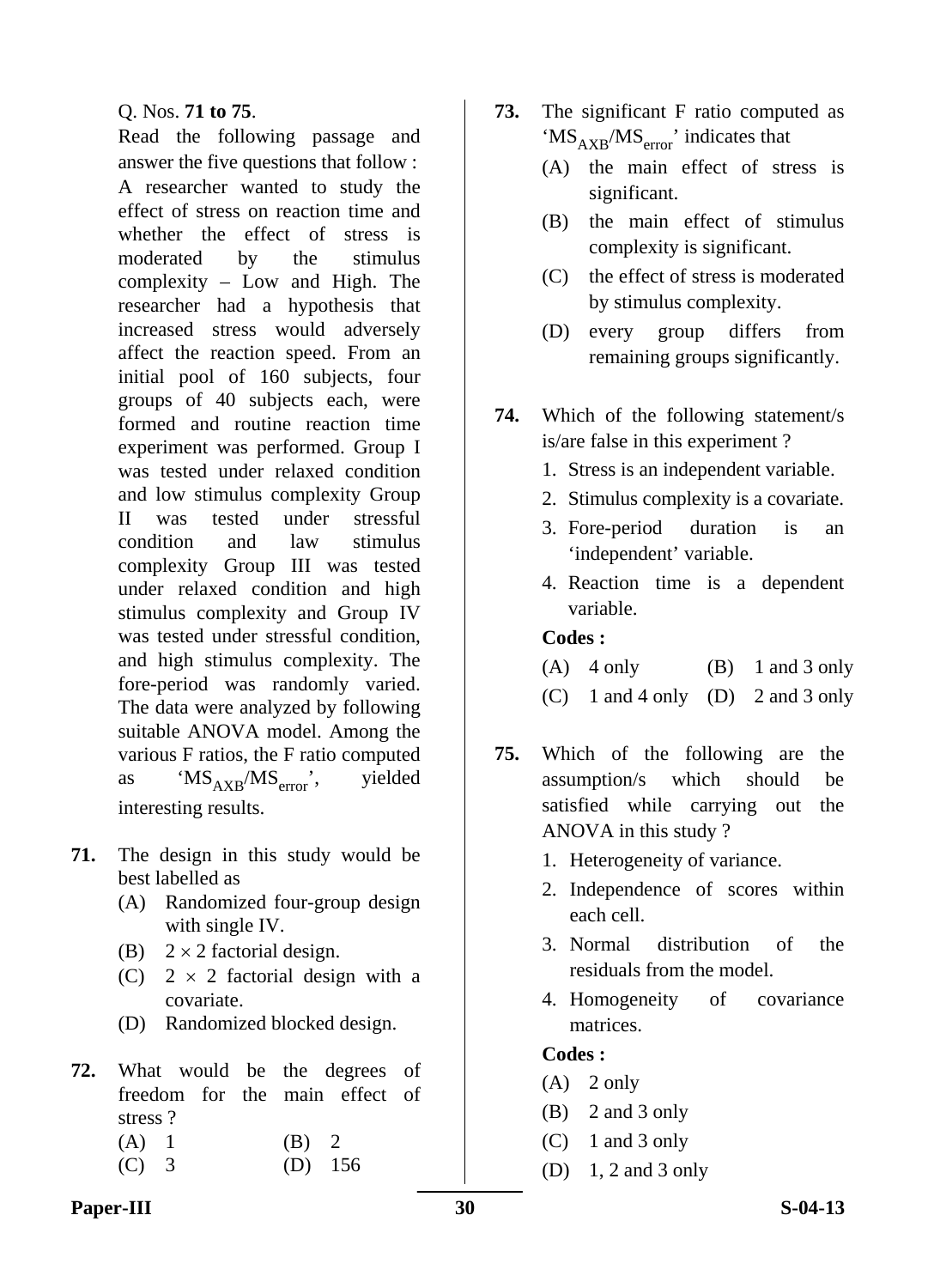प्रश्न 71 से 75.

निम्नलिखित परिच्छेद पढिए और पाँच प्रश्नों के उत्तर दीजिए  $\cdot$ 

एक शोधकर्त्ता तनाव का प्रतिक्रिया काल पर प्रभाव और क्या तनाव का प्रभाव उद्दीपन जटिलता निम्न एवं उच्च के द्वारा परिवर्तित (मॉडरेटेड) हो सकता है, का अध्ययन करना चाहते थे । शोधकर्त्ता की परिकल्पना थी कि बर्द्धित तनाव प्रतिक्रिया के वेग को प्रतिकृल रूप से प्रभावित करेगा । 160 प्रयोज्यों के प्रारम्भिक समूह से, 40 प्रयोज्यों के प्रत्येक चार समूह बनाये गये थे और प्रतिक्रिया काल का प्रयोग किया गया । समूह $-$  I का तनावमुक्त स्थिति ओर निम्न उद्दीपक जटिलता में परीक्षण किया गया; समूह – II का तनावपूर्ण स्थिति और निम्न उद्दीपक जटिलता में परीक्षण किया गया; और समह – III का तनावमुक्त स्थिति और अधिक उद्दीपन जटिलता में परीक्षण किया गया, और समूह – IV का तनावपूर्ण स्थिति और अधिक उद्दीपन जटिलता में परीक्षण किया गया पूर्वकाल को यादच्छिक रूप से परिवर्तित किया गया । डेटा का ANOVA मॉडल की सहायता से विश्लेषण किया गया । विभिन्न  $\rm F$  – अनुपातों में से ' $\mathrm{MS}_{\mathrm{AXB}}/\mathrm{MS}_{\mathrm{\overline{36}}},$  के रूप में परिकलित $F - 3$ नृपात द्वारा दिलचस्प परिणाम पाए गये थे।

- 71. इस अध्ययन में डिजाइन का उत्तम नाम क्या होगा $\gamma$ 
	- $(A)$  एकल IV के साथ यादन्छिकीकृत चार-समह डिजाइन
	- $(B)$  2 × 2 उपादान डिजाइन
	- $(C)$  सहप्रसरक के साथ 2  $\times$  2 उपादान डिजाइन
	- (D) यादच्छिकीकृत ब्लॉकुड डिजाइन
- 72. तनाव के मुख्य प्रभाव के लिये स्वतन्त्रता की कोटि क्या होगी  $\overline{\partial}$

| (A) 1   | $(B)$ 2 |           |
|---------|---------|-----------|
| $(C)$ 3 |         | $(D)$ 156 |

- **73. '** $\text{MS}_{\text{AXB}}/\text{MS}_{\overline{a}\overline{b}}$ **'** के रूप में परिकलित सार्थक F- अनुपात सुचित करता है कि:
	- $(A)$  तनाव का मुख्य प्रभाव सार्थक है।
	- (B) उद्दीपन जटिलता का मुख्य प्रभाव सार्थक है ।
	- $(C)$  तनाव का प्रभाव उद्दीपन जटिलता के द्वारा परिवर्तित (मॉडरेट) किया गया ।
	- (D) प्रत्येक समूह बाकी समूहों से सार्थक रूप से भिन्न है ।
- 74. इस प्रयोग में निम्नलिखित में से कौन सा कथन आसत्य है $\vartheta$ 
	- 1. तनाव स्वतन्त्र चर है ।
	- 2. उद्दीपन जटिलता सहचर है ।
	- 3. पर्वकाल अवधि स्वतन्त्र चर है।
	- 4. प्रतिक्रिया काल आश्रित चर है।

# **कोड़ :**

- (A) केवल 4 (B) केवल 1 और 3
- $(C)$  केवल 1 और 4  $(D)$  केवल 2 और 3
- 75. इस अध्ययन में ANOVA परीक्षण करते समय किस/किन मान्यता को पूरा करना चाहिये ?
	- 1. प्रसरण की विषमता
	- 2. प्रत्येक कोष्ठक के अन्दर प्राप्त अंकों की स्वतन्त्रता
	- 3. मॉडल से अधिशेषों का प्रसामान्य वितरण
	- 4. सहप्रसरणता आव्यूहों की सुसंगतता

**कोड :** 

- $(A)$  केवल 2
- $(B)$  केवल 2 एवं 3
- (C) केवल 1 एवं 3
- $(D)$  केवल 1, 2 एवं 3